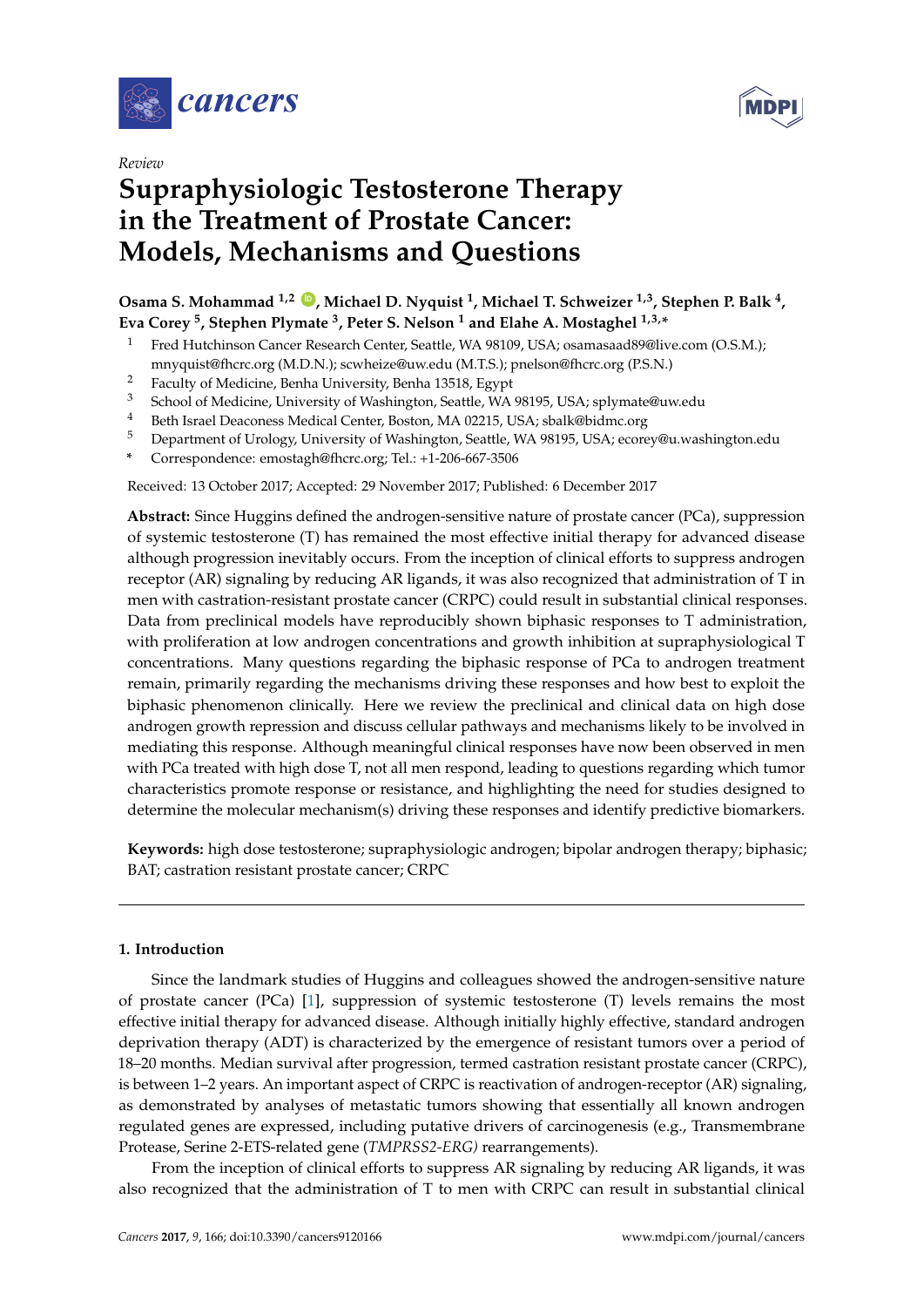responses, though the reports were largely anecdotal and remissions were highly variable, potentially due to variability and inadequate increases in the levels of circulating T that were achieved [\[2](#page-21-1)[–4\]](#page-21-2).

In contrast, abundant data from preclinical models have reproducibly shown biphasic responses of hormone-sensitive cancers, whereby at physiological T concentrations proliferation is induced, but at higher, supraphysiological T (SPT) concentrations, proliferation is suppressed and in some instances apoptotic programs are engaged [\[5](#page-21-3)[–8\]](#page-21-4). Though often considered to be an in vitro phenomenon, recent proof of principle trials using SPT therapy—two in men with CRPC and one in hormone sensitive PCa produced promising results, showing radiographic response rates of ~50% in men with CRPC, and favorable prostate specific antigen (PSA) responses in those with hormone naïve PCa [\[9](#page-21-5)[–11\]](#page-21-6).

Notably, biphasic responses to hormone concentrations are not unique to PCa and the AR: When exposed to estradiol (E2), estrogen receptor (ER)-responsive MCF-7 breast cancer cell line adapted to proliferate in the absence of estradiol undergo an apoptotic response [\[12–](#page-21-7)[14\]](#page-22-0). E2 also has a biphasic effect on the growth of the rat pituitary line GH3 [\[6\]](#page-21-8). To date, there is a lack of unifying mechanisms to explain these effects, though cellular pathways, particularly involving cell cycle control, provide insights in some systems.

Many questions regarding the biphasic responses of prostate tumors to supraphysiologic androgen concentrations remain, primarily regarding the mechanisms driving this response and how best to exploit this phenomenon clinically. To date, efforts to enhance efficacy of SPT have focused on concomitant manipulation of the androgen receptor (AR), i.e., androgen cycling to induce AR upregulation and increased sensitivity, but preclinical studies suggest other approaches and drug combinations may be reasonable to pursue. Here we review the preclinical and clinical literature on androgen-mediated growth repression and discuss cellular pathways and mechanisms likely to be involved in mediating this response. Although meaningful clinical responses have now been observed in men with CRPC treated with SPT [\[9\]](#page-21-5), not all men respond, leading to questions regarding which tumor characteristics promote response or resistance, highlighting the need for studies designed to determine the molecular mechanism(s) driving these responses and identify predictive biomarkers.

#### **2. Physiologic Role of AR in Growth Repression**

The AR plays a critical role in the normal development of the prostate gland, although initial morphogenic activity occurs via mesenchymal AR, not epithelial AR [\[15\]](#page-22-1). In the mature prostate, the small fraction of epithelial cells that are proliferating are localized to the basal compartment, and do not express AR protein, whereas luminal secretory cells which express AR are quiescent. Introducing the AR into benign prostate epithelial cells (PrEC), or activating AR function, results in cell growth arrest and subsequent differentiation toward a luminal phenotype. Detailed studies conducted by Isaacs et al. determined that the induction of AR activity in PrEC resulted in irreversible growth arrest in G0, with the maintenance of viability, metabolism, and the expression of proteins that are associated with terminally-differentiated prostate epithelium, such as PSA [\[16](#page-22-2)[,17\]](#page-22-3). Studies using genetically-engineered mouse models (GEMs) showed that eliminating AR in prostate epithelium results in a hyper-proliferative cell state with loss of cell differentiation [\[18](#page-22-4)[–20\]](#page-22-5). These and other studies provide compelling evidence that in benign cells with intact mechanisms for regulating cell proliferation, the AR functions to promote terminal differentiation and a quiescent, G0 state.

#### **3. Oncogenic Role of AR in Prostate Cancer Progression**

In contrast to its role in promoting differentiation in normal prostate epithelial cells, AR signaling in PCa acquires a critical oncogenic role and promotes growth and survival. The mechanism for this conversion is not fully understood but appears to involve in part a gain of function in AR induced regulation of myelocytomatosis oncogene cellular homolog (MYC) expression [\[16,](#page-22-2)[17\]](#page-22-3). During progression to castration resistance, PCa acquire further changes directed at maintaining AR signaling in a low androgen environment. These changes include AR overexpression, AR mutations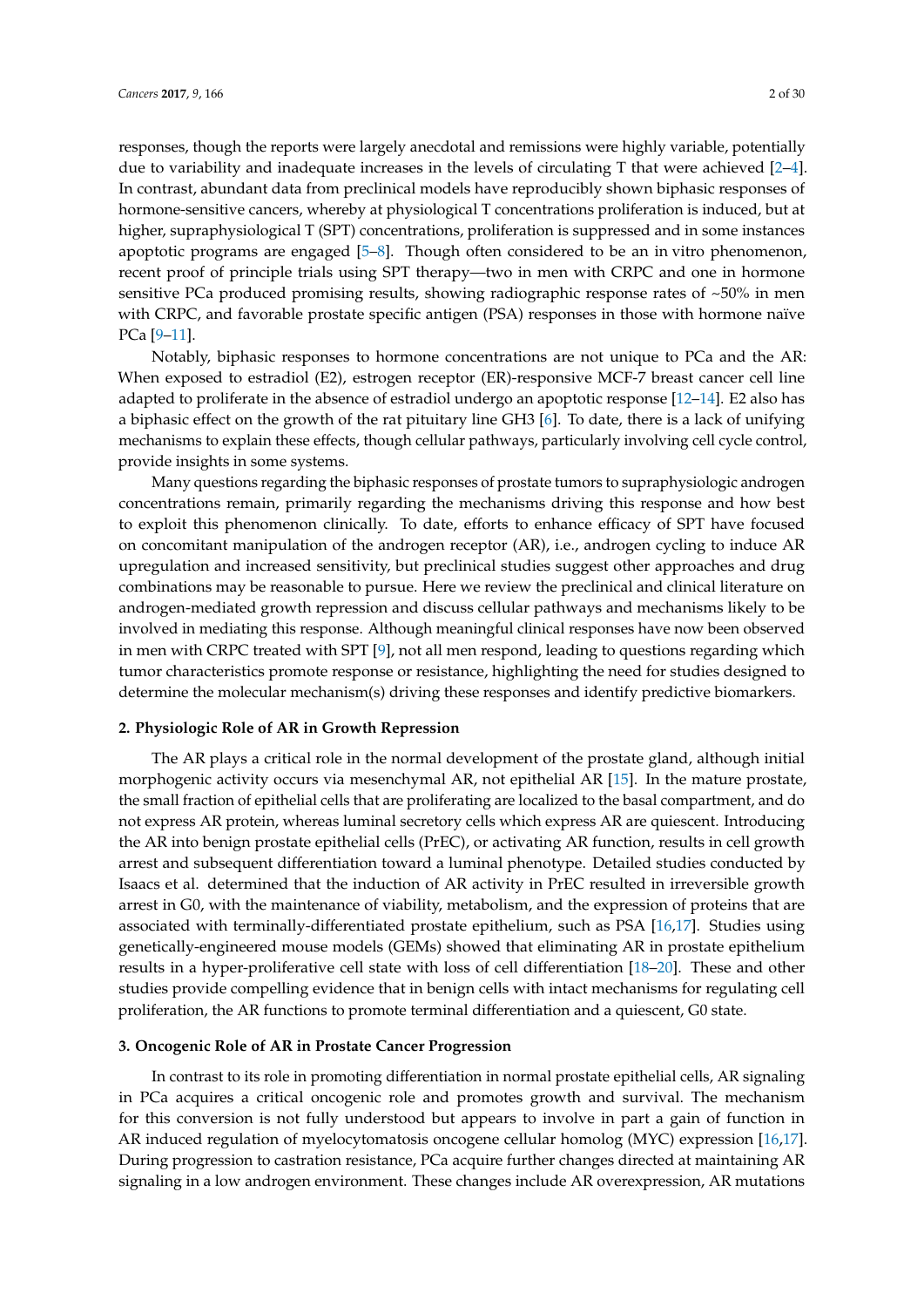that broaden ligand specificity and/or confer sensitivity to adrenal androgens, induction of constitutively active truncated AR splice variants, alterations in AR coactivators and/or corepressors that modulate AR stability and ligand sensitivity, and activation of the AR or downstream regulatory molecules by "cross talk" with other signaling pathways [\[21](#page-22-6)[–43\]](#page-23-0). Restoration of full length AR expression and signaling in a xenograft model was both necessary and sufficient to drive progression from androgen-dependent to castration resistant growth, sensitizing cells to proliferate in 80% lower androgen concentrations [\[33\]](#page-23-1). Importantly, in these models ligand binding was required for castration resistant growth, and modest increases in AR expression were sufficient to support signaling in a low androgen environment.

The clinical relevance of continued AR signaling in promoting CRPC tumor growth is confirmed by the clinical responses to agents targeting residual androgen pathway activity including the striking clinical response observed with novel ligand synthesis inhibitors such as abiraterone (ABI), and potent AR inhibitors such as enzalutamide (ENZ) [\[44–](#page-23-2)[50\]](#page-24-0).

#### **4. Historical Observations on Androgen Therapy of Prostate Cancer**

Interestingly, despite his clear demonstration that androgens were a critical driver of PCa progression, Huggins himself proposed that both hormonal deprivation and hormonal excess (which he termed hormonal interference) might be used for therapeutic benefit [\[51\]](#page-24-1). A number of case reports and small series were published between 1950 and 1980. While demonstrating some evidence of clinical benefit, these studies also showed adverse effects of T administration, though the doses were generally low, ranging from 25 mg–100 mg daily [\[2](#page-21-1)[,52\]](#page-24-2). In a series of three patients, two experienced temporary symptomatic benefit. In a series of 10 men with CRPC treated with 100 mg T propionate 3 times weekly, one individual, near death at the time of treatment initiation, experienced an objective response lasting approximately 1 year, although five patients had subjective and objective evidence of deterioration including pain and pathologic fracture [\[3\]](#page-21-9). Two case reports also detail responses to T therapy, one patient with progression despite orchiectomy and hypophysectomy who responded to T with a decrease in serum acid phosphatase and symptomatic improvement, and more recent patient with CRPC treated with T gel replacement with a sustained PSA response lasting for nearly a year [\[53,](#page-24-3)[54\]](#page-24-4).

Importantly, simply discontinuing ADT and allowing androgen recovery to a eugonadal state does not appear to enhance survival; studies of intermittent androgen suppression in metastatic disease, which also allows gradual T recovery to physiological levels, demonstrated a trend toward inferior survival compared to continuous ADT [\[55\]](#page-24-5). In this regard castration resistant VCaP cells treated with sequentially higher T doses had less significant apoptotic responses to androgen withdrawal than those seen in VCaP cells exposed to a single high T "boost" [\[56\]](#page-24-6).

#### **5. Preclinical Observations on Androgen-Mediated Growth Repression of Prostate Cancer**

Although historical support for the clinical benefit of androgen therapy for PCa has been mixed, the paradoxical inhibitory response of PCa to supraphysiological androgens has been demonstrated in multiple in vitro and in vivo studies. These studies are summarized below, and a more detailed review of findings in each pre-clinical model is provided in Appendix [A.](#page-15-0) The LNCaP cell line is widely used as a model for mechanistic studies of PCa molecular biology, including AR function. Several groups have reproducibly demonstrated a biphasic proliferative response to androgen, with minimal proliferation in the absence of any androgen, high rates of proliferation at concentrations of dihydrotestosterone (DHT) or the non-metabolizable androgen (R1881) of 0.1 nM, and cell cycle arrest with concentrations of DHT/R1881 exceeding 1.0 nM (equivalent to  $\sim$  5–10 nM T) [\[7](#page-21-10)[,8](#page-21-4)[,57\]](#page-24-7). This effect has been observed in other PCa lines that natively express the AR as well as cells engineered to express the AR (summarized in Appendix [A](#page-15-0) Table [A1\)](#page-17-0).

Within a tumor model, the response of cells to androgen-repressed growth is often more pronounced in castration resistant (CR) variants that have been derived after serial passage in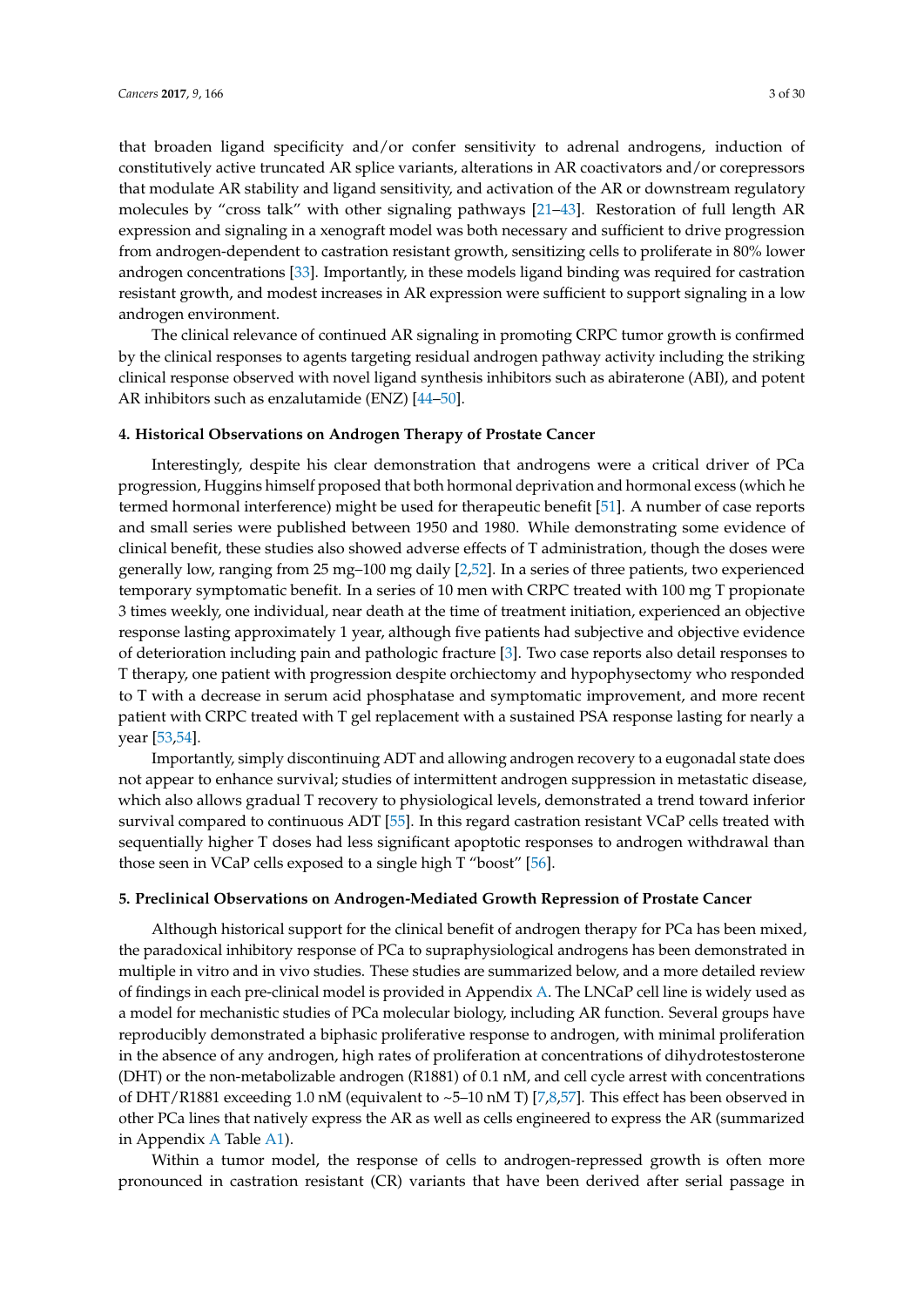androgen-depleted media, whereby the growth repressing effects can occur at 10–100 fold *less* androgen. Progression to the CR state is often accompanied by an increase in AR levels and transcriptional activity, suggesting the elevated AR levels in the more refractory tumor cells sensitizes these models to repression at lower androgen doses. In the transition from the androgen sensitive (AS) LNCaP 104S variant to the androgen independent (AI) 104R line (after 8–11 months in charcoal stripped (CS) media), the repressive dose of R1881 is left-shifted two orders of magnitude, from 1 nM (10<sup>-9</sup>) to 0.01 nM  $(10<sup>-11</sup>)$ , accompanied by increased AR expression and activity suggesting an increased sensitivity to androgen signaling [\[58\]](#page-24-8). An AI subline of MDA PCa 2ba shifts from being androgen-stimulated for growth to being androgen suppressed for growth with an increase in AR levels [\[59](#page-24-9)[,60\]](#page-24-10). Similar to LNCaP, the growth of CWR22 cells is biphasic and the suppression is left shifted in the AI line CWR22R [\[61\]](#page-24-11).

Exemplifying the known heterogeneity of advanced disease, PCa cell lines demonstrate a diversity of androgen-mediated growth responses. Importantly, an androgen-repressed growth phenotype is not exclusively associated with elevated AR levels, nor do low AR levels preclude androgen-repressed growth. Some PC cells with relatively low AR such as ARCaP still show a strong androgen-repressed phenotype [\[62\]](#page-24-12). In contradistinction to CWR22 cells, 22Rv1, another AI line derived from CWR22R, is AS for growth without a biphasic response [\[63\]](#page-24-13). The mechanism(s) underlying these responses and why the growth repressive effect of SPT is not uniformly observed in all  $AR + PC$  cells are not understood. In tumors where the repressive response is left shifted with increased AR it is not known whether additional mechanisms are operative. Nor is it known to what extent the mechanism of AR-mediated growth-suppression occurs by similar or different mechanisms in the different androgen-repressed cell lines.

Notably, despite compelling preclinical evidence that the androgen-repressive effect is often magnified in CR tumor variants, clinical observations do not necessarily support this. In the early studies of Fowler and Whitmore 45 of 52 men had unfavorable responses to exogenous T, and the proportion of men who had an unfavorable response was higher in those who had been on prolonged hormone suppression (94%) compared to castration-naïve men (25%), or men in early stages of hormone suppression (36%) [\[64\]](#page-24-14). It is possible that while repressive responses to SPT may be enhanced in CR tumors with upregulated AR, growth-promoting responses to physiologic T may be similarly enhanced in CR tumors.

#### **6. Contemporary Clinical Studies of Testosterone Therapy for Prostate Cancer**

Several contemporary trials of T treatment have been conducted (summarized in Table [1\)](#page-4-0), two in which physiologic T levels were achieved and minimal responses were observed [\[65,](#page-24-15)[66\]](#page-24-16), and three in which T levels achieved were truly supraphysiologic and a clear subset of men showed clinical responses [\[9–](#page-21-5)[11\]](#page-21-6).

#### *6.1. Studies of Continuous Testosterone Treatment*

Morris et al. conducted a Phase 1 trial of 12 men with CRPC who were treated with T via 5 mg transdermal patch or 1% gel for 1 week, 1 month, or until disease progression. T treatment resulted in raising T levels to the normal physiological range although DHT levels were supraphysiologic in a subset of men. One patient achieved a PSA decline of >50% from baseline, but no objective responses were seen, with a median time to progression of 84 days (range 23–247 days) [\[65\]](#page-24-15).

Szmulewitz et al. conducted a randomized trial evaluating transdermal T at 25, 5.0 or 75 mg/day in 15 men with CRPC but minimal metastatic disease [\[66\]](#page-24-16). Notably, serum T levels increased from castrate to  $\sim$ 300 ng/dL, essentially a eugonadal concentration. Increases in PSA, which may rise with T replacement, rather than other objective measures of disease progression were responsible for the majority of progression events. (20%) of patients demonstrated a decrease in PSA (largest was 43%), with a median time to progression of 9 weeks (range: 2–96 weeks). One patient experienced symptomatic progression. There was no significant improvement in quality of life (QoL).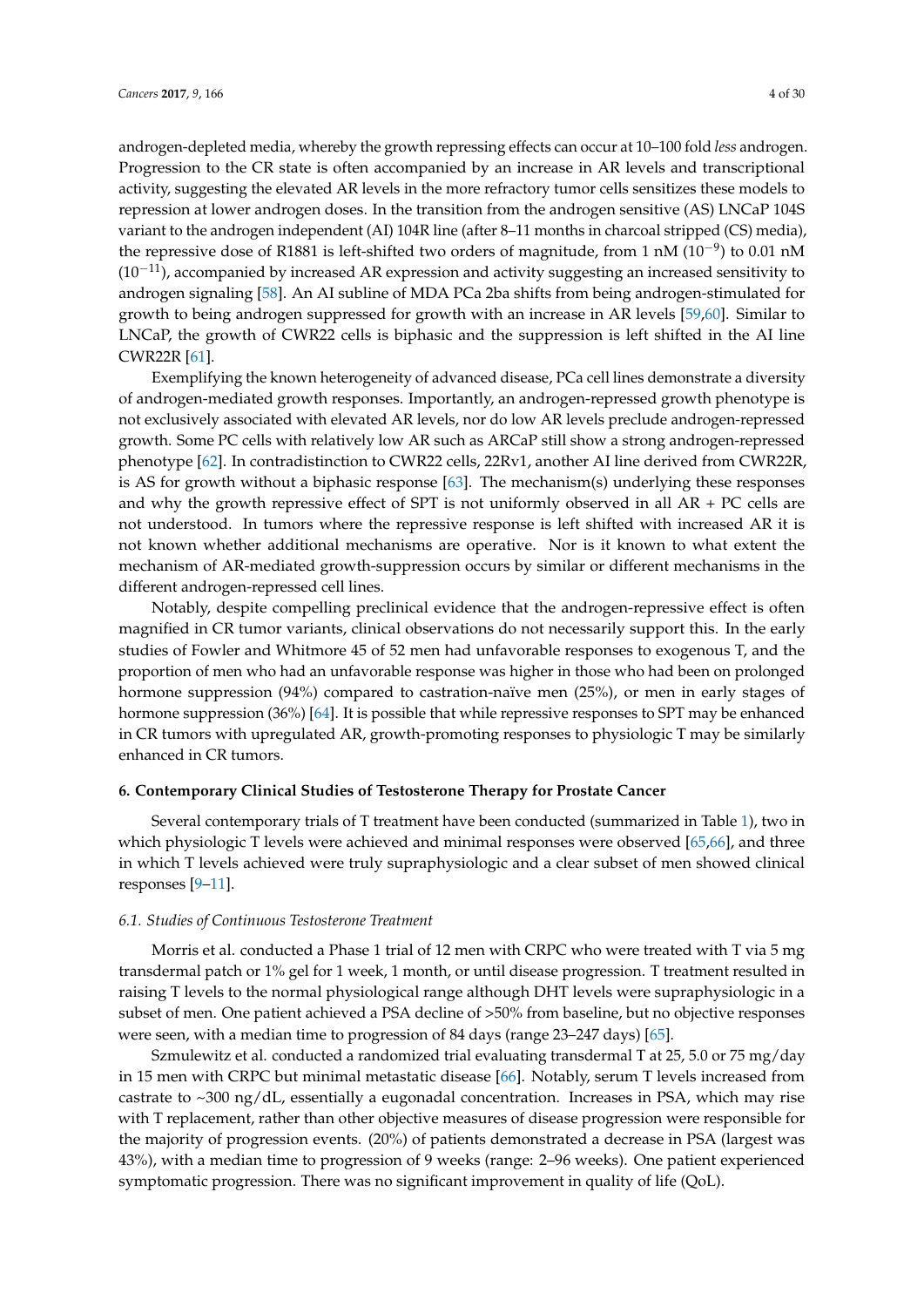| <b>Patient Population</b>                                                                                                                                         | No. of<br>Patients | <b>Treatment</b><br>Regimen                                                                                                | <b>Serum T Level</b>                                                                                                                                                                               | <b>PSA Response</b>                                                                 | Objective<br>Response                                                                                  | <b>Median Time</b><br>to Progression            | <b>Caner Related</b><br><b>Adverse Effects</b>                                                                           | Ref.   |
|-------------------------------------------------------------------------------------------------------------------------------------------------------------------|--------------------|----------------------------------------------------------------------------------------------------------------------------|----------------------------------------------------------------------------------------------------------------------------------------------------------------------------------------------------|-------------------------------------------------------------------------------------|--------------------------------------------------------------------------------------------------------|-------------------------------------------------|--------------------------------------------------------------------------------------------------------------------------|--------|
| CRPC (disease burden<br>or symptoms not<br>designated)                                                                                                            | 12                 | T via 5 mg<br>transdermal patch<br>or $1\%$ gel for<br>1 week, 1 month,<br>or until disease<br>progression                 | physiologic<br>$(342 - 876)$ ng/dL)                                                                                                                                                                | 1 patient had PSA<br>decline<br>$>50\%$ from<br>baseline                            | none                                                                                                   | 84 days<br>$(23 - 247 \text{ days})$            |                                                                                                                          | $[65]$ |
| CRPC with minimal<br>metastatic disease                                                                                                                           | 15                 | transdermal T at 25,<br>$5.0$ or $75$ mg/day                                                                               | physiologic<br>$(94 - 824)$ ng/dL)                                                                                                                                                                 | 3/15 (20%) had<br>PSA declines from<br>baseline (largest<br>decline 43%)            | none                                                                                                   | 63 days<br>$(14 - 672 \text{ days})$            | one patient with<br>symptomatic<br>progression                                                                           | [66]   |
| Asymptomatic CRPC<br>with low to moderate<br>metastatic burden                                                                                                    | 16                 | $T(400 \text{ mg} \text{IM day})$<br>1 of 28) and<br>etoposide (100 mg<br>oral daily; days 1 to<br>14 of 28)               | $T > 1500$ ng/dL<br>$(\sim]50$ nM) at 2 days after<br>T injection (range 920 to<br>$>3200$ ng/dL), above<br>$600 \text{ ng/dL}$ at 2 weeks,<br>and $150 \frac{\text{ng}}{\text{Hz}}$ by<br>28 days | $7/14$ (50%) had<br>PSA declines from<br>baseline $(\geq 50\%)$                     | radiographic<br>responses in<br>$5/10(50\%)$ ,<br>and 4 continued<br>on treatment for<br>$\geq$ 1 year | 11 months (3 to<br>not reached)                 | 2 patients were not<br>evaluable because<br>they came off study<br>after only one cycle<br>of therapy due<br>to toxicity | $[9]$  |
| CRPC post progression<br>on enzalutamide                                                                                                                          | 30                 | alternating 3 month<br>cycles of BAT<br>$(T 400$ mg IM on<br>days 1, 29 or 57),<br>followed by<br>3 months of<br>ADT alone | not reported                                                                                                                                                                                       | $9/30(30\%)$ men<br>achieved a<br>>50% decline in<br>PSA from baseline              | 50% of patients<br>achieving an<br>objective<br>radiographic<br>response                               | 8.6 months<br>$(4.7 \text{ to not}$<br>reached) | 3 patients<br>progressed per<br>RECIST criteria and<br>3 had unconfirmed<br>progression on<br>bone scan                  | $[11]$ |
| Asymptomatic<br>hormone naïve with<br>low metastatic burden<br>or biochemically<br>recurrent disease,<br>who achieved<br>$PSA < 4$ ng/dL after<br>6 months of ADT | 29                 | $T\,400$ mg IM on<br>days 1, 29, and 57                                                                                    | not reported                                                                                                                                                                                       | 17/29(59%)<br>achieved primary<br>endpoint of<br>$PSA < 4$ ng/dL<br>after 18 months | 4 of 10 evaluable<br>patients had<br>complete and<br>4 had partial<br>responses (80%)                  | not given                                       | 3 patients taken off<br>study prior to<br>completing 2 cycles<br>due to concerns for<br>early progression                | $[10]$ |

**Table 1.** Contemporary Trials of High Dose Androgen Therapy.

<span id="page-4-0"></span>CRPC: castration resistant prostate cancer; T: testosterone; PSA: prostate specific antigen; BAT: bipolar androgen therapy; IM: intra-muscular; ADT: androgen deprivation therapy.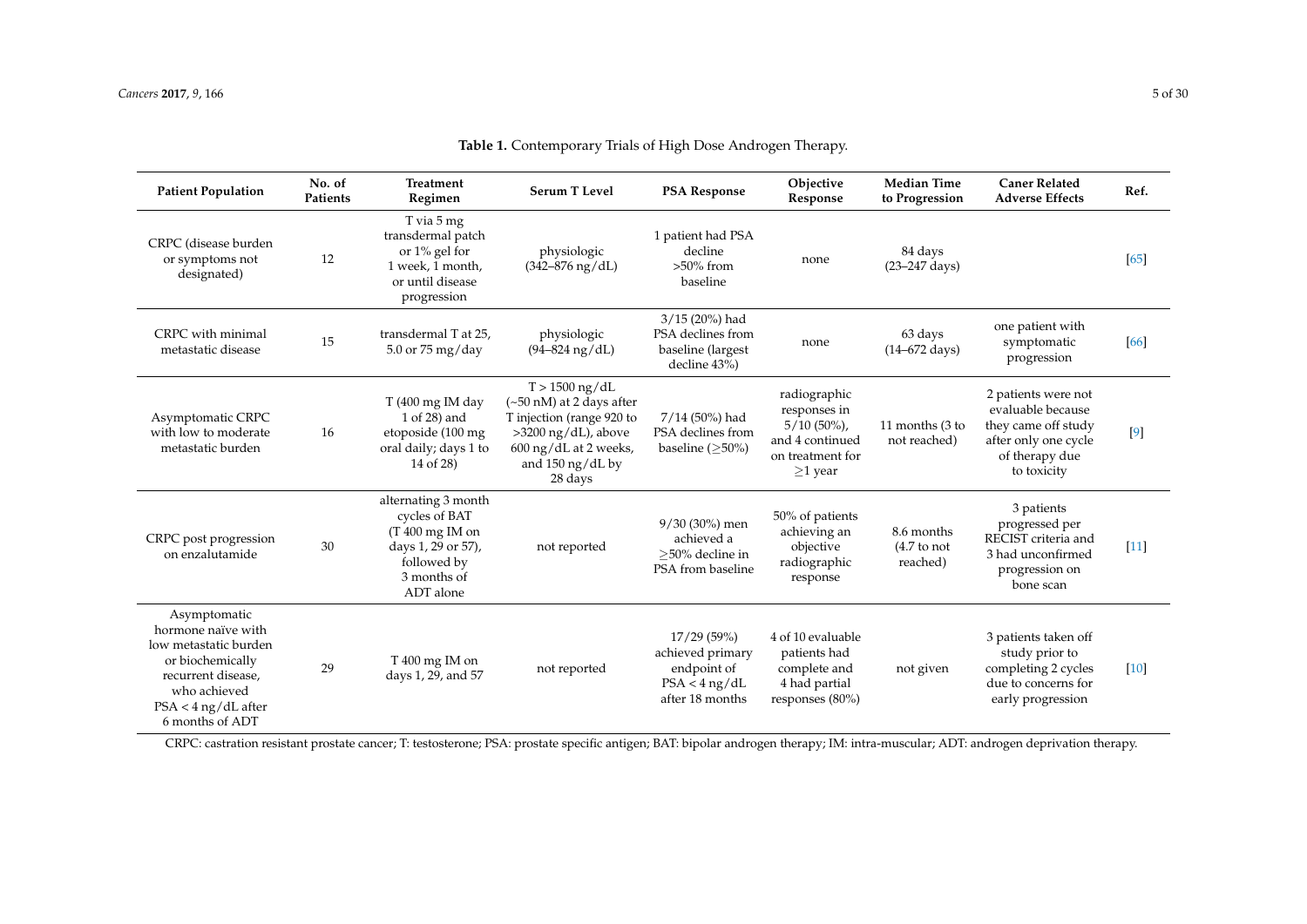#### *6.2. Studies of Bipolar Androgen Therapy (BAT)*

In contrast to these studies in which T was administered in continuous manner, the group of Denmeade and Isaacs has pioneered an approach termed Bipolar Androgen Therapy (BAT) [\[67\]](#page-24-19). Overexpression of AR is one of the most common molecular hallmarks of CRPC [\[68\]](#page-24-20), and it was hypothesized that by rapidly cycling T levels between the supraphysiological (~1500 ng/dL) and near-castrate (~150 ng/dL) range, adaptive changes in AR expression would be blunted, thereby delaying the emergence of resistance. Data from these investigators has also suggested that AR becomes critically involved in the DNA replication licensing required for PCa cell proliferation. As discussed more fully below, increased ligand may over-stabilize AR on DNA, preventing its degradation and inhibits DNA relicensing, resulting in cell death in the subsequent cycle [\[69–](#page-25-0)[71\]](#page-25-1).

Schweizer et al. reported the first clinical experience with this approach: 16 men with asymptomatic metastatic CRPC were treated with 400 mg of T intramuscularly (IM) monthly [\[9\]](#page-21-5). Notably, 2 days after T administration, serum T levels exceeded 1500 ng/dL (~50 nM) and fell to  $\langle$ 200 ng/dL at the end of each 28 day cycle. PSA declines ( $\geq$ 50%) were observed in nearly one-third of patients, radiographic responses were observed in 50% of men, and four continued on treatment for  $\geq$ 1 year. At progression, ADT or AR inhibitory therapy produced responses in 100% of men, suggesting that BAT may restore sensitivity to ADT [\[9\]](#page-21-5). Importantly, no patient developed worsening pain due to PCa, nor were there any other skeletal events or evidence of worsening urinary obstruction.

In a follow up study recently reported by Teply et al, men with CRPC who had progressed on ENZ went on to receive BAT (*n* = 30) [\[10\]](#page-21-13). This study documented similar activity in response to BAT, with 9 of 30 (30%) men achieving a  $\geq$ 50% decline in PSA from baseline and 50% of patients achieving an objective radiographic response. Twenty-nine patients progressed on BAT and went on to be re-challenged with ENZ. Fifteen of 29 (52%) had a PSA decline ≥50%, however, there were no objective radiographic responses and time to progression was generally short following ENZ re-challenge.

In another study in hormone naive patients, 29 men with low metastatic burden or biochemically recurrent disease who achieved PSA < 4 ng/dL after 6 months of ADT were treated with alternating 3 month cycles of BAT (given as IM injections of 400 mg T cypionate or enanthate on days 1, 29 or 57), followed by 3 months of ADT alone [\[10\]](#page-21-13). The primary endpoint was the percent of patients with a PSA < 4 ng/dL after two rounds of BAT-ADT (i.e., following the 18-month treatment period). Serum androgen levels were not reported. Three of 29 patients were taken off study prior to completing two cycles due to concerns for early progression. However, the 26 patients that completed the study as designed achieved a PSA below their pre-treatment baseline, with 17/29 (59%) achieving the primary endpoint of PSA < 4 ng/dL after 18 months, including three patients who had an undetectable PSA  $\left($  <0.2 ng/mL) at the18-month time point. Of 10 men with measurable disease, four complete and four partial responses were observed. Notably, five of seven patients who did progress to CRPC by the end of the study responded to subsequent treatment with anti-androgen, again suggesting that BAT may restore sensitivity to ADT Treatment was associated with favorable improvement in QoL, although QoL diminished over the course of each cycle of BAT, presumably due to T levels falling below the normal range.

BAT is currently being tested in a large  $(n = 180)$  randomized trial (NCT02286921; TRANSFORMER) in asymptomatic mCRPC patients who have failed on abiraterone. In this study, BAT is being compared with ENZ with a primary end point of progression-free survival (PFS). While the more substantive clinical benefit observed in the studies of BAT vs. other contemporary and historical studies of androgen treatment may reflect the bipolar dosing strategy, it is likely that it also is related to the fact that these are the only studies in which supraphysiologic androgens have been achieved. Importantly, the relative dearth of patients experiencing clinical deterioration on T treatment compared to historical studies highlights the importance of patient selection, which, in modern studies, was limited to asymptomatic patients with limited metastatic disease.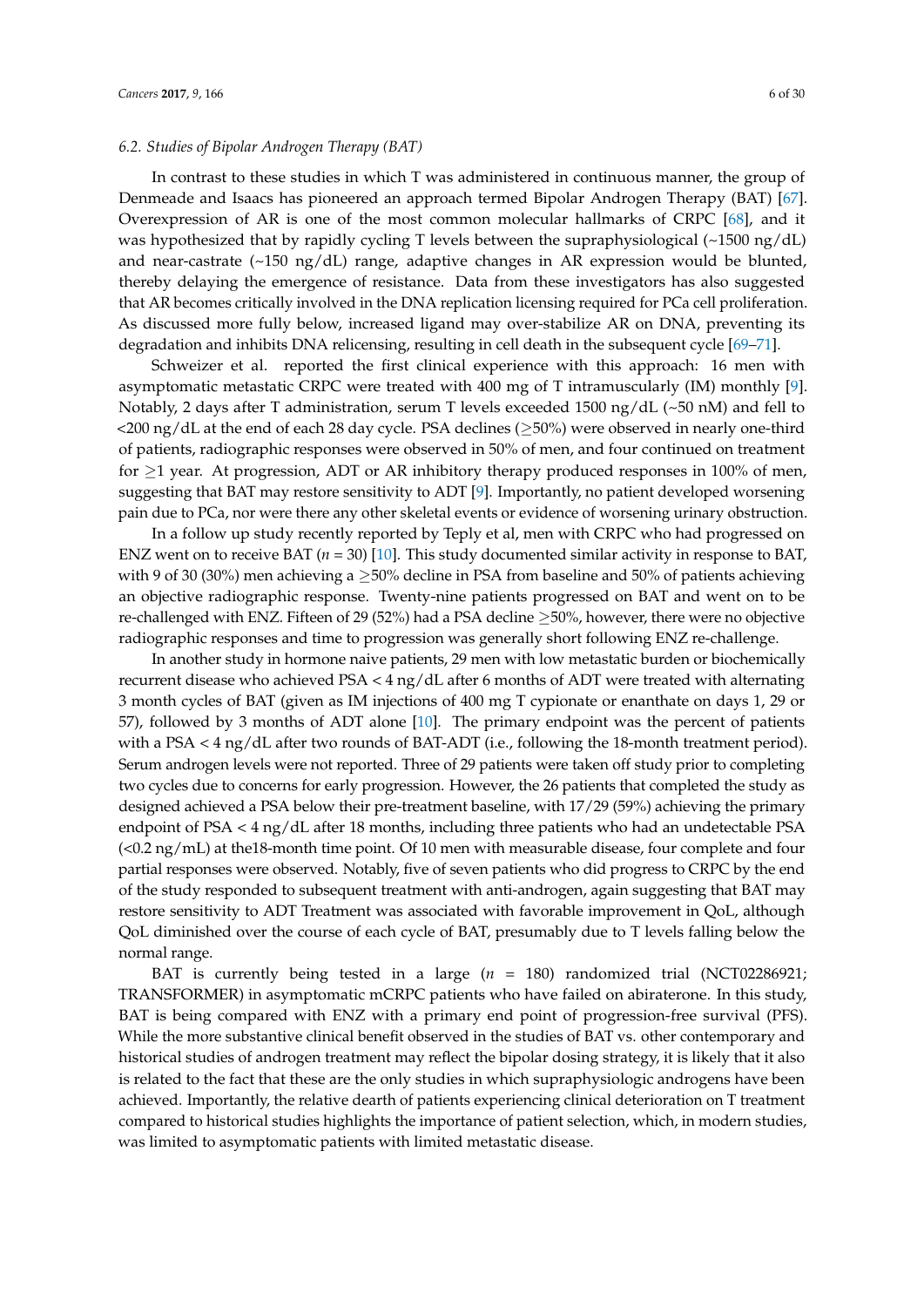# **7. Proposed Mechanisms of Androgen-Mediated Growth Repression** *Cancers* **2017**, *9*, 166 7 of 30

Numerous studies utilizing PCa models with endogenously expressed AR, as well as cell models with exogenously driven increases in AR, have shown that increased AR expression and/or ligand driven activation may result in growth inhibition, variably attributed to cell cycle arrest in  $\mathrm{G}1/\mathrm{S}$  or the subG0/G1 phase, and/or frank DNA fragmentation and apoptosis [18,36,70,72-77]. A number of mechanisms underlying the growth inhibitory effects of SPT have been proposed (summarized in Figure [1\)](#page-6-0) including: I. Cell Cycle Arrest; II. Repression of MYC and S-phase kinase-associated protein 2 (SKP2); III. Apoptosis; IV. Disruption of AR-Mediated DNA Licensing; V. Transcriptional Repression of AR and AR Variants; VI. Transcriptional Reprogramming and Differentiation; and VII. Induction of Cellular Senescence or Quiescence; VIII. Induction of DNA Damage. Induction of Cellular Senescence or Quiescence; VIII. Induction of DNA Damage. Repression of AR and AR Variants; VI. Transcriptional Reprogramming and Differentiation; and VII.

<span id="page-6-0"></span>

**Figure 1.** Potential mechanisms for repression of prostate cancer growth by high dose androgen. (**A**) **Figure 1.** Potential mechanisms for repression of prostate cancer growth by high dose androgen. (A) AR activation in context of high dose androgen (denoted by light blue squares) may lead to transcriptional repression of myelocytomatosis oncogene cellular homolog (MYC) and its target gene S-phase kinase-associated protein 2 (SKP2), with loss of ubiquitin-mediated degradation of the G1 cyclin dependent kinase (CDK) inhibitors p21cip1 and p27kip1, leading to (**B**) G1 arrest. (AR can also directly induce expression of p21cip1 via an androgen response element (ARE) in its proximal promoter). (C) Ligand-dependent stabilization of AR during mitosis may inhibit AR degradation in M phase, preventing relicensing for DNA replication during G1 resulting in S phase arrest. (D) Androgen induced repression of genes that promote epithelial to mesenchymal transition (EMT) such as (sex determining region Y)-box 2 (SOX2), and expression of genes important in normal differentiation such as sister chromatid cohesion protein cohesion associated factor B (PDS5B (also protein (PLZF), may provide a more differentiated less aggressive concellent account of the cell state of the concellent of the cell state of the cell state of the cell state. The concellent of the cell state of the cell s known as androgen-induced proliferation inhibitor (APRIN)) and promyelocytic leukemia zinc finger<br>. protein (PLZF), may promote a more differentiated less aggressive cell state. Through recruitment of hypo-phosphorylated retinoblastoma protein (RB) to shared AR/RB/E2F binding sites, agonist-liganded AR represses genes involved in DNA replication, potentially leading to transcriptional reprogramming toward a less proliferative state. (**E**) Activated AR may act as a transcriptional repressor at certain AR binding sites (ARBS) via recruitment of lysine-specific histone demethylase 1 (LSD1) and demethylation of activating histone marks, resulting in decreased expression of full length AR and downstream generation of spliced variants. (F) AR-induced production of reactive oxygen species (ROS) leading to decreased RB phosphorylation and repression of E2F target genes may result in formation of senescence-associated heterochromatic foci (SAHFs). (**G**) Androgen signaling leads to co-recruitment of AR and topoisomerase  $\alpha$ II beta (TOP2B) and TOP2B-mediated DNA double stranded breaks (DSBs) in regulatory regions of AR target genes, potentially leading to DNA damage and apoptosis, particularly in the setting of DNA damage repair (DDR) deficiency (such as mutations in ataxia-telangiectasia mutated gene (ATM) or breast cancer 2 (BRCA2)). X: inhibition of gene expression; +: induction of gene expression.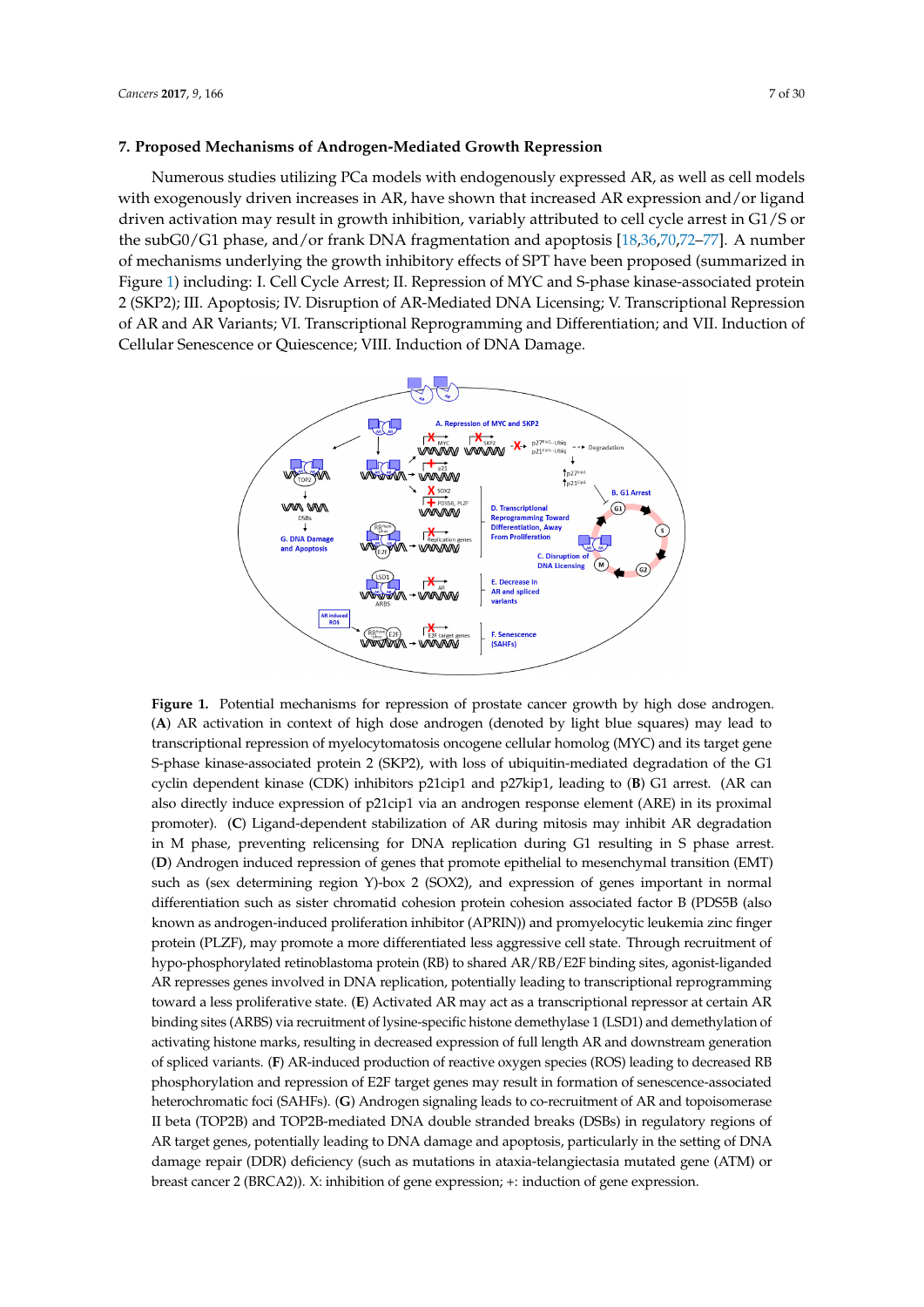#### *7.1. Cell Cycle Arrest*

De Launoit et al. showed that at the maximal proliferative dose of DHT (0.1 nM), the fraction of androgen-sensitive LNCaP cells in G0–G1 phase significantly decreased (at 36 and 48 h), reflected by an increase in cells in the S and G2/M phases, whereas at growth inhibitory doses of DHT greater than 0.1 nM, an increase in the number of cells in G0–G1 phase was observed, with a significant decrease in cells in the S and G2/M phases [\[78](#page-25-5)[,79\]](#page-25-6). G1 arrest was also shown in the androgen independent LNCaP 104-R1 and 104-R2 sub-lines treated with 10 nM R1881, with the maximum decline in the S phase fraction at 72 h after androgen treatment [\[57\]](#page-24-7). However, R1881 had no effect on cell cycle distribution in the related androgen-insensitive LNCaP R2-Ad subline [\[80\]](#page-25-7). Treatment with 1 nM R1881 yielded a cell cycle arrest in the androgen-repressed MOP, ME, and JAC LNCaP sublines, with an increase in the proportion of cells arrested it the G1 phase and a compensatory decrease in cells in the S and G2/M phases [\[76\]](#page-25-8).

SPT in PC-3 cells with exogenous expression of AR has also shown a G0/G1 growth arrest. Litvinov et al. reported that overexpression of AR in PC-3 cells caused growth inhibition via G1 arrest, associated with increased expression of the cyclin dependent kinase (CDK) inhibitor p21 (WAF1/CIP1) (a known AR-regulated gene via an ARE in its proximal promoter [\[81\]](#page-25-9)), as well as an increase in p27kip1 and suppression of p45/SKP2 (normally upregulated in G1 to target the CDK inhibitor p27kip1 for proteosomal degradation) [\[69,](#page-25-0)[82\]](#page-25-10). These findings were confirmed by Kokontis et al., using PC3 cells re-expressing either the wild type AR (PC3-AR) or the mutant LNCaP AR (PC3 LNCaP-AR) [\[83\]](#page-25-11).

#### *7.2. Repression of SKP2 and MYC*

Exposure of LNCaP and LNCaP-derived sublines to SPT has been shown to repress the expression of SKP2 [\[84\]](#page-25-12). SKP2 is a substrate-targeting subunit of the SCF E3 ubiquitin ligase complex which phosphorylates p21cip1 and p27kip1, targeting them for ubiquitination and degradation. p27kip1 is a cyclin-dependent kinase inhibitor which is encoded by *CDKN1B* gene [\[85\]](#page-25-13). The encoded protein was shown to inhibit the cyclin E/CDK2 complex in androgen-treated LNCaP cells [\[57](#page-24-7)[,79\]](#page-25-6). LNCaP cells treated with SPT show elevated levels of p27kip1 protein, consistent with impairment in the degradation program following the reduction of SKP2 [\[57](#page-24-7)[,79](#page-25-6)[,80](#page-25-7)[,86\]](#page-25-14).

One proposed mechanism involves AR-mediated repression of MYC (transcription), with concomitant repression of MYC target genes, which include the ubiquitin ligase SKP2, and thereby upregulation of the G1 cyclin dependent kinase (CDK) inhibitor p27Kip1 which is regulated by SKP2-mediated degradation [\[16,](#page-22-2)[80](#page-25-7)[,83\]](#page-25-11). Although not shown in PCa, SKP2 is a direct transcriptional target of MYC in tumor cells including leukemia and neuroblastoma [\[87,](#page-26-0)[88\]](#page-26-1). Conversely, SKP2 regulates MYC ubiquitination and stability and serves as a transcriptional coactivator for MYC [\[89\]](#page-26-2).

In the androgen-sensitive LNCaP 104-S cells, R1881 increased levels of MYC and SKP2 expression and decreased levels of p27kip1 [\[80\]](#page-25-7). In contrast, R1881 decreased the levels of MYC and SKP2 and increased p27kip1 in the more strongly androgen-repressed LNCaP 104-R cell lines [\[80,](#page-25-7)[83\]](#page-25-11). Moreover, overexpression of this protein along with MYC countered androgen-mediated growth suppression in castration resistant 104-R LNCaP cells [\[80,](#page-25-7)[83\]](#page-25-11). In the androgen-insensitive R2Ad cell line, R1881 did not alter the levels of MYC, p27kip1, or SKP2 [\[90\]](#page-26-3).

SKP2 is also a transcriptional target of E2F [\[91\]](#page-26-4), and changes in its expression may reflect AR-mediated changes in RB induction of E2F. Jiang et al. demonstrated that SKP2 transcription is directly suppressed by an RB family member, the p107 pocket protein, following SPT treatment [\[82\]](#page-25-10). Repressing p107 partially blocked SKP2 repression following exposure to SPT, though whether SKP2 or p107 inhibition altered SPT growth arrest was not determined. Notably, SPT was shown to reduce p107 phosphorylation, though the AR-regulated phosphatase (potentially induced) or kinase (potentially repressed) responsible for this effect was not identified.

To date, these findings have not been validated across models that respond or resist SPT, and the mechanism(s) by which MYC or SKP2 are regulated by SPT have not been identified.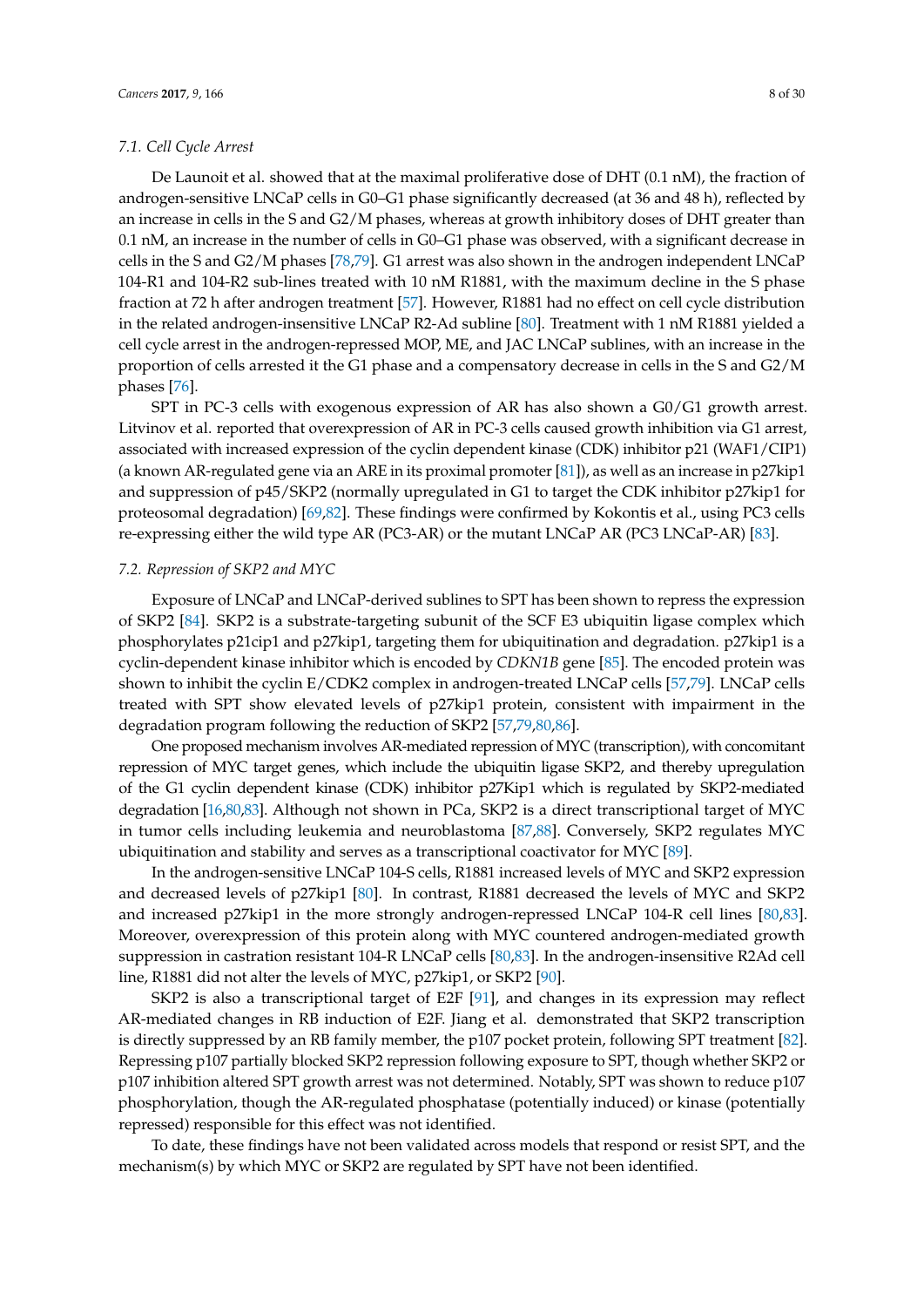#### *7.3. Apoptosis*

While the role of androgen has been shown to be anti-apoptotic in androgen-dependent PCa cells [\[92\]](#page-26-5), androgen may also induce apoptosis in castration resistant cell lines. Treatment of MOP cells, a castration resistant and androgen-repressed subline of LNCaP, with 100 nM R1881 resulted in an increase in the apoptotic index, with 37% of cells showing nuclear fragmentation and inter-nucleosomal DNA breaks after 6 days of treatment [\[75\]](#page-25-15). In the castration resistant 104-R1 LNCaP cell line, AR promoted B-cell lymphoma 2 (BCL2) associated x, apoptosis regulator (BAX)-mediated apoptosis, was involved in mitochondrial translocation of BAX, and addition of androgen potentiated AR-related BAX translocation and the induction of apoptosis [\[77\]](#page-25-4). BAX is a member of the BCL-2 family that when activated, initiates apoptosis [\[93\]](#page-26-6). Knocking down of AR by siRNA in LNCaP 104-R1 cells resulted in failure of BAX to induce apoptosis. Similarly, while UV induced apoptosis in 40% of the parental LNCaP cells, only 9% of the cells with AR knockdown underwent UV-induced apoptosis [\[77\]](#page-25-4). Moreover, addition of androgen potentiated BAX-mediated apoptosis, as was seen in 37% of cells treated with 1 nM R1881 compared to only 19% cell death induced by BAX alone. Androgen also induced apoptosis in PC-3 cells engineered to overexpress AR [\[73\]](#page-25-16). However, AR-dependent UV-induced apoptosis was also achieved in the same LNCaP cell line in an androgen independent manner, via AR transcriptional downregulation of p21cip1 expression [\[94\]](#page-26-7). p21cip1 is known to have anti-apoptotic and tumor promoting functions, and in the LNCaP 104R model AR was shown to prime cells for apoptosis via down-regulation of basal p21cip1 expression [\[94\]](#page-26-7).

### *7.4. Disruption of AR-Mediated DNA Licensing*

Normally, licensing factors are degraded in M phase or early G1 phase to allow for relicensing and re-initiation of DNA replication in the next cell cycle [\[95\]](#page-26-8). Litvinov et al. and Isaacs et al. have shown AR to interact with the pre-RC and DNA replication machinery in early G1 phase, suggesting it may act as a "licensing" factor for initiation of DNA replication in the subsequent S phase [\[69,](#page-25-0)[96\]](#page-26-9). They suggest that excessive ligand-dependent stabilization of AR during mitosis, due to either increased AR or increased ligand, inhibits AR degradation in M phase. This results in a fraction of AR remaining bound to origin of replication sites, preventing relicensing during G1 and resulting in S phase arrest. As AR levels increase with ADT and decrease with normalization of androgen levels they have proposed that rapid androgen cycling between ADT and supraphysiogic androgen levels will prevent the adaptive down regulation of AR levels (that can occur in response to a slow rise in androgens) that would allow re-licensing and cause a poor inhibitory response to subsequent androgen treatment.

Using LNCaP, LAPC4 and CWR22Rv1 PCa cells, a cyclic proteasome-dependent degradation of AR during G1 was observed, along with co-immunoprecipitation (co-IP) of AR with replication complexes (RC), and co-IP of AR with origin of replication complex 2 (ORC2) in four of seven human CRPC metastases, suggesting AR may function as a licensing factor for DNA replication in cells that are androgen-sensitive for growth. In contrast, they do not observe binding of AR to RCs in cells in which liganded AR does not drive growth (the E006AA PCa line, and a prostate stromal line) [\[69,](#page-25-0)[71\]](#page-25-1). The impact of high dose androgen on these parameters was not directly tested in LAPC4 or 22Rv1 cell lines. However, in parental LNCaP cells, a LNCaP derivative with castration resistant growth, in 22Rv1 cells overexpressing AR, and in PC-3 cells overexpressing AR, androgen-mediated growth repression was associated with a marked increase in the percent of mitotic cells with detectable AR expression (i.e., 85% vs. 0.5% in untreated), consistent with a role of AR degradation in permitting relicensing of DNA for subsequent replication. in these cells.

However, while cyclic degradation of AR in 22Rv1 cells, and association of AR with RC's in 22Rv1 and VCaP cells was similarly observed, a repressive effect of androgen on 22RV1 does not occur; androgen remains stimulatory at  $10^{-6}$  M T in the 22Rv1 model [\[63\]](#page-24-13). These observations suggest that a potential impact of ligand on AR stabilization and interference with proper DNA re-licensing may not be the mechanism by which SPT mediates growth inhibition in all cases.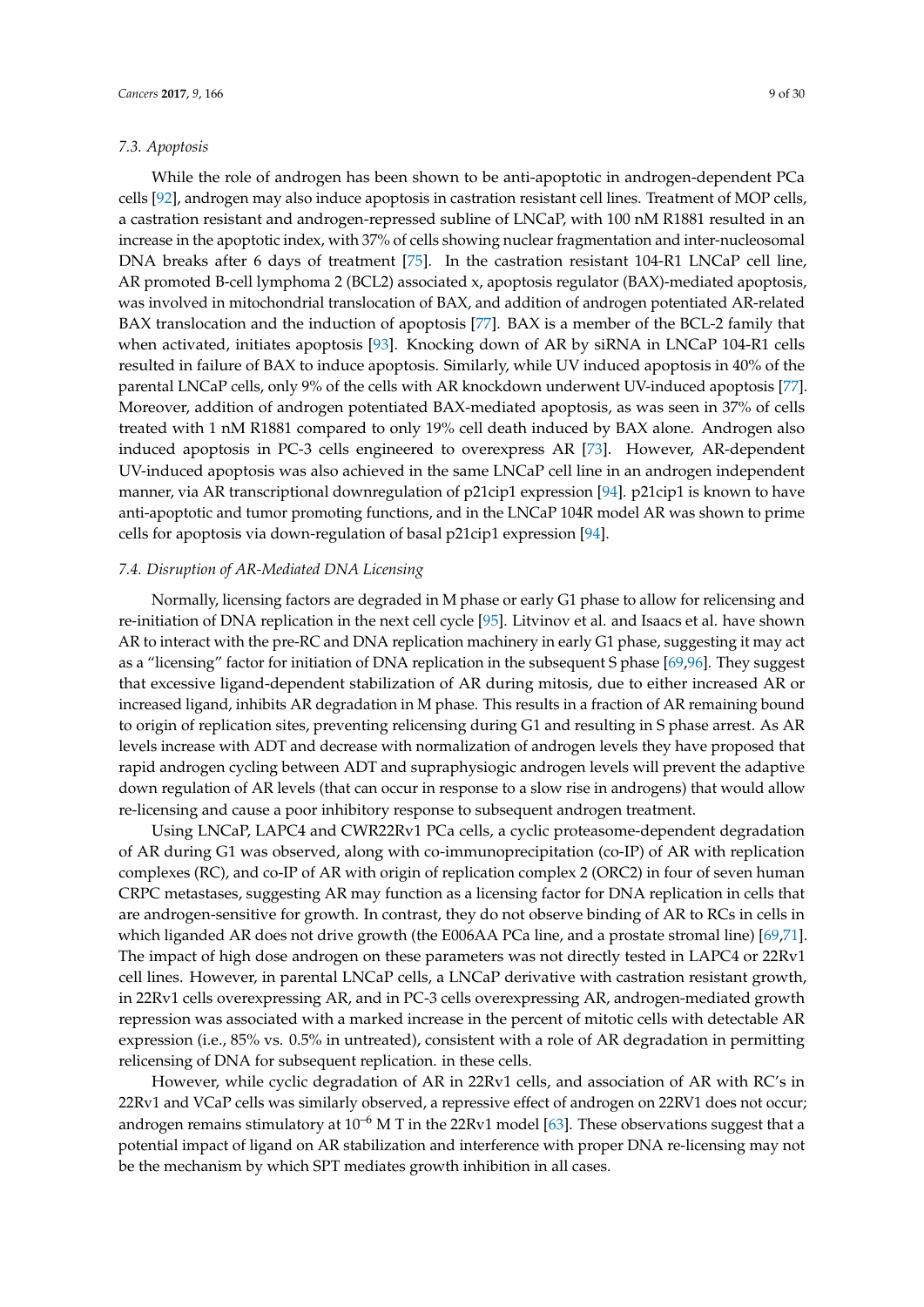To the extent that AR and AR splice variants are drivers of CRPC progression, mechanisms that repress their expression may lead to decreased cell growth. Studies by the Balk group have shown that AR gene expression is directly repressed by the AR through recruitment of lysine-specific histone demethylase 1 (LSD1) to an AR Binding Site (ARBS) region termed ARBS2 of which a segment of ~400 bp is highly conserved across species [\[97\]](#page-26-10). Agonist liganded AR was shown to decreases AR gene expression in castration resistant VCS2 cells (derived from VCaP cells) by functioning as a transcriptional repressor through recruitment of LSD1 and demethylation of histone 3 lysine 4 (H3K4)me1,2 [\[97\]](#page-26-10). AR also repressed aldo-keto reductase family 1 member C3 (AKR1C3) and hydroxysteroid 17-beta dehydrogenase 6 (HSD17B6) through a similar LSD1 dependent mechanism, indicating that the agonist liganded AR directly mediates a physiological intracellular negative feedback loop to regulate AR activity. Moreover, in all cases the androgen-stimulated down-regulation was decreased or abrogated by treatment with the LSD1 inhibitor pargyline. The role of LSD1 inhibition in the context of SPT has not been explicitly evaluated, although loss of LSD1 or LSD1 activity has the potential to abrogate SPT effects by inhibiting generation of AR repressive complexes on key targets, or may enhance SPT effects by increasing levels of AR itself.

Whether SPT results in dynamic changes of AR expression associated with growth inhibition in the clinical setting has not been assessed, but has been suggested in several pre-clinical models in vivo. Thelen et al. compared the growth of castration sensitive VCaP cells maintained in 10% fetal bovine serum (FBS) to a subline adapted to growth in 1 nM T after implantation in intact (non-castrate) nude mice [\[56\]](#page-24-6). Notably, the VCaP cells grown in FBS showed a significant growth disadvantage compared to the subline adapted to T in cell culture. Transcript levels of AR and ARV7 were rapidly downregulated by 1 nM T in the VCaP cells maintained in 10% FBS in vitro, and were also lower in the xenografts grown in intact mice than in the parental cells passaged in 10% FBS.

Nakata examined growth inhibition by androgen in JDCaP-hr, an AR and ARV7 positive cell line derived from the castration recurrent outgrowth of a JDCaP xenograft (generated from the skin metastasis of a Japanese CRPC patient) [\[98,](#page-26-11)[99\]](#page-26-12). Expression of full length AR (AR-FL) and splice variant 7 AR (AR-V7) mRNA was upregulated by 10-fold in JDCaP-hr compared with that in JDCaP. T suppressed the growth of JDCaP-hr in vitro and in vivo in association with downregulation of AR and ARV7 expression, while silencing of AR-V7 but not AR-FL markedly suppressed cell growth.

A recent trial of BAT in patients who progressed on ENZ did not show a clear correlation between response and modulation of AR-FL or AR-V7 transcript levels in circulating tumor cells [\[11\]](#page-21-6). However, further studies, potentially with assessment of tumor AR expression, are needed to fully evaluate the association of AR modulation with response to SPT.

#### *7.6. Transcriptional Reprogramming and Differentiation*

As decreased AR signaling following ligand depletion leads to oncogenic changes in the AR-cistrome, transitioning back from low- to high-T conditions may reprogram the AR-cistrome toward a more differentiated state [\[97](#page-26-10)[,100\]](#page-26-13). In addition to showing that AR may directly repress its own expression, the work of Cai et al. described above also showed that agonist liganded AR suppressed the expression of multiple genes mediating DNA synthesis and cell cycle progression, while it increased the expression of genes mediating synthesis of lipids, amino acids, and other metabolic processes. This lead the authors to postulate a model whereby androgen levels in CRPC cells are adequate to stimulate AR activity on enhancer elements of genes mediating certain critical metabolic functions such as lipid synthesis (that are sensitive to lower levels of androgens), but are not adequate to effectively recruit AR and LSD1 to suppressor elements in multiple genes that negatively regulate AR signaling and cellular proliferation. In a subsequent publication this group demonstrated that AR causes transcriptional repression of multiple genes involved in DNA replication via interactions with RB1. In particular, SPT was able to induce AR binding to regulatory regions of genes involved in DNA replication and repress their transcription through recruitment of hypo-phosphorylated RB [\[101\]](#page-26-14).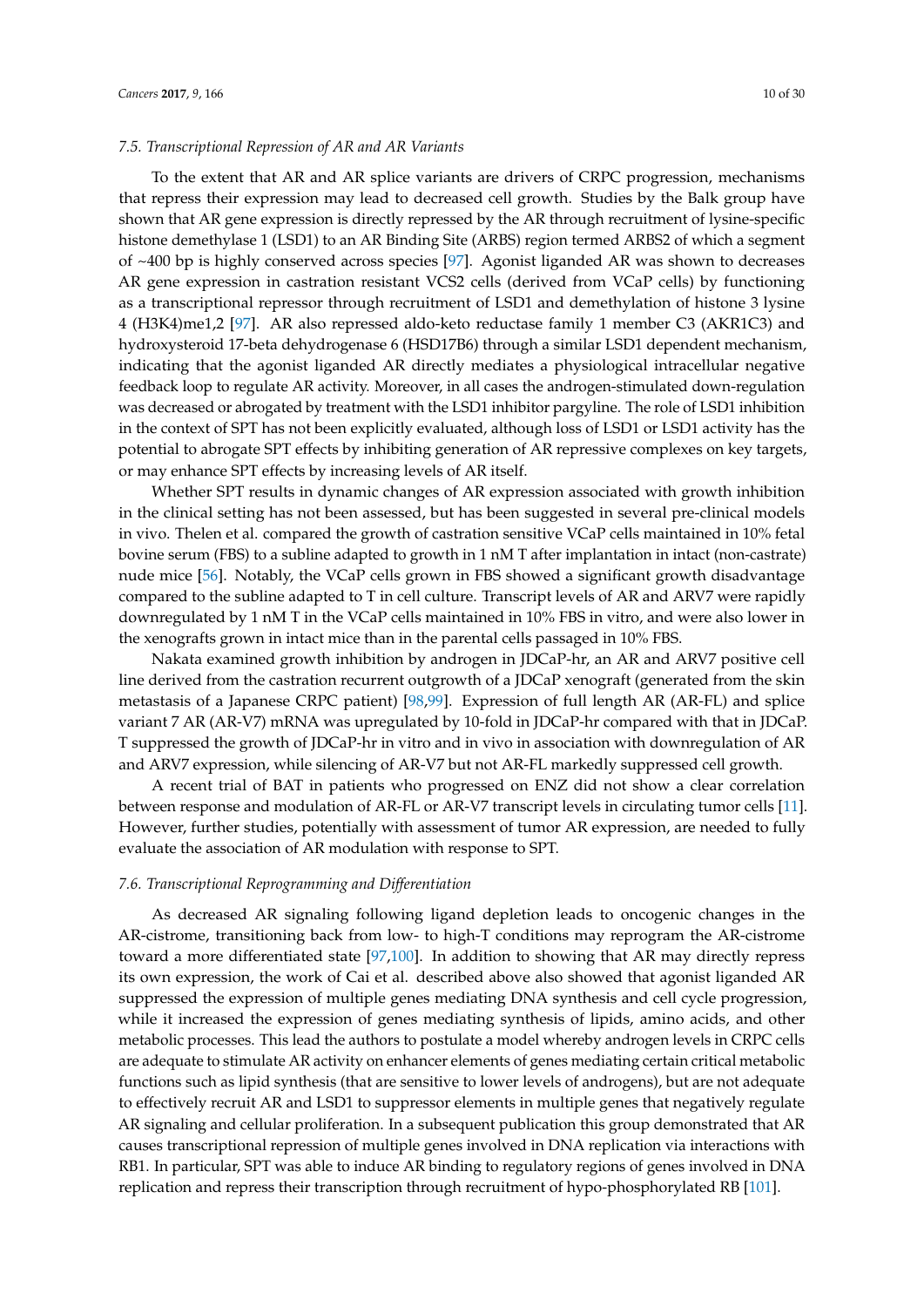Alternatively, Ruan et al. have recently demonstrated that SKP2 can bind and stabilize expression of Twist protein, leading to acquisition of epithelial-mesenchymal transition (EMT) and cancer stem cell (CSC) characteristics [\[102\]](#page-26-15). Genetic or pharmacologic depletion of SKP2 reverted these effects and re-sensitized CRPC cells to chemotherapy. Whether AR-mediated repression of MYC, or AR-mediated changes in RB induction of E2F are the upstream factors responsible for the decreased SKP2 expression, these data provide another potential mechanism for the cellular reprogramming of CRPC cells treated with SPT toward a less aggressive tumor biology.

The repression or induction of specific genes involved in transcriptional programming and differentiation has also been linked to androgen induced proliferative arrest in PCa cells. SOX2 is an androgen repressed gene that is upregulated in CRPC and has been shown to stimulate epithelial-to-mesenchymal transition (EMT) as well as mediate lineage plasticity from (AR)-dependent luminal epithelial cells to AR-independent basal-like cells [\[103](#page-26-16)[–105\]](#page-26-17). Endogenous expression of SOX2 in prostate epithelial cells, human embryonic stem cells, and PCa cells is repressed by AR signaling (via an enhancer element within the SOX promoter), and loss of SOX2 expression has been shown to inhibit growth of the castration-resistant CWR-R1 PCa cell line [\[103\]](#page-26-16). While not specifically evaluated, these data suggest a possible role for androgen induced repression of SOX2 in repressing tumor growth via promoting a more differentiated luminal epithelial cell state.

PDS5B (APRIN, AS3) was initially discovered as a gene induced in LNCaP PCa cell lines and rat prostate cells undergoing androgen induced proliferative arrest [\[5](#page-21-3)[,106\]](#page-27-0). It was later shown that the basic features of PDS5B (lineage, domain architecture, unique high mobility group (HMG) domains and heterochromatin localization) were consistent with that of a chromatin regulator, suggesting PDS5B may serve as a regulator of chromatin architecture in hormonal differentiation [\[107\]](#page-27-1). Although not assessed in PCa models to date, PDS5B was shown to be a critical mediator of differentiation in embryonal carcinoma stem cells, with PDS5B silencing resulting in arrested differentiation at a transient, proliferative progenitor phase characterized by loss of contact signaling, hormone resistance, and continued proliferation [\[108\]](#page-27-2).

Promyelocytic leukemia zinc finger protein (PLZF, ZBTB16) is another androgen induced transcription factor gene widely involved in regulation of proliferation, differentiation, and stem cell maintenance that could potentially play a role in androgen-mediated growth repression [\[109\]](#page-27-3). PLZF expression is rapidly induced by androgen in PCa cell lines, and expression of PLZF has been shown to inhibit proliferation in LNCaP and 22RV1 cells [\[110](#page-27-4)[,111\]](#page-27-5). Notably, transcript expression of PDS5B ranges nearly an order of magnitude in CRPC tumors [\[112\]](#page-27-6), while PLZF expression is reduced/lost in up to 86% of metastatic PCa specimens, with 5–7% of CRPC specimens harboring homozygous PLZF deletions [\[110,](#page-27-4)[113\]](#page-27-7), suggesting a possible role for androgen-induced expression of PDS5B or PLZF in promoting induction of a more differentiated cell state.

#### *7.7. Induction of Cellular Senescence or Quiescence*

Senescence is an irreversible cell cycle arrest associated with changes in cell morphology and gene expression that occurs during the normal embryogenesis [\[114\]](#page-27-8). Exogenous re-activation and induction of cellular senescence has been proposed as a potential target for cancer therapy [\[115\]](#page-27-9).

Several mechanisms of induction of senescence by high dose androgens in PCa cells have been described. Roediger et al. demonstrated a dose-dependent induction of G1/G0 cell cycle arrest and senescence associated beta galactosidase activity (SA beta-Gal) in LNCaP, C4-2 and AR-expressing PC-3 PCa cell lines treated with R1881 at 1 nM or higher concentrations, and in malignant prostate tissues treated ex vivo with R1881 at 10 nM or higher concentrations [\[116\]](#page-27-10). Formation of senescence-associated heterochromatic foci (SAHFs) has been shown to coincide with stable repression of E2F target genes in a RB-dependent manner, and E2F1 regulates expression of its own gene by a positive feedback loop [\[117\]](#page-27-11). Accordingly, they showed E2F1 was localized to SAHF, and further that the p16-RB-E2F1 pathway was required for this effect, as knockdown of p16 by siRNA decreased formation of heterochromtic foci. SA beta-Gal activity was induced after only 3 h of androgen treatment suggesting a non-genomic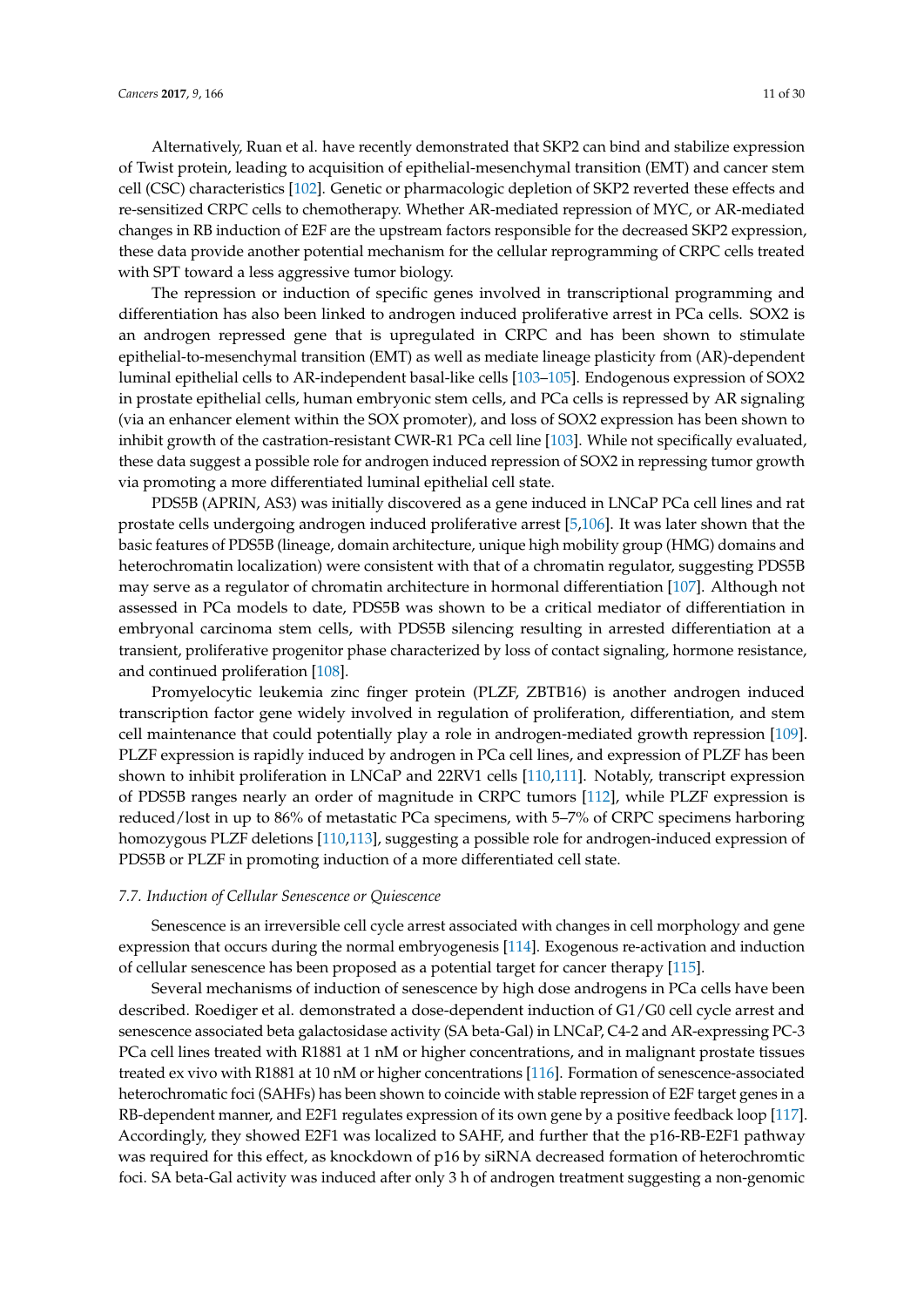rapid signaling response, mediated in part via the Rous sarcoma oncogene (SRC)- phosphatidylinositol 3-kinase (PI3K)- serine/threonine kinase 1 (AKT) signaling pathway, as treatment with a SRC, PI3K or AKT inhibitor each abrogated the effect (whereas inhibitors of other factors downstream of SRC e.g., mitogen-activated protein kinase kinase (MEK), mitogen-activated protein kinase 14 (MAPK14, also known as p38), signal transducer and activator of transcription 3 (STAT3), and mechanistic target of rapamycin kinase (mTOR), did not). Mirochnik et al. demonstrated induction of senescence in LNCaP cells and PC-3 cells engineered to express AR via two mechanisms, first, via AR induced expression of p21cip leading, via an unidentifed mechanism, to decreased expression of p63 (a p53-related protein that opposes cellular senescence) and second, via AR induced expression of reactive oxygen species (ROS) leading to decreased RB phosphorylation and repression of E2F target genes [\[118\]](#page-27-12).

In contrast to senescence, quiescence is a reversible growth arrest in G0/G1 that generally requires persistence of an external growth condition for its maintenance. However, Bui et al. recently reported the androgen-mediated induction of a self-sustained quiescent state in LNCaP and VCaP cells that was dependent on culturing cells at low density, and associated with induction of oxidative stress, a sustained redox imbalance, and transforming growth factor-beta (TGF beta)/bone morphogenic protein (BMP) signaling [\[119\]](#page-27-13). Treatment with R1881 induced expression of stress, differentiation and mothers against decapentaplegic homolog (SMAD) signaling markers comprising a dormancy signature that the authors had previously identified in PCa cells rendered quiescent by culture at low density in hypertonic medium. Notably, transient treatment with R1881 at doses greater than 0.2 nM for 7 days caused a sustained decrease in cloning efficiency that persisted for at least 10 days after androgen withdrawal. However, growth arrest could be reversed by treatment with the anti-oxidants glutathione, or *N*-acetylcysteine, or by inhibition of TGF beta/BMP mediated SMAD phosphorylation. The authors propose that utilization of high dose androgen therapy as early as after radical prostatectomy, or possibly biochemical relapse, when cancer cells are still dispersed and solitary may have most efficacy as stable induction of the self-sustained quiescent state in their studies only occurred at low cell density.

#### *7.8. Induction of DNA Damage*

Although it is well established that ADT causes DNA damage, recent data have also shown that high androgen concentrations induce dsDNA breaks (DSB) in PCa cells that can lead to chromosomal rearrangements such as the TMPRSS2-ERG fusion [\[120\]](#page-27-14), and may represent one mechanism whereby SPT inhibits proliferation. In particular, studies have shown that androgen signaling leads to co-recruitment of AR and topoisomerase II beta (TOP2B), and to TOP2B-mediated DNA DSBs at regulatory regions of AR target genes in PCa cells [\[120\]](#page-27-14). Moreover, treatment of PCa cells with etoposide, a TOP2-inhibitor that prevents resolution of TOP2B-induced DSBs, led to enhanced androgen-induced DSBs in the treated cells [\[120\]](#page-27-14). This provided rationale for inclusion of etoposide in the first study of BAT reported in men with CRPC [\[9\]](#page-21-5). Although the specific effect of this agent on the response to BAT was not fully dissected, a recent case report documented an extreme response following BAT in a patient with inactivating ataxia telangiectasia mutated (ATM) and breast cancer 2 (BRCA2) mutations, providing support for the concept that DNA damage can sensitize to SPT [\[121\]](#page-27-15). These data provide rationale for further studies to test the hypothesis that combining SPT and with DNA damaging agents such as PARP inhibitors (PARPi) will result in clinical responses in men with CRPC.

#### **8. High Dose Estrogen Therapy for Breast Cancer–Clinical and Experimental Evidence**

Similar to the dual growth-promoting and growth-repressing effects of androgens in PCa, estrogens occupy a similarly paradoxical role in the biology and treatment of breast cancer, although with a more substantial history of clinical use. The efficacy of synthetic estrogens for advanced breast cancer was first described by Haddow in 1944, followed by a number of clinical trials that made estrogens the standard of care in postmenopausal patients with advanced breast cancer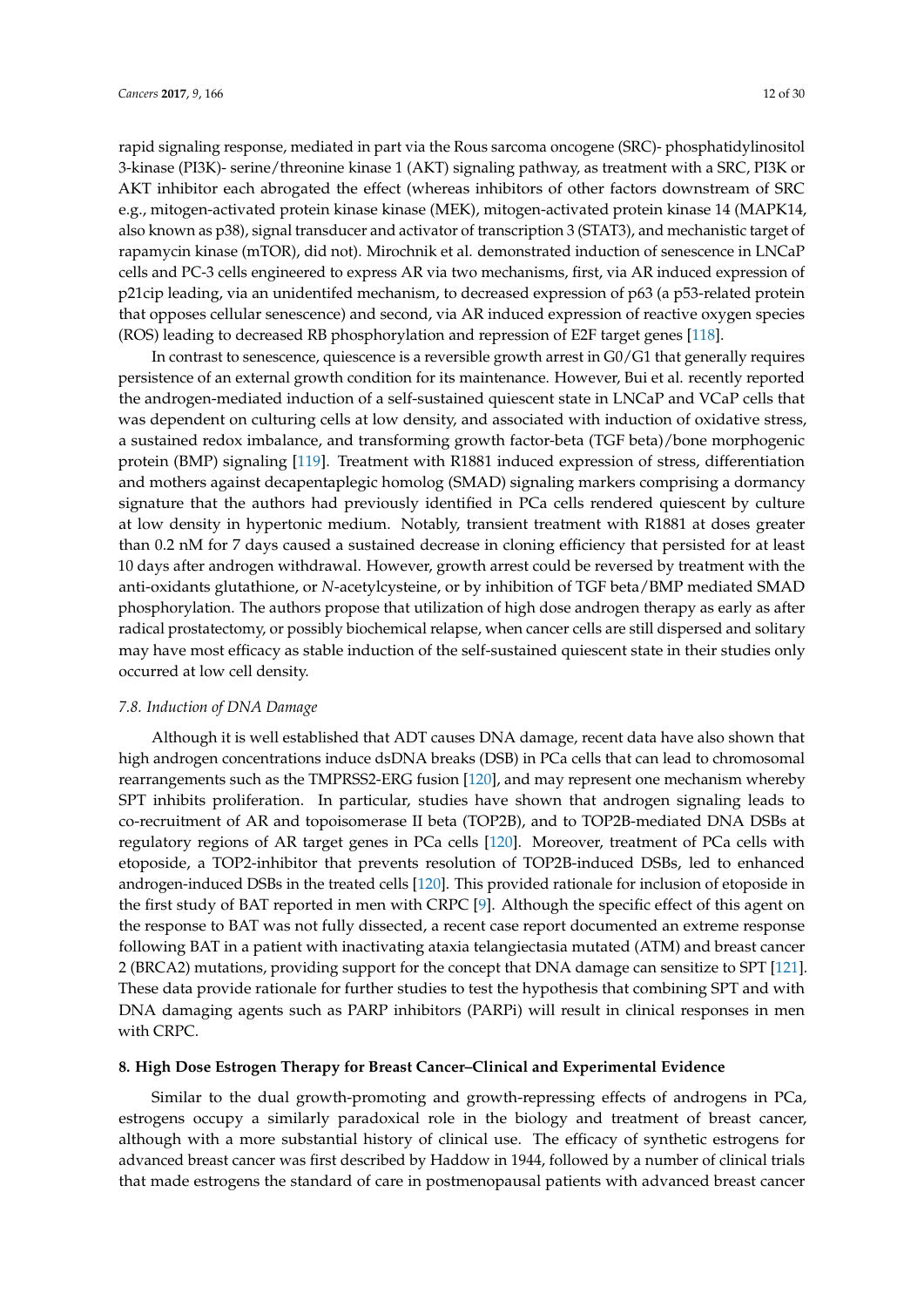from the early 1960s onwards (reviewed in [\[122](#page-27-16)[,123\]](#page-27-17)). A critical observation in these early studies was the necessity of a 'gap period' following development of menopause, in that response rates to diethylstilbestrol (DES, 5–15 mg/day) or ethinyl estradiol (EE, 1.5–3 mg/day) were substantively higher (~30–40%) in women who were at least 5 years post-menopause compared to those who were not  $(-5-10\%)$ .

When the non-steroidal anti-estrogen tamoxifen was introduced in the 1970s for the treatment of advanced breast cancer, it was compared in clinical trials to DES or EE as the current standard of care. Notably, the response rate was generally comparable to that seen with estrogen treatment, but the consistently superior side effect profile of tamoxifen resulted in its uniform adoption for the first line treatment of advanced breast cancer. Estrogen therapy was essentially abandoned until studies in the 1990's demonstrating the efficacy of this approach in patients who were resistant to anti-estrogens began to emerge. A number of studies evaluating DES or EE in heavily pre-treated post-menopausal women who were resistant to prior hormonal therapies including tamoxifen and/or aromatase inhibitors demonstrated objective response rates in approximately 30% of patients [\[122](#page-27-16)[,123\]](#page-27-17). These observations renewed interest in the clinical and biological mechanisms underlying the activity of high dose estrogens in breast cancer.

Similar to the data for PCa, work by several investigators demonstrated that long term adaptation of breast cancer cells in vitro *or* in vivo to estradiol deprivation (and subsequently, to tamoxifen treatment) induces sensitivity to estradiol-mediated growth inhibition [\[124,](#page-27-18)[125\]](#page-27-19). In contrast to the relative diversity of mechanisms proposed for androgen-mediated inhibition of PCa cell growth, the primary cause of estrogen-mediated growth inhibition in breast cancer cells appears to apoptosis, albeit via various effector mechanisms [\[126\]](#page-28-0). Notably, the conformation of the ER complex, which is dependent on the shape of the estrogenic ligand, can modulate the apoptotic effect, with class I planar estrogens (e.g., estradiol) triggering apoptosis after 24 h and class II angular estrogens (e.g., bisphenol triphenylethylene) delay the process until after 72 h [\[127\]](#page-28-1).

A number of mechanisms for estrogen-induced apoptosis have been described. Work by the group of C. Jordan has delineated a SRC-dependent estradiol-mediated induction of endoplasmic reticulum stress and inflammatory responses that initiates an unfolded protein response, followed by apoptosis through the intrinsic (mitochondrial) pathway with subsequent recruitment of the extrinsic (death receptor) pathway to complete the process [\[122\]](#page-27-16). An estradiol mediated activation of protein kinase AMP-activated catalytic subunit alpha 1 (AMPK) in long term estrogen deprived (LTED) MCF-7 cells has also been described, with increased activity of forkhead box protein O3 (FOXO3) and upregulation of three FOXO3 target genes, Bcl-2-like protein 11 (BIM), fas cell surface death receptor (FAS) ligand (FASL), and Gadd45a (BIM and FASL mediate intrinsic and extrinsic apoptosis respectively and Gadd45a causes cell cycle arrest at the G2/M phase) [\[128\]](#page-28-2). Other signaling pathways identified in the apoptotic response to estradiol include estradiol mediated inhibition of PI3K/AKT signaling, nuclear factor kappa b subunit 1 (NF-κB) signaling and the c-Jun N-terminal kinase (JNK) pathway [\[126\]](#page-28-0).

#### **9. Potential Predictive Markers of Response to Androgen Therapy**

#### *9.1. Androgen Receptor*

High AR levels appear to sensitize a number of PC preclinical models to the inhibitory effect of SPT, raising the possibility that tumor AR expression might be useful in predicting response to SPT. Consistent with this hypothesis, high baseline PSA levels were associated with response in the BAT CRPC study, suggesting that SPT responders may have more active AR-signaling [\[9\]](#page-21-5). However, as discussed above, not all high AR CRPC models are inhibited by SPT in preclinical studies. The ARCaP cell line expresses low levels of AR yet shows a strong androgen-dependent growth suppression [\[62\]](#page-24-12), while, studies in AR-expressing PC-3 cells have shown that a growth-inhibitory effect was observed in clonal lines expressing low, moderate and high levels of AR [\[73\]](#page-25-16), indicating that growth inhibition was not necessarily related to the level of AR overexpression. Furthermore, studies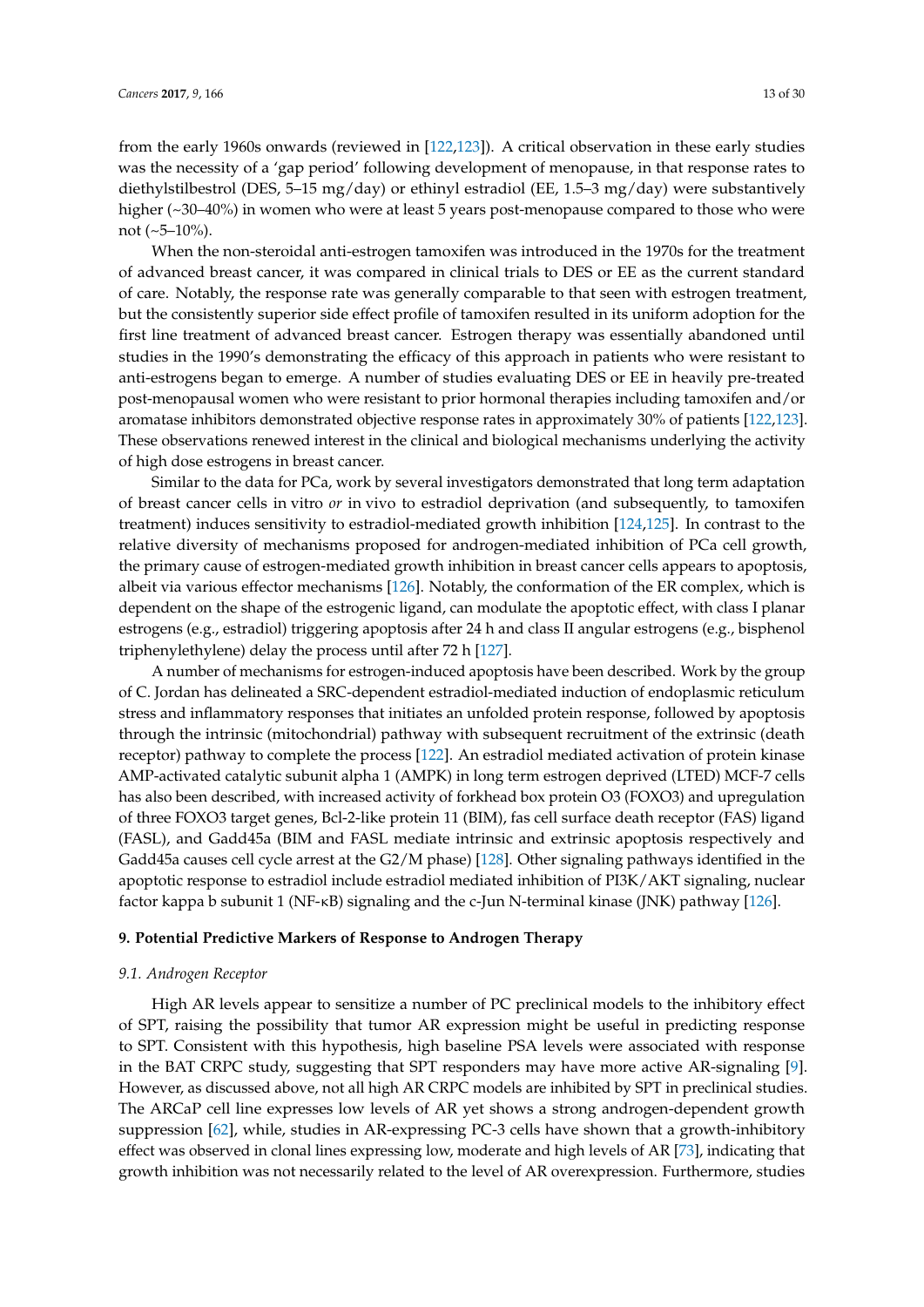in DU145, a castration resistant PCa cell line that lacks AR, have shown that ectopic overexpression of AR in this cell line failed to yield a growth response to androgen [\[129\]](#page-28-3).

These data indicate that AR expression by itself is not necessarily correlated with androgen-driven growth suppression, and that a cell must possess the appropriate molecular mechanisms to engage AR as a growth suppressor or as an oncogene [\[69\]](#page-25-0). As discussed above, a clear association between response to BAT and modulation of AR-FL or AR-V7 transcript levels was not observed [\[11\]](#page-21-6), suggesting AR-FL or AR-V7 levels are not a biomarker of SPT response, and the predictive value of AR signaling has yet to be fully evaluated.

#### *9.2. DNA Damage Response Genes*

As discussed above, preclinical data suggest the induction of dsDNA breaks may be a mechanism mediating the anti-tumor effects of BAT, and an extreme response to BAT in a patient with inactivating mutations in the DNA damage response (DDR) genes ATM and BRCA2 has been reported [\[121\]](#page-27-15). However, 50% of men on the BAT studies showed response and it is unlikely all of these had DDR deficiently. Thus the extent to which DDR deficiency predicts for response to SPT-based therapy remains unknown, but may identify a population of patients likely to show the strongest response as well as those most likely to benefit from the combination of SPT with PARP inhibition.

#### *9.3. Steroid Metabolism and Transport Genes*

Earlier trials using physiologic dose T showed limited clinical activity compared to the supraphysiologic levels achieved in the BAT studies, suggesting the anti-tumor efficacy of SPT may reflect the level of intratumoral androgens achieved on therapy, an effect that may be influenced by steroid transport and metabolizing enzymes such as SLCO1B3 and UGT2B17. Expression and/or genetic variation in SLCO1B3 can modulate cellular T uptake in PCa cells in vitro, and genetic variants of SLCO1B3 linked to more efficient T uptake were associated with a shorter time to progression in men with CRPC on ADT [\[130,](#page-28-4)[131\]](#page-28-5). In context of SPT, more efficient tumoral T uptake might associate with an enhanced therapeutic response.

UGT2B17, responsible for the irreversible glucuronidation and ensuing elimination of T and DHT, is highly polymorphic and deletion variants of this enzyme (primarily expressed in the liver) are known to influence circulating steroid levels [\[132\]](#page-28-6). As such, patients with deletion variants might sustain higher serum androgen levels following exogenous T dosing. UGT2B17 is also expressed in primary and CRPC tumors, where its in situ tumor activity could also influence the maintenance of tumor androgen levels [\[133,](#page-28-7)[134\]](#page-28-8). Thus, genetic variation in genes such as SLCO1B3 or UGT2B17 may serve as predictors of response to SPT.

#### **10. Future Directions**

Although a significant body of preclinical evidence, and emerging clinical data, support the concept of high dose androgen therapy for the treatment of CRPC, a number of important questions remain unanswered. What is the optimal dosing schedule of T therapy? Given the diversity of mechanisms observed in preclinical studies, what are the specific mechanisms mediating clinical anti-tumor efficacy in a particular individual? Can rational drug combinations be designed to improve efficacy or sensitize tumors that are not inhibited by high dose androgen alone? Can biomarkers be identified to predict response or resistance to SPT? What, if any, is the impact of stromal AR signaling on the response to high dose androgen therapy?

The relative success of the modern studies employing the BAT approach are encouraging, but the extent to which the clinical benefit observed in these studies reflects the bipolar dosing strategy or the documented achievement of truly supra-physiological androgen levels remains unclear. Preclinical studies have consistently found that SPT delivered on a continuous basis represses the growth of PCa cells, and no studies (preclinical or clinical) have directly compared continuously administered SPT with BAT. Whether rapid cycling of SPT (vs. continuous SPT) is necessary to achieve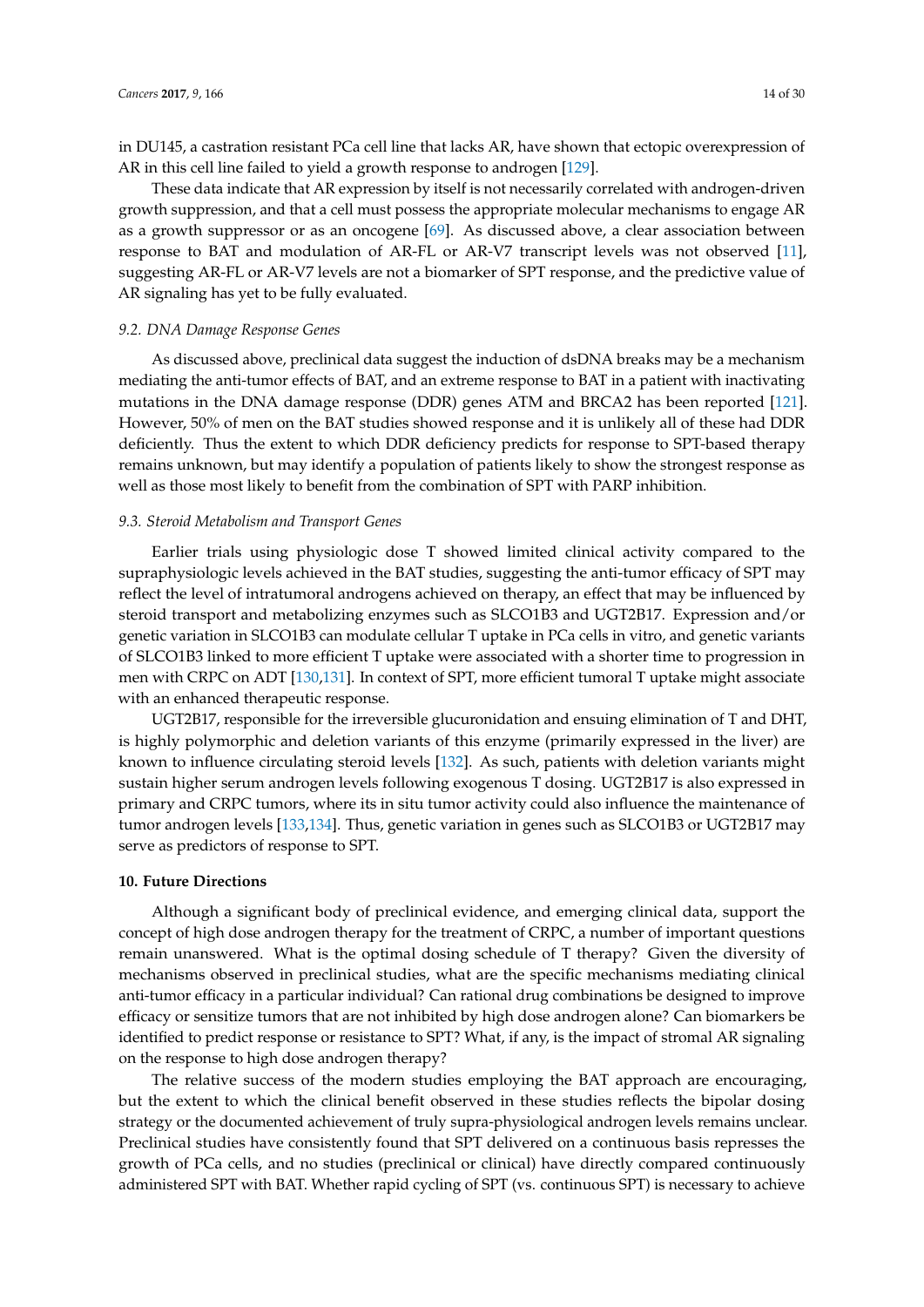the clinical benefit or delays resistance by preventing adaptive AR-downregulation remains to be determined. Ultimately, the predominant mechanism of SPT action may dictate the ideal dosing strategy, with continuous treatment likely providing improved efficacy if the main mechanism of SPT action relates to changing from a "low-T" oncogenic AR transcriptome to that of a more differentiating SPT transcriptome [\[97\]](#page-26-10), and BAT demonstrating more activity if repeated cycles of DNA damage is a critical mechanism of action. However, continuous SPT can repress the expression of genes that repair DNA damage, and thus the continuous repression of these repair programs may also exceed the responses seen with BAT.

Understanding the mechanisms driving the anti-tumor efficacy of high dose androgen is particularly relevant for designing rational drug combinations. For example, the observation that androgens can induce DSB in conjunction with a recent report of an extreme response to BAT in a patient with inactivating ATM and BRCA2 mutations, provides support for the concept that DNA damage can sensitize to SPT [\[121\]](#page-27-15). These data provide a clear rationale for combining SPT with DNA damaging agents such as PARP inhibitors (PARPi) and such a trial is currently being designed. However, rational combinations based on other proposed mechanisms can also be conceived, including combinations with cell cycle inhibitors to promote the impact of high dose androgen in mediating cell cycle arrest, combinations with MYC inhibitors to promote the MYC-repressing effects of high dose androgens, or combinations with proteasome inhibitors to prevent AR degradation and promote the proposed stabilization of AR on DNA and inhibition of DNA licensing induced by high dose androgens.

A further consideration which merits discussion is the potential for aromatase-mediated conversion of exogenous T to E2. PCa cells can variably express one or both of ER-alpha (which can promote PCa proliferation) and ER-beta (which can inhibit PCa proliferation); thus the net effect of a possible increase in estrogen signaling may be adverse or beneficial depending on the relative level of each [\[66\]](#page-24-16). Whether this is a clinically relevant concern is unclear, as the extent to which T undergoes intra-tumoral conversion to E2 in men treated with SPT is unknown. However, studies testing the combination of T with an aromatase inhibitor (either upfront or at evidence of disease progression) would be informative.

The potential ability of T therapy to re-sensitize CRPC tumors to AR-axis inhibition is intriguing, and if borne out, may represent an important clinical approach for delaying disease progression. Illustrating the potential ability of androgen-repletion to 'ug' mechanisms of androgen sensitivity, culture of the androgen-repressed LNCaP 104-R1 cells in androgen rich media gave rise to a subline that was again androgen-sensitive for growth [\[80\]](#page-25-7). (Importantly, the related androgen-repressed LNCaP 104-R2 line passaged under similar androgen rich conditions gave rise to a subline that was androgen-insensitive for growth or repression, demonstrating that androgen induced effects on androgen sensitivity are not uniform.) In clinical studies a high response to AR-signaling inhibition was seen in men after BAT therapy [\[9](#page-21-5)[,11\]](#page-21-6) although whether this reflects a change to a more differentiated phenotype or specific changes in the AR/co-regulator signaling apparatus resulting in re-establishment of androgen-sensitivity remains to be determined.

Finally, preclinical studies of androgen-mediated PCa repression have largely been carried out in vitro or in subcutaneous xenograft models, systems which do not take into account the role of in situ stromal AR signaling on PCa behavior [\[135\]](#page-28-9). Notably, multiple studies have found that lower AR expression in PCa stroma is associated with disease progression and/or worse outcome, implying that stromal AR is protective [\[136\]](#page-28-10). Mechanistically, in the absence of stromal AR signaling, the fibroblast-derived extra-cellular matrix (ECM) was shown to have a decreased capacity to promote attachment of both myofibroblasts and cancer cells, and was less likely to impede cancer cell invasion [\[137\]](#page-28-11). In a separate study, AR-depleted cancer associated fibroblasts (CAFs) promoted increased stem cell marker expression in human PCa cells, apparently via increased levels of Interferon gamma (IFN- $\gamma$ ) and macrophage colony-stimulating factor (M-CSF) [\[138\]](#page-28-12). Thus, to the extent AR signaling in PCa stroma maintains an ECM microenvironment inhibitory to cancer cell invasion, or restrains induction of stem cell characteristics, enhanced AR-mediated stromal signaling may also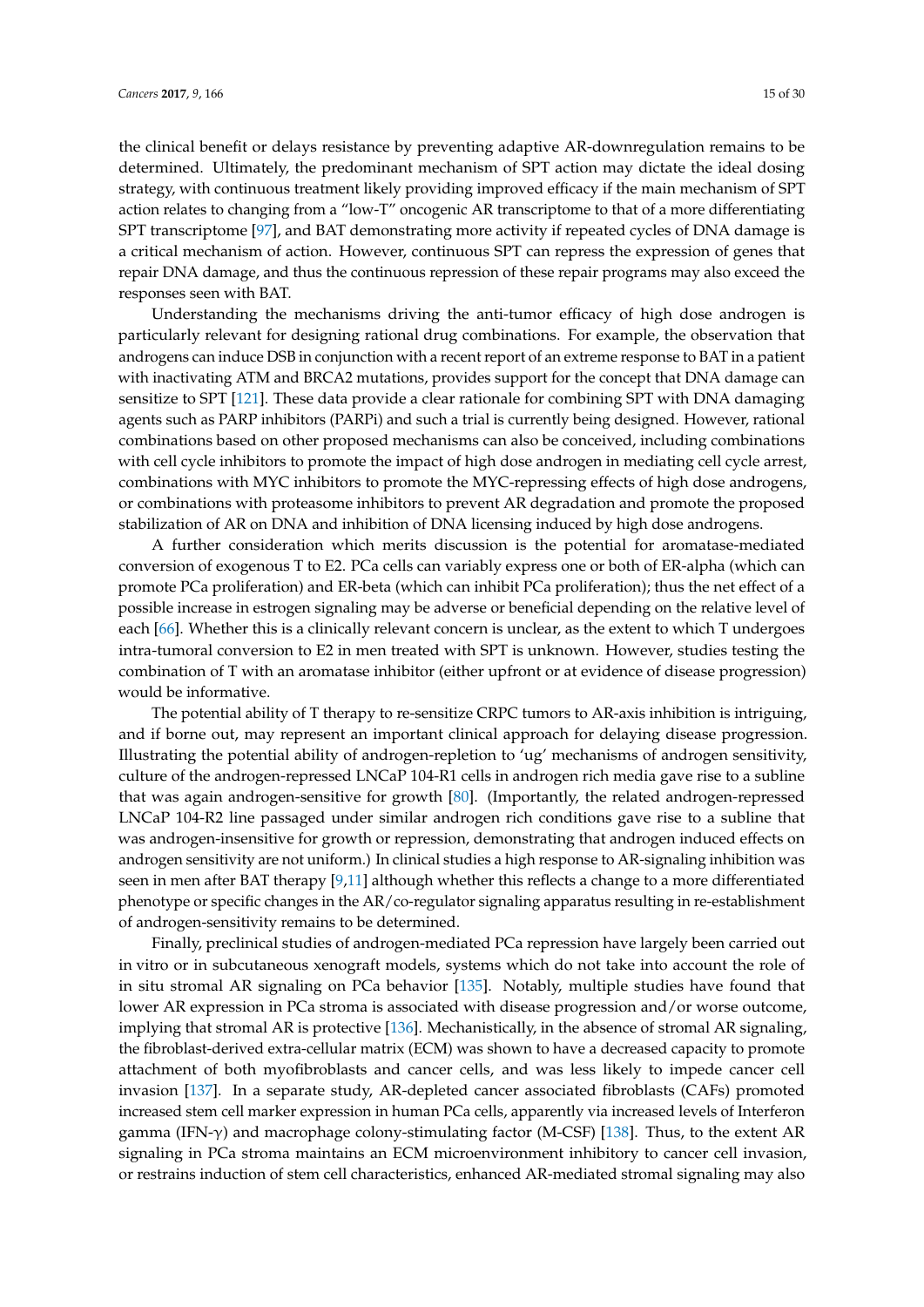contribute to the anti-tumor activity of high dose androgen therapy observed in clinical studies. To date these hypotheses remain unexplored.

#### **11. Conclusions**

Meaningful clinical responses have now been observed in men with PCa treated with high dose T, but studies designed to determine the molecular mechanism(s) driving these responses and identify predictive biomarkers are needed in order to optimize this approach and identify rational treatment combinations.

The clinical utility of potential treatment combinations will clearly depend on the relative importance of the various proposed mechanism, and the extent to which the diversity of mechanisms observed in the laboratory is recapitulated in human tumor specimens. Clinical studies with built-in collection of biospecimens will be critical to assessing the molecular changes associated with response or resistance to SPT, and for identifying potential predictors of response. There may be subsets of men whose tumors will be variably responsive to SPT or particular combinations based on the status of steroid transport and metabolizing genes, DNA damage repair genes, AR expression, MYC dependence, and/or RB loss or alterations in other cell cycle regulators. Ultimately, high dose T therapy is likely to represent yet another avenue for applying the principles of precision medicine for optimizing the care of men with CRPC.

**Acknowledgments:** This work was supported by DOD grant W81XWH-15-1-0319 (to Elahe A. Mostaghel); NIH P01 CA163227 (Elahe A. Mostaghel, Peter S. Nelson, Stephen P. Balk, Eva Corey); Pacific Northwest Prostate Cancer SPORE P50CA097186 ( Elahe A. Mostaghel, Peter S. Nelson, Michael T. Schweizer, Stephen Plymate, Eva Corey), R21 CA194798 (Eva Corey), DOD grant W81XWH-16-1-0206 (to Michael D. Nyquist), and DOD grant W81XWH-16-1-0484 and a PCF YIA (both to Michael T. Schweizer), including funds for covering the costs to publish in open access. The authors thank Accixx Biomedical Consulting [\(www.Accixx.com\)](www.Accixx.com) for editorial assistance.

**Author Contributions:** Osama Mohammad, Elahe A. Mostaghel and Peter S. Nelson conceived the manuscript; Osama Mohammad, Michael D. Nyquist, Michael T. Schweizer, Stephen P. Balk, Eva Corey, Stephen Plymate, Peter S. Nelson and Elahe A. Mostaghel contributed to writing the manuscript, Elahe A. Mostaghel and Eva Corey performed final editing.

**Conflicts of Interest:** The authors declare no conflict of interest.

#### <span id="page-15-0"></span>**Appendix A**

#### *Appendix A.1. Preclinical Observations on Androgen-Mediated Growth Repression of Prostate Cancer*

Preclinical studies demonstrating the repressive effect of androgen on prostate cancer growth are summarized in the primary text of the manuscript. For the interested reader, and to more fully illustrate the similarities and heterogeneity of response observed, a more detailed review of findings in each pre-clinical model is provided in this Appendix [A](#page-15-0) and summarized in Appendix [A](#page-15-0) Table [A1.](#page-17-0)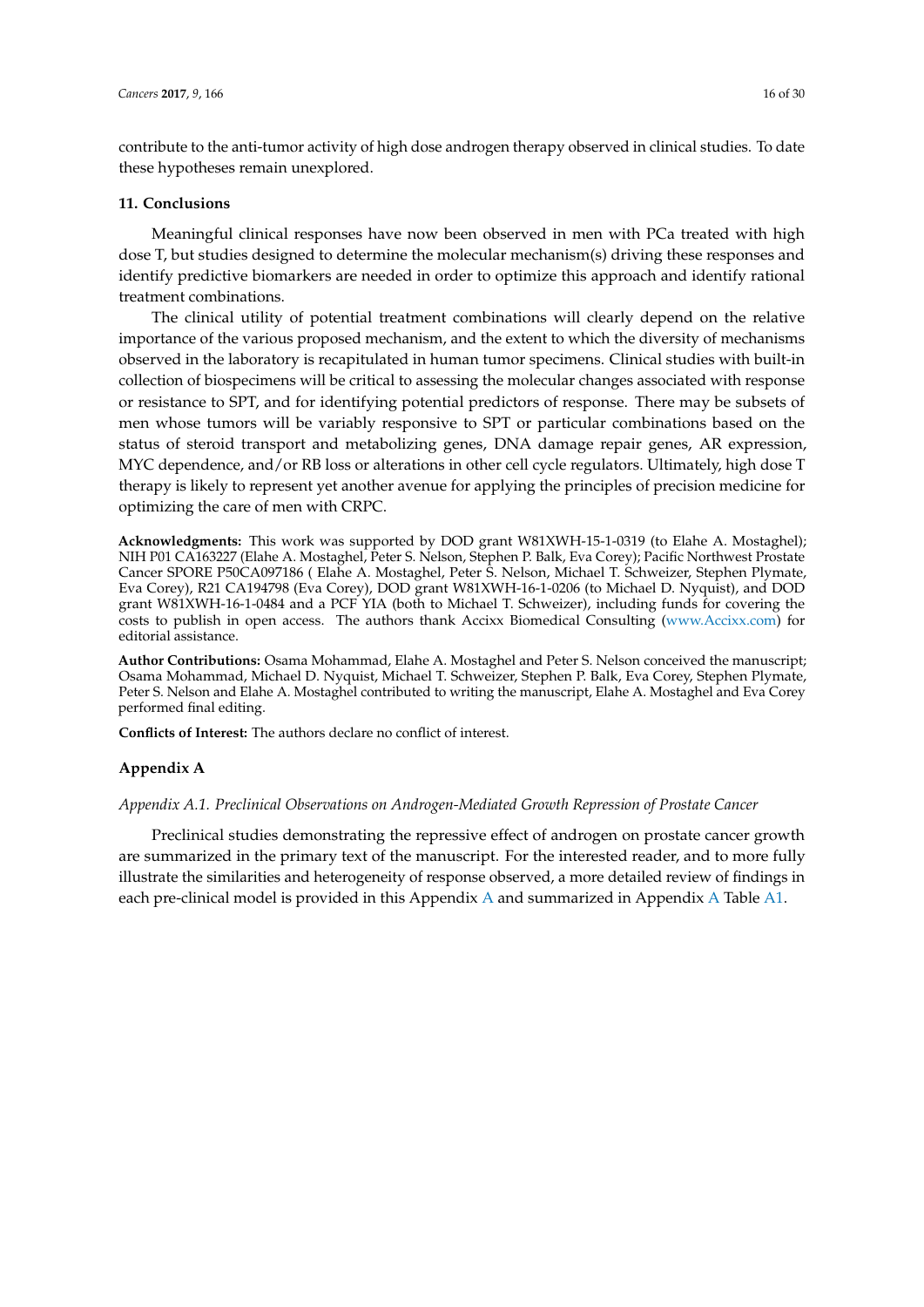| Cell Line         | Source                                                                                                                                             | <b>Derivation</b>                                               | In Vitro Growth Characteristics                                                                                                                          | In Vivo Growth<br>Characteristics         | Refs.          |
|-------------------|----------------------------------------------------------------------------------------------------------------------------------------------------|-----------------------------------------------------------------|----------------------------------------------------------------------------------------------------------------------------------------------------------|-------------------------------------------|----------------|
| <b>LNCaP</b>      | Lymph node metastasis in a<br>50-year-old Caucasian male<br>with CRPC                                                                              |                                                                 | Biphasic response in CSS (peak stimulation<br>at 0.1 nM DHT, progressive growth<br>suppression at 1 nM to 100 nM).<br>Androgen repressed in 5% FBS       |                                           | [78, 139, 140] |
| 104-S             | <b>LNCaP</b>                                                                                                                                       | Parental Line                                                   | Similar to original report<br>Biphasic response in CSS (peak stimulation<br>at 0.1 nM R1881, growth suppression at<br>higher doses)                      | In vivo growth stimulated<br>by androgens | [7,58]         |
| 104-R1            | LNCaP 104-S                                                                                                                                        | Passage in $CSS \times 10$ mo                                   | Proliferated more rapidly than 104-S cells in<br><b>CSS</b>                                                                                              | In vivo growth inhibited                  | [7,57,58]      |
| 104-R2            | LNCaP 104-S                                                                                                                                        | Passage in $CSS \times 18$ mo                                   | Severely growth repressed by 0.1 nM or<br>higher R1881 doses                                                                                             | by androgens                              |                |
| R <sub>1</sub> Ad | LNCaP 104-R1                                                                                                                                       | Re-growth in castrate mice<br>after T treatment in vivo         | Lost androgen-repressed phenotype<br>Androgen sensitive for growth                                                                                       |                                           | $[141]$        |
| R <sub>2</sub> Ad | LNCaP 104-R2                                                                                                                                       | Re-growth in castrate mice<br>after T treatment in vivo         | Lost androgen-repressed phenotype<br>Androgen insensitive for growth-not<br>affected by R1881 or bicalutamide                                            |                                           | [80]           |
| <b>MOP</b>        | <b>LNCaP</b>                                                                                                                                       | Passage (of LNCaP passage<br>25 cells) in CSS $\times$ 10–12 mo | Androgen insensitive for growth<br>Dose-dependent growth suppression in                                                                                  | In vivo growth inhibited<br>by androgens  | $[75]$         |
| <b>JAC</b>        | <b>LNCaP</b>                                                                                                                                       | Passage (of LNCaP passage<br>55 cells) in CSS $\times$ 10-12 mo | response to R1881 at 0.1 to 10 nM                                                                                                                        |                                           | $[76]$         |
| ME                | <b>MOP</b>                                                                                                                                         | Regrowth in castrate mice<br>after T treatment in vivo          | Still showed androgen repressed growth<br>in vitro                                                                                                       |                                           | $[76]$         |
| LNCaP-abl         | <b>LNCaP</b>                                                                                                                                       | Long term passage in CSS                                        | Biphasic response but with higher sensitivity<br>than parental LNCaP (max proliferation at<br>$0.001$ nM R1881 vs. $0.01$ nM)                            |                                           | $[142]$        |
| CWR22             | Primary PCa tumors initially<br>injected subcutaneously into<br>nude mice supplemented with<br>T, then serially transplanted as<br>cell suspension |                                                                 | Biphasic response to androgen, with optimal<br>proliferation at 25 to 35 nM testosterone and<br>growth repression at concentrations higher<br>than 35 nM |                                           | [61, 143, 144] |

# **Table A1.** Preclinical Responses to Androgen-Mediated Growth Repression.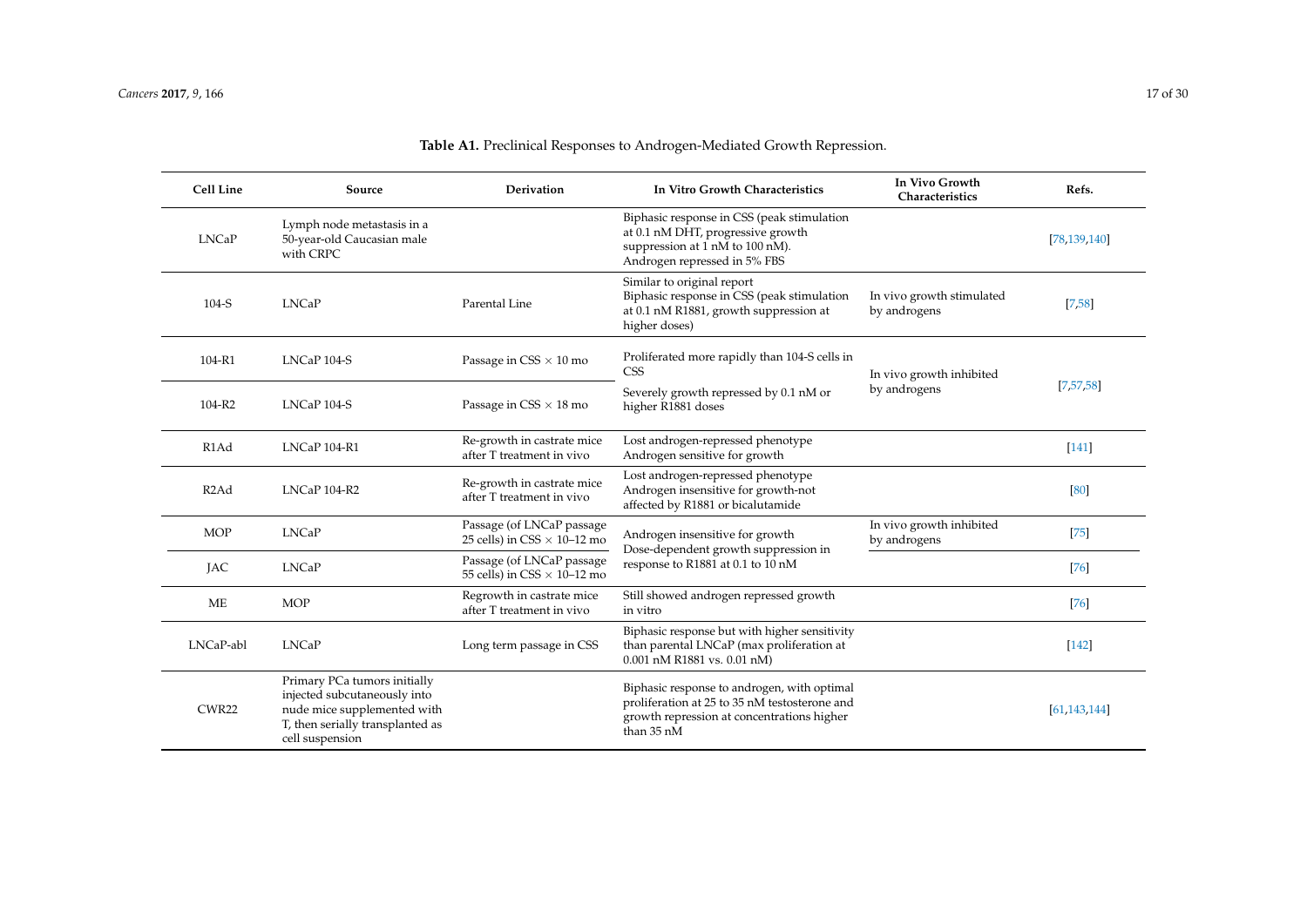# **Table A1.** *Cont.*

| Cell Line            | Source                                                                                       | Derivation                                                                      | In Vitro Growth Characteristics                                                                                                                                            | In Vivo Growth<br>Characteristics                                                                                                     | Refs.             |
|----------------------|----------------------------------------------------------------------------------------------|---------------------------------------------------------------------------------|----------------------------------------------------------------------------------------------------------------------------------------------------------------------------|---------------------------------------------------------------------------------------------------------------------------------------|-------------------|
| CWR22R               | CWR22                                                                                        | Derived from a CWR22<br>tumor showing castration<br>resistant re-growth in vivo | Not consistently stimulated by androgen<br>Growth repressive effect left-shifted vs.<br>parental CWR22 line, with repression<br>induced at T levels of approximately 25 nM |                                                                                                                                       | $[145]$           |
| 22RV1                | CWR22R                                                                                       |                                                                                 | Androgen-sensitive for growth without a<br>biphasic response                                                                                                               |                                                                                                                                       | [63]              |
| ARCaP (MDA<br>PCa 1) | Isolated from the ascites fluid of<br>an 83-year-old Caucasian man<br>with metastatic CRPC   |                                                                                 | Highly androgen-repressed growth (starting<br>as low as 100 pM DHT) despite relatively<br>low AR expression                                                                | Grew 3 times faster in<br>castrated hosts than in intact<br>male hosts; growth in<br>castrated hosts was<br>suppressed by exogenous T | [62]              |
| VCaP                 | From a vertebral metastatic lesion<br>of patient with CRPC                                   |                                                                                 | 40% repression at 10 nM R1881. Detachment<br>and disintegration of cells passaged in low<br>androgen conditions (10% FBS) when treated<br>with 1 nM T in vitro             | Poor growth in intact<br>(noncastrate) SCID mice [56]                                                                                 | [56, 67, 146]     |
| E006AA               | From primary tumor of a<br>50-year-old African-American<br>man with clinically localized PCa |                                                                                 | Biphasic response, with proliferative<br>response as low as 1 fM DHT and maximal<br>proliferative at 0.1 pM DHT                                                            |                                                                                                                                       | $[147]$           |
| MDA PCa 2b           | From a bone metastasis of a<br>patient with CRPC                                             |                                                                                 | Biphasic response, peak proliferation at<br>10 nM DHT with growth inhibitory effects at<br>higher concentrations                                                           | Stopped growing or<br>decreased in size after<br>castration (response to high<br>dose androgen not evaluated<br>in vivo)              | [59, 60]          |
| MDA PCa 2b-hr        | MDA PCa 2b                                                                                   | culture of MDA PCa 2b in<br>CSS for 35 weeks                                    | Biphasic response to T concentrations<br>ranging from 0.1 ng/ml to 1000 ng/ml,<br>with maximal proliferation 1 ng/mL T                                                     |                                                                                                                                       | [60]              |
| $RC-77T$             | From primary tumor of a<br>63-year-old African American<br>man with clinically localized PCa |                                                                                 | Biphasic response, maximal growth at<br>0.1 nM R1881 and growth inhibition at<br>higher doses                                                                              |                                                                                                                                       | $[148]$           |
| PC3-AR               | From lumbar vertebral metastasis<br>of a 62-year-old white man                               | PC3 with exogenous<br>expression of AR                                          | Androgen mediated growth repression at<br>DHT 0.1 nM                                                                                                                       | In vivo growth inhibited by<br>androgen levels presesnt in<br>intact male mice                                                        | $[129.149 - 151]$ |

<span id="page-17-0"></span>CSS: charcoal stripped serum; DHT: dihydrotestosterone; FBS: fetal bovine serum; AR: androgen receptor; SCID: severe combined immunodeficiency; PCa: prostate cancer; MDA: MD Anderson.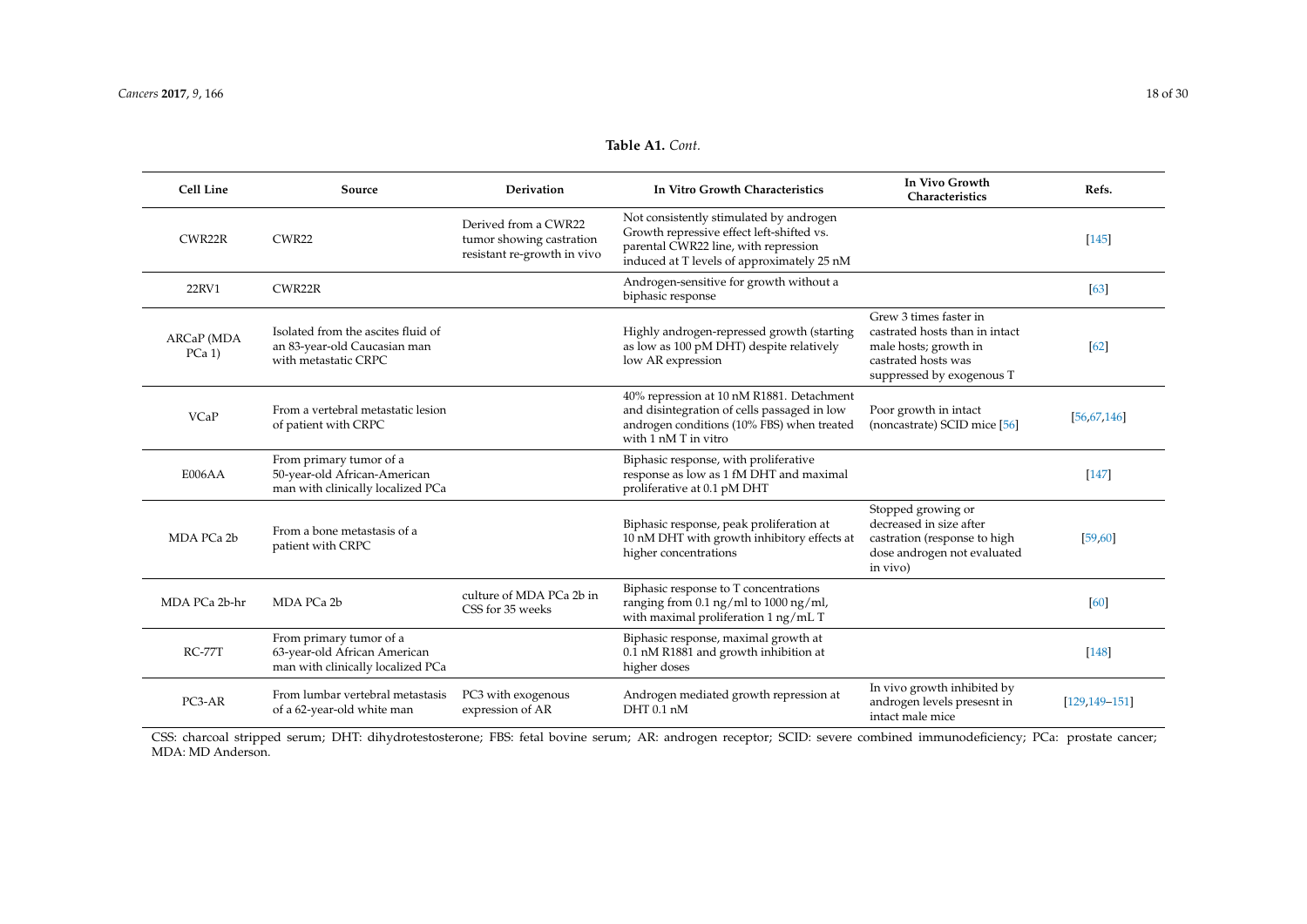Derived from a supraclavicular lymph node metastasis in a 50-year-old Caucasian male [\[139\]](#page-28-17), LNCaP is the most widely used cell line in prostate cancer research. A number of sublines have been derived under different culture conditions and with varying degrees of sensitivity to androgen induced growth and repression. Horoszewicz et al. originally reported the stimulatory effect of DHT on LNCaPs in androgen-depleted conditions 5% charcoal stripped serum (CSS) and the dose-dependent suppression in response to DHT in cells cultured in relatively androgen-rich conditions (5% FBS) [\[140\]](#page-28-18). De Launoit et al. also demonstrated a progressive decrease in the stimulatory effect of DHT (in 2% CSS) at doses higher than 0.1 nM, returning to basal levels with doses between 1 nM and 100 nM [\[78\]](#page-25-5).

#### I. LNCaP 104-S, 104-R1, 104-R2, R1Ad, R2Ad

Similarly, androgen sensitive LNCaP 104-S cells showed maximal proliferation at 0.1 nM R1881 (with progressive growth suppression with higher doses), while 104-R1 and 104-R2 cells (derived after passages in androgen-depleted medium for 10 months and 18 months, respectively) proliferated more rapidly than 104-S cells in androgen-free conditions, and were severely inhibited by 0.1 nM or higher R1881 doses [\[57](#page-24-7)[,58\]](#page-24-8), illustrating the left-shift in androgen-repressed sensitivity frequently observed in the transition from androgen-sensitive to androgen-insensitive cell growth. Consistent with the in vitro data, proliferation of LNCaP 104-S tumors in vivo was stimulated by androgens but testosterone propionate (TP) pellets implanted in castrated nude mice bearing LNCaP 104-R2 resulted in tumor growth inhibition and a significantly reduced tumor size [\[7\]](#page-21-10).

Interestingly, when re-passaged in androgen-rich conditions (castrated mice bearing T pellets), 104-R1 cells (now called R1Ad) lost the androgen-repressed phenotype and showed androgen-induced growth in vivo, illustrating the potential ability of androgen-repletion to 're-engage' mechanisms of androgen sensitivity. In contrast, however, 104-R2 cells passaged in androgen-rich conditions gave rise to the androgen-insensitive R2Ad subline, the growth of which was not affected by R1881 or the anti-androgen bicalutamide [\[80\]](#page-25-7), demonstrating that androgen-induced effects on androgen sensitivity are far from uniform.

#### II. MOP, JAC, ME

LNCaP variant MOP and JAC cells (derived, respectively, by continuous passaging of androgen-sensitive LNCaPs at passage 28 and 55 in 2.5–5% CSS for 10–12 months), were androgeninsensitive for growth, and showed dose-dependent growth suppression in response to R1881 at 0.1 to 10 nM [\[75](#page-25-15)[,76\]](#page-25-8) Similarly, testosterone treatment delayed the take of palpable tumors following injection of LNCaP variant MOP cells in female nu/nu mice in vivo. Notably, tumors eventually escaped treatment, but ME cell lines, established from these non-testosterone repressed tumors still showed androgen repressed growth in vitro [\[76\]](#page-25-8).

#### III. LNCaP-abl

Similar to androgen-sensitive LNCaP cells, LNCaP-abl, another subline derived from long-term passage in CSS, demonstrated a biphasic response to androgen, but with a higher sensitivity than the parental LNCaP [\[142\]](#page-28-19), again illustrating the left-shift in androgen-repressed sensitivity observed in the transition from androgen-sensitive to androgen-insensitive cell growth. While the maximum proliferative rate of the parental LNCaP was achieved at 0.01 nM R1881, the R1881 dose that achieved maximal proliferation of the abl subline was left-shifted one order of magnitude to be at 0.001 nM. Moreover, at passages higher than 75, androgen treatment only induced an inhibitory growth effect on the LNCaP-abl subline [\[142\]](#page-28-19).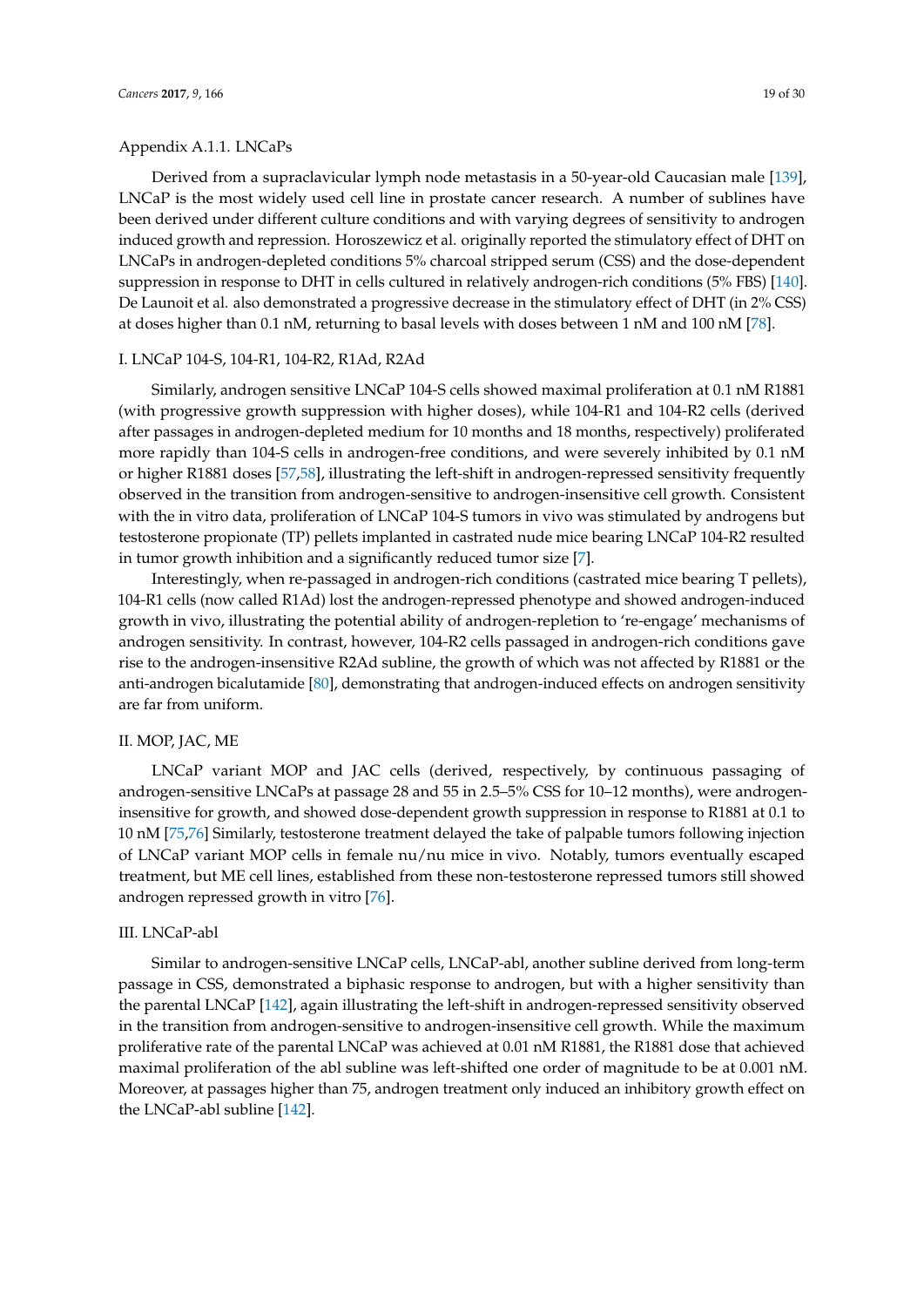#### IV. C4-2B

The C4-2B cell line was isolated from a mouse vertebral metastasis in 1994 as a subline of a LNCaP derivative established by Wu et al. [\[151\]](#page-29-8). Wu et al. co-injected LNCaP and osteosarcoma cell lines subcutaneously in intact mice, followed by castration, resulting in growth of an androgen-independent tumor. Cells cultured from these tumors, denoted C4 cells, were then subcutaneously injected in castrate mice, giving rise to tumors from which the C4-2 cells were cultured. Following subcutaneous or orthotopic injection of C4-2 cells into castrated mice, cells isolated from a vertebral bone metastasis were cultured and denoted C4-2B [\[152\]](#page-29-9). Although Thalmann et al. reported that the osseous metastases of the androgen-independent C4-2 cells (C4-2B) were enhanced in castrated hosts, suggesting androgen suppression of androgen-independent dissemination [\[152\]](#page-29-9), Pfitzenmaier et al. later reported that the growth of C4-2 metastases was inhibited by androgen suppression i.e., castration [\[153\]](#page-29-10).

#### Appendix A.1.2. CWR22 and CWR22R

CWR22 is a serially transplantable xenograft established along with other CWR lines from primary tumors excised through transurethral resection of the prostate or radical prostatectomies, and [\[143](#page-29-11)[,144\]](#page-29-12). However, it has been since transplanted through injection of the cell suspension into testosterone supplemented nude mice [\[144\]](#page-29-12). After castration, the xenograft markedly regresses, but is often followed by tumor relapse 3 to 10 months after castration [\[61,](#page-24-11)[145\]](#page-29-13), from which the CWR22R line was derived.

Nagabhushan et al. reported the differential sensitivity of CWR22 and CWR22R cells to androgen stimulation in soft agar [\[61\]](#page-24-11), again illustrating the left-shift in androgen-repressed sensitivity observed in the transition from androgen-sensitive to androgen-insensitive cell growth. CWR22 cells showed a biphasic response to androgen, with optimal proliferation at 25 to 35 nM testosterone and growth repression at concentrations higher than 35 nM [\[61\]](#page-24-11). Growth of CWR22 in FBS was parallel to CSS curves, with more overall cell proliferation in FBS. In both media, T concentrations higher than 35 nM inhibited proliferation [\[61\]](#page-24-11). In contrast, CWR22R cells were not consistently stimulated by androgen and the growth repressive effect was left-shifted compared to the parental CWR22 line, with repression induced at T levels of approximately 25 nM [\[61\]](#page-24-11). In contradistinction to CWR22 cells, 22Rv1, another AI line derived from CWR22R, is androgen sensitive for growth without a biphasic response [\[63\]](#page-24-13).

#### Appendix A.1.3. ARCaP

Isolated from the ascites fluid of an 83-year-old Caucasian man with metastatic PCa, the highly metastatic ARCaP cell line, also known as MDA PCa 1, was first introduced and characterized by Zhau et al. in 1996 [\[62\]](#page-24-12) and is notable for its highly androgen-repressed phenotype despite relatively low AR expression. ARCaP cells have been reported to demonstrate growth repression to DHT in vitro in a concentration-dependent manner (starting as low as 100 pM) [\[62\]](#page-24-12). Interestingly, overexpression of AR in these cells restored a biphasic response to androgen, with stimulation of proliferation in response to R1881 at 0.1 nM to 10 nM but suppression of proliferation at higher R1881 concentrations of 100 nM to 1 uM R1881 [\[72\]](#page-25-3). ARCaP tumors, when maintained as subcutaneous xenografts, grew 3 times faster in castrated hosts than in intact male hosts, suggesting the sensitivity of these cells to suppression by physiological levels of androgen. Consistent with the in vitro assays, tumor growth in castrated hosts was suppressed by subcutaneous administration of either testosterone propionate [\[62\]](#page-24-12).

#### Appendix A.1.4. VCaP

These cells were isolated in 2001 from a vertebral metastatic lesion of a patient with CRPC. Initial studies characterizing this line demonstrated it was androgen sensitive for growth in vitro and in vivo but did not report a biphasic response [\[146\]](#page-29-14). Subsequent studies by several groups have demonstrated the ability of high dose androgen to repress growth in this model. Denmeade showed 40% repression of growth after 5 days of exposure to 10 nM R1881 [\[67\]](#page-24-19). Thelen et al. demonstrated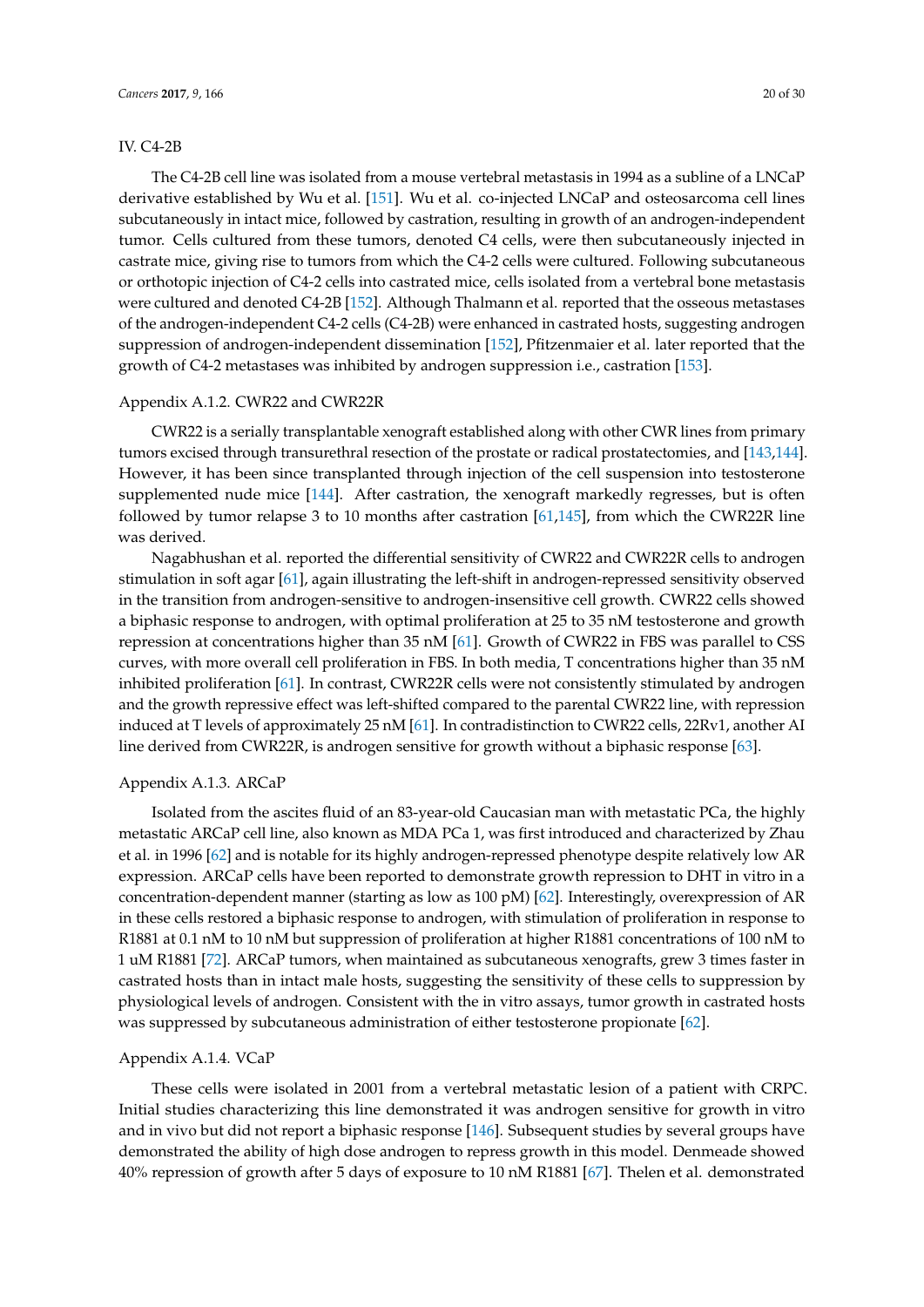detachment and disintegration of VCaP cells passaged in low androgen conditions (10% FBS) when treated with 1 nM T in vitro, and poor growth when injected subcutaneously in intact (noncastrate) severe combined immunodeficiency (SCID) mice [\[56\]](#page-24-6).

#### Appendix A.1.5. E006AA

This cell line was established by Koochekpour et al. as spontaneously immortalized cells from a 50-year-old African-American patient who underwent radical retro-pubic prostatectomy for treatment of a clinically localized prostate cancer [\[147\]](#page-29-15). In vitro studies have shown a biphasic response of E006AA to androgen, with the cells being much more sensitive to DHT stimulation (in 1% CSS) than were LNCaP cells. The proliferative response of E006AA started at concentrations as low as 1 fM DHT, with a maximal proliferative effect at 0.1 pM, while higher DHT concentrations had an inhibitory effect on cell number compared with untreated cells [\[147\]](#page-29-15).

Koochekpour et al. reported E006AA cells were non-tumorigenic in vivo when xenografted in athymic nude mice [\[147\]](#page-29-15). D'Antonio et al. subsequently showed that these cells tumorigenic in the NOD-SCID-IL2Rgamma (NSG)triple deficient mice, attributing the failure of growth in the original studies to the fact that nude mice possess high levels of activated natural killer T-cells, resulting in increased host-immunoreactivity towards a growing tumor [\[154\]](#page-29-16). Moreover, and despite having been isolated from a hormonally naïve primary prostate cancer, E006AA cells showed castration-resistant growth when xenografted in castrated vs. intact NSG mice [\[154\]](#page-29-16). However, the response of tumors to exogenous androgen in vivo, either in castrated or intact mice, has not been assessed.

#### Appendix A.1.6. MDA PCa 2b and MDA PCa 2b-hr

MDA PCa 2a and 2b were derived from a bone metastasis of a patient with castration resistant prostate cancer. Both lines express AR, grow in vitro and in vivo, and are androgen sensitive [\[59\]](#page-24-9). Both lines demonstrate peak proliferation in response to DHT at 10 nM with growth inhibitory effects at higher concentrations [\[59\]](#page-24-9).

The MDA PCa 2b-hr cell line was derived from the androgen-dependent MDA PCa 2b cell line after prolonged culturing in androgen-depleted media [\[60\]](#page-24-10). Hara et al. reported the biphasic response of MDA PCa 2b-hr cells to testosterone concentrations ranging from 0.1 ng/mL to 1000 ng/mL, with the maximal proliferation rate achieved with 1  $\frac{mg}{m}$ . of testosterone [\[60\]](#page-24-10). Navone et al. reported that MDA PCa 2b tumors formed in athymic mice stopped growing or decreased in size after castration [\[59\]](#page-24-9). Conversely, Hara et al. reported that in nude mice bearing MDA PCa 2b tumors, treatment with a 100 mg DHEA pellet (which achieved a 12.4 ng/mL serum testosterone levels, comparable with the physiological levels in uncastrated men) stimulated MDA PCa 2b growth. However, the effect of exogenous high-dose androgen on tumor growth in castrated conditions has not been assessed in this model.

# Appendix A.1.7. RC-77N/E & RC-77T/E

These cell lines were first introduced by Theodore et al. in 2010 [\[155\]](#page-29-17). Tumor tissue (RC-77T) and non-malignant tissue (RC-77N) used for generating the cell lines that were obtained from a radical prostatectomy specimen of a 63-year-old African American patient with a clinical stage T3c adenocarcinoma with poor differentiation (Gleason 7) [\[155\]](#page-29-17). Androgen sensitivity assays were carried out in keratinocyte serum-free media (K-SFM) in the presence of 0, 0.1, and 1 nM R1881. RC-77T cells were shown to be more sensitive to androgen stimulation, reaching a peak growth with 0.1 nM R1881, than were RC-77N cells, which reached their peak growth with 1 nM. Higher doses (10–100 nM R1881) seemed to inhibit cell growth [\[155\]](#page-29-17). Effects of exogenous androgens on growth in vivo have not been reported.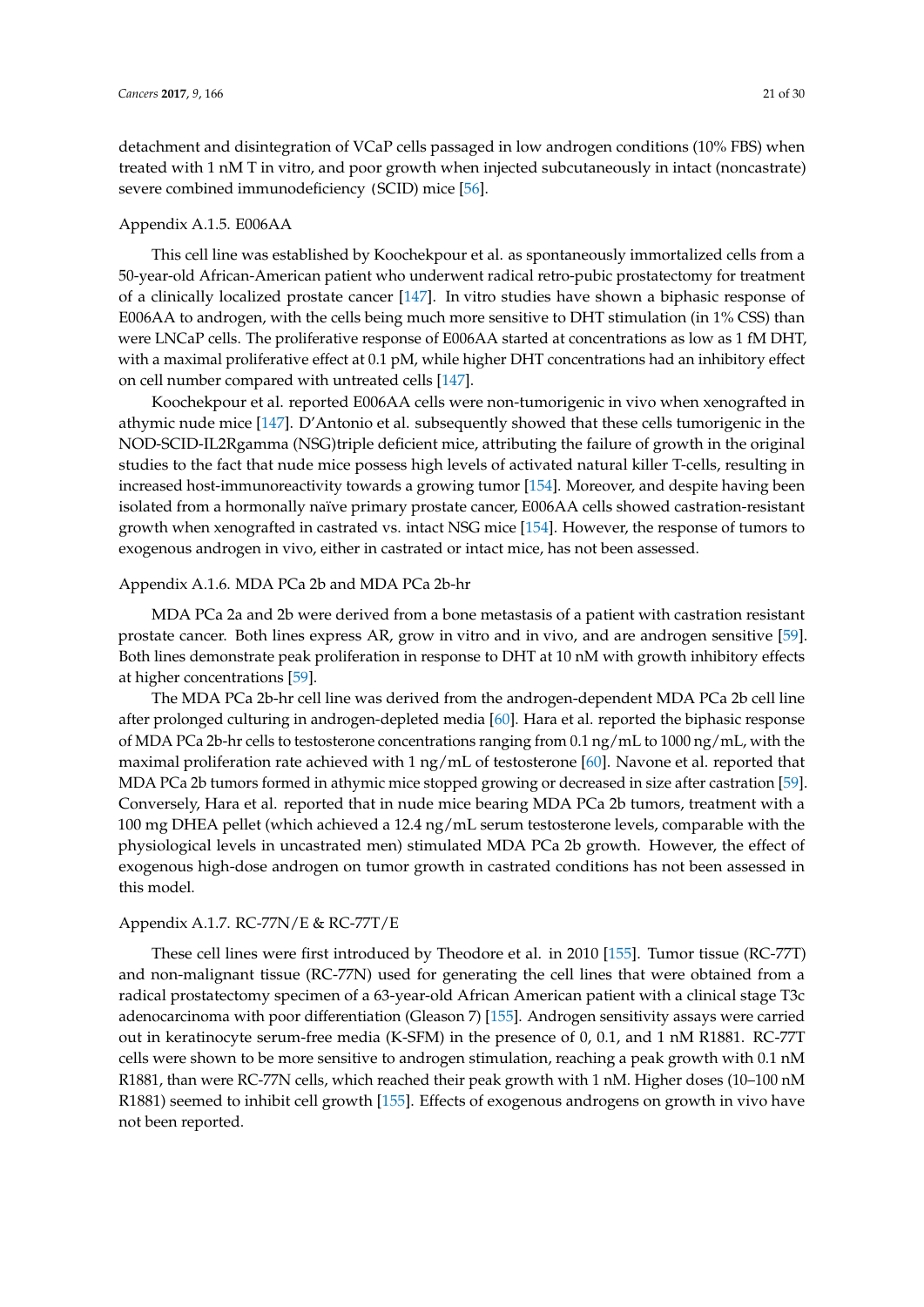#### Appendix A.1.8. PC-3

PC-3 cells were first derived by Kaighn et al. from a lumbar vertebral metastasis in a 62-year-old white man in 1979 [\[148\]](#page-29-18). Although the original PC-3 cell line lacks AR, multiple studies have used exogenous AR expression in PC-3 cells to investigate the role of AR in the androgen-mediated growth response of the cells. Early studies reported that ectopic expression of AR using a viral promoter in PC-3 cells led to androgen-mediated suppression of cell growth [\[73,](#page-25-16)[156](#page-29-19)[,157\]](#page-29-20). Yuan et al. first reported more than a 50% decrease in proliferation of PC-3 cells transfected with human full length AR when treated with 2 ug /mL (6.8 uM) DHT for 72 h, and more than 40% inhibition of cell proliferation with DHT doses as low as 0.1 nM after a 72 h incubation [\[156\]](#page-29-19). These findings were confirmed later by Litvinov et al. using a modified expression vector for the exogenous AR expression [\[129,](#page-28-3)[149\]](#page-29-21). Interestingly however, Altuwaijri et al. reported an otherwise slight androgen-induced cell growth of PC-3 cells expressing AR driven by its natural human AR promoter, denoted PC-3(AR)9 cells, when treated with 1 nmol/L DHT [\[150\]](#page-29-22). To confirm the AR-mediated growth inhibition in animal models, Litvinov et al. xenografted Lenti-AR PC-3 cells and control cells into male nude intact mice. PC-3-Lenti-AR tumors in mice were profoundly growth inhibited in comparison with PC-3 control tumors [\[129\]](#page-28-3).

## <span id="page-21-14"></span>**References**

- <span id="page-21-11"></span><span id="page-21-0"></span>1. Huggins, C.; Hodges, C.V. Studies on prostate cancer 1: The effect of castration, of estrogen and of androgen injection on serum phosphatases in metastatic carcinoma of the prostate. *Cancer Res.* **1941**, *1*, 293–297. [\[CrossRef\]](http://dx.doi.org/10.3322/canjclin.22.4.232)
- <span id="page-21-1"></span>2. Fowler, J.E., Jr.; Whitmore, W.F., Jr. Considerations for the use of testosterone with systemic chemotherapy in prostatic cancer. *Cancer* **1982**, *49*, 1373–1377. [\[CrossRef\]](http://dx.doi.org/10.1002/1097-0142(19820401)49:7<1373::AID-CNCR2820490712>3.0.CO;2-G)
- <span id="page-21-9"></span>3. Prout, G.R., Jr.; Brewer, W.R. Response of men with advanced prostatic carcinoma to exogenous administration of testosterone. *Cancer* **1967**, *20*, 1871–1878. [\[CrossRef\]](http://dx.doi.org/10.1002/1097-0142(196711)20:11<1871::AID-CNCR2820201112>3.0.CO;2-D)
- <span id="page-21-2"></span>4. Gardiner, R.A.; Sweeney, C.; Tilley, W.D. Testosterone therapy in castrate-resistant prostate cancer: A possible new approach. *Eur. Urol.* **2009**, *56*, 245–246. [\[CrossRef\]](http://dx.doi.org/10.1016/j.eururo.2009.04.030) [\[PubMed\]](http://www.ncbi.nlm.nih.gov/pubmed/19409691)
- <span id="page-21-12"></span><span id="page-21-3"></span>5. Geck, P.; Maffini, M.V.; Szelei, J.; Sonnenschein, C.; Soto, A.M. Androgen-induced proliferative quiescence in prostate cancer cells: The role of AS3 as its mediator. *Proc. Natl. Acad. Sci. USA* **2000**, *97*, 10185–10190. [\[CrossRef\]](http://dx.doi.org/10.1073/pnas.97.18.10185) [\[PubMed\]](http://www.ncbi.nlm.nih.gov/pubmed/10963680)
- <span id="page-21-8"></span>6. Soto, A.M.; Sonnenschein, C. The two faces of janus: Sex steroids as mediators of both cell proliferation and cell death. *J. Natl. Cancer Inst.* **2001**, *93*, 1673–1675. [\[CrossRef\]](http://dx.doi.org/10.1093/jnci/93.22.1673) [\[PubMed\]](http://www.ncbi.nlm.nih.gov/pubmed/11717320)
- <span id="page-21-10"></span>7. Umekita, Y.; Hiipakka, R.A.; Kokontis, J.M.; Liao, S. Human prostate tumor growth in athymic mice: Inhibition by androgens and stimulation by finasteride. *Proc. Natl. Acad. Sci. USA* **1996**, *93*, 11802–11807. [\[CrossRef\]](http://dx.doi.org/10.1073/pnas.93.21.11802) [\[PubMed\]](http://www.ncbi.nlm.nih.gov/pubmed/8876218)
- <span id="page-21-4"></span>8. Liao, S.; Umekita, Y.; Guo, J.; Kokontis, J.M.; Hiipakka, R.A. Growth inhibition and regression of human prostate and breast tumors in athymic mice by tea epigallocatechin gallate. *Cancer Lett.* **1995**, *96*, 239–243. [\[CrossRef\]](http://dx.doi.org/10.1016/0304-3835(95)03948-V)
- <span id="page-21-5"></span>9. Schweizer, M.T.; Antonarakis, E.S.; Wang, H.; Ajiboye, A.S.; Spitz, A.; Cao, H.; Luo, J.; Haffner, M.C.; Yegnasubramanian, S.; Carducci, M.A.; et al. Effect of bipolar androgen therapy for asymptomatic men with castration-resistant prostate cancer: Results from a pilot clinical study. *Sci. Transl. Med.* **2015**, *7*, 269ra2. [\[CrossRef\]](http://dx.doi.org/10.1126/scitranslmed.3010563) [\[PubMed\]](http://www.ncbi.nlm.nih.gov/pubmed/25568070)
- <span id="page-21-13"></span>10. Schweizer, M.T.; Wang, H.; Luber, B.; Nadal, R.; Spitz, A.; Rosen, D.M.; Cao, H.; Antonarakis, E.S.; Eisenberger, M.A.; Carducci, M.A.; et al. Bipolar Androgen Therapy for Men with Androgen Ablation Naive Prostate Cancer: Results from the Phase II BATMAN Study. *Prostate* **2016**, *76*, 1218–1226. [\[CrossRef\]](http://dx.doi.org/10.1002/pros.23209) [\[PubMed\]](http://www.ncbi.nlm.nih.gov/pubmed/27338150)
- <span id="page-21-6"></span>11. Teply, B.A.; Wang, H.; Sullivan, R.; Rifkind, I.; Bruns, A.; Decarli, M.; Sinibaldi, V.J.; Pratz, C.F.; Luo, J.; Carducci, M.A.; et al. Phase II study of bipolar androgen therapy (BAT) in men with metastatic castration-resistant prostate cancer (mCRPC) and progression on enzalutamide (enza). In Proceedings of the ASCO Annual Meeting, Chicago, IL, USA, 1–5 June 2017.
- <span id="page-21-7"></span>12. Song, R.X.; Santen, R.J. Apoptotic action of estrogen. *Apoptosis* **2003**, *8*, 55–60. [\[CrossRef\]](http://dx.doi.org/10.1023/A:1021649019025) [\[PubMed\]](http://www.ncbi.nlm.nih.gov/pubmed/12510152)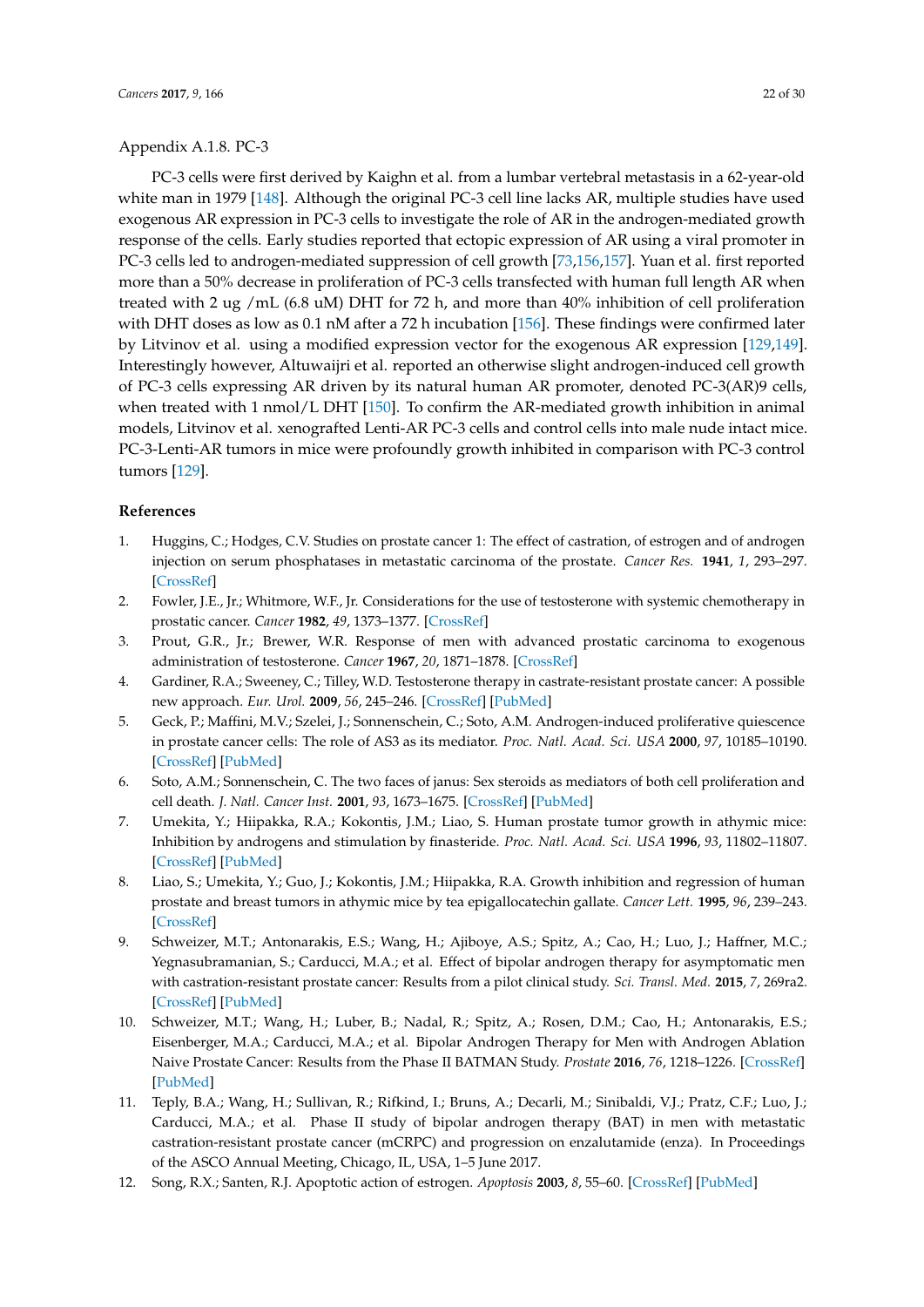- 13. Song, R.X.; Mor, G.; Naftolin, F.; McPherson, R.A.; Song, J.; Zhang, Z.; Yue, W.; Wang, J.; Santen, R.J. Effect of long-term estrogen deprivation on apoptotic responses of breast cancer cells to 17beta-estradiol. *J. Natl. Cancer Inst.* **2001**, *93*, 1714–1723. [\[CrossRef\]](http://dx.doi.org/10.1093/jnci/93.22.1714) [\[PubMed\]](http://www.ncbi.nlm.nih.gov/pubmed/11717332)
- <span id="page-22-0"></span>14. Santen, R.J.; Song, R.X.; Zhang, Z.; Kumar, R.; Jeng, M.H.; Masamura, A.; Lawrence, J., Jr.; Berstein, L.; Yue, W. Long-term estradiol deprivation in breast cancer cells up-regulates growth factor signaling and enhances estrogen sensitivity. *Endocr.-Relat. Cancer* **2005**, *12* (Suppl. 1), S61–S73. [\[CrossRef\]](http://dx.doi.org/10.1677/erc.1.01018) [\[PubMed\]](http://www.ncbi.nlm.nih.gov/pubmed/16113100)
- <span id="page-22-1"></span>15. Sugimura, Y.; Cunha, G.R.; Bigsby, R.M. Androgenic induction of DNA synthesis in prostatic glands induced in the urothelium of testicular feminized (Tfm/Y) mice. *Prostate* **1986**, *9*, 217–225. [\[CrossRef\]](http://dx.doi.org/10.1002/pros.2990090302) [\[PubMed\]](http://www.ncbi.nlm.nih.gov/pubmed/2946028)
- <span id="page-22-2"></span>16. Vander Griend, D.J.; Litvinov, I.V.; Isaacs, J.T. Conversion of androgen receptor signaling from a growth suppressor in normal prostate epithelial cells to an oncogene in prostate cancer cells involves a gain of function in c-Myc regulation. *Int. J. Biol. Sci.* **2014**, *10*, 627–642. [\[CrossRef\]](http://dx.doi.org/10.7150/ijbs.8756) [\[PubMed\]](http://www.ncbi.nlm.nih.gov/pubmed/24948876)
- <span id="page-22-3"></span>17. Antony, L.; van der Schoor, F.; Dalrymple, S.L.; Isaacs, J.T. Androgen receptor (AR) suppresses normal human prostate epithelial cell proliferation via AR/beta-catenin/TCF-4 complex inhibition of c-MYC transcription. *Prostate* **2014**, *74*, 1118–1131. [\[CrossRef\]](http://dx.doi.org/10.1002/pros.22828) [\[PubMed\]](http://www.ncbi.nlm.nih.gov/pubmed/24913829)
- <span id="page-22-4"></span>18. Niu, Y.; Altuwaijri, S.; Lai, K.P.; Wu, C.T.; Ricke, W.A.; Messing, E.M.; Yao, J.; Yeh, S.; Chang, C. Androgen receptor is a tumor suppressor and proliferator in prostate cancer. *Proc. Natl. Acad. Sci. USA* **2008**, *105*, 12182–12187. [\[CrossRef\]](http://dx.doi.org/10.1073/pnas.0804700105) [\[PubMed\]](http://www.ncbi.nlm.nih.gov/pubmed/18723679)
- 19. Wu, C.T.; Altuwaijri, S.; Ricke, W.A.; Huang, S.P.; Yeh, S.; Zhang, C.; Niu, Y.; Tsai, M.Y.; Chang, C. Increased prostate cell proliferation and loss of cell differentiation in mice lacking prostate epithelial androgen receptor. *Proc. Natl. Acad. Sci. USA* **2007**, *104*, 12679–12684. [\[CrossRef\]](http://dx.doi.org/10.1073/pnas.0704940104) [\[PubMed\]](http://www.ncbi.nlm.nih.gov/pubmed/17652515)
- <span id="page-22-5"></span>20. Lee, S.O.; Tian, J.; Huang, C.K.; Ma, Z.; Lai, K.P.; Hsiao, H.; Jiang, M.; Yeh, S.; Chang, C. Suppressor role of androgen receptor in proliferation of prostate basal epithelial and progenitor cells. *J. Endocrinol.* **2012**, *213*, 173–182. [\[CrossRef\]](http://dx.doi.org/10.1530/JOE-11-0474) [\[PubMed\]](http://www.ncbi.nlm.nih.gov/pubmed/22393245)
- <span id="page-22-6"></span>21. Bubendorf, L.; Kononen, J.; Koivisto, P.; Schraml, P.; Moch, H.; Gasser, T.C.; Willi, N.; Mihatsch, M.J.; Sauter, G.; Kallioniemi, O.P. Survey of gene amplifications during prostate cancer progression by high-throughout fluorescence in situ hybridization on tissue microarrays. *Cancer Res.* **1999**, *59*, 803–806. [\[PubMed\]](http://www.ncbi.nlm.nih.gov/pubmed/10029066)
- 22. Ford, O.H., 3rd; Gregory, C.W.; Kim, D.; Smitherman, A.B.; Mohler, J.L. Androgen receptor gene amplification and protein expression in recurrent prostate cancer. *J. Urol.* **2003**, *170*, 1817–1821. [\[CrossRef\]](http://dx.doi.org/10.1097/01.ju.0000091873.09677.f4) [\[PubMed\]](http://www.ncbi.nlm.nih.gov/pubmed/14532783)
- 23. Linja, M.J.; Savinainen, K.J.; Saramaki, O.R.; Tammela, T.L.J.; Vessella, R.L.; Visakorpi, T. Amplification and Overexpression of Androgen Receptor Gene in Hormone-Refractory Prostate Cancer. *Cancer Res.* **2001**, *61*, 3550–3555. [\[PubMed\]](http://www.ncbi.nlm.nih.gov/pubmed/11325816)
- 24. Visakorpi, T.; Hyytinen, E.; Koivisto, P.; Tanner, M.; Keinanen, R.; Palmberg, C.; Palotie, A.; Tammela, T.; Isola, J.; Kallioniemi, O.P. In vivo amplification of the androgen receptor gene and progression of human prostate cancer. *Nat. Genet.* **1995**, *9*, 401–406. [\[CrossRef\]](http://dx.doi.org/10.1038/ng0495-401) [\[PubMed\]](http://www.ncbi.nlm.nih.gov/pubmed/7795646)
- 25. Van der Kwast, T.H.; Schalken, J.; Ruizeveld de Winter, J.A.; van Vroonhoven, C.C.; Mulder, E.; Boersma, W.; Trapman, J. Androgen receptors in endocrine-therapy-resistant human prostate cancer. *Int. J. Cancer* **1991**, *48*, 189–193. [\[CrossRef\]](http://dx.doi.org/10.1002/ijc.2910480206) [\[PubMed\]](http://www.ncbi.nlm.nih.gov/pubmed/1708363)
- 26. Ruizeveld de Winter, J.A.; Janssen, P.J.; Sleddens, H.M.; Verleun-Mooijman, M.C.; Trapman, J.; Brinkmann, A.O.; Santerse, A.B.; Schroder, F.H.; van der Kwast, T.H. Androgen receptor status in localized and locally progressive hormone refractory human prostate cancer. *Am. J. Pathol.* **1994**, *144*, 735–746. [\[PubMed\]](http://www.ncbi.nlm.nih.gov/pubmed/7512791)
- 27. Mohler, J.L.; Gregory, C.W.; Ford, O.H., 3rd; Kim, D.; Weaver, C.M.; Petrusz, P.; Wilson, E.M.; French, F.S. The androgen axis in recurrent prostate cancer. *Clin. Cancer Res.* **2004**, *10*, 440–448. [\[CrossRef\]](http://dx.doi.org/10.1158/1078-0432.CCR-1146-03) [\[PubMed\]](http://www.ncbi.nlm.nih.gov/pubmed/14760063)
- 28. Taplin, M.E.; Bubley, G.J.; Shuster, T.D.; Frantz, M.E.; Spooner, A.E.; Ogata, G.K.; Keer, H.N.; Balk, S.P. Mutation of the androgen-receptor gene in metastatic androgen-independent prostate cancer. *N. Engl. J. Med.* **1995**, *332*, 1393–1398. [\[CrossRef\]](http://dx.doi.org/10.1056/NEJM199505253322101) [\[PubMed\]](http://www.ncbi.nlm.nih.gov/pubmed/7723794)
- 29. Holzbeierlein, J.; Lal, P.; LaTulippe, E.; Smith, A.; Satagopan, J.; Zhang, L.; Ryan, C.; Smith, S.; Scher, H.; Scardino, P.; et al. Gene expression analysis of human prostate carcinoma during hormonal therapy identifies androgen-responsive genes and mechanisms of therapy resistance. *Am. J. Pathol.* **2004**, *164*, 217–227. [\[CrossRef\]](http://dx.doi.org/10.1016/S0002-9440(10)63112-4)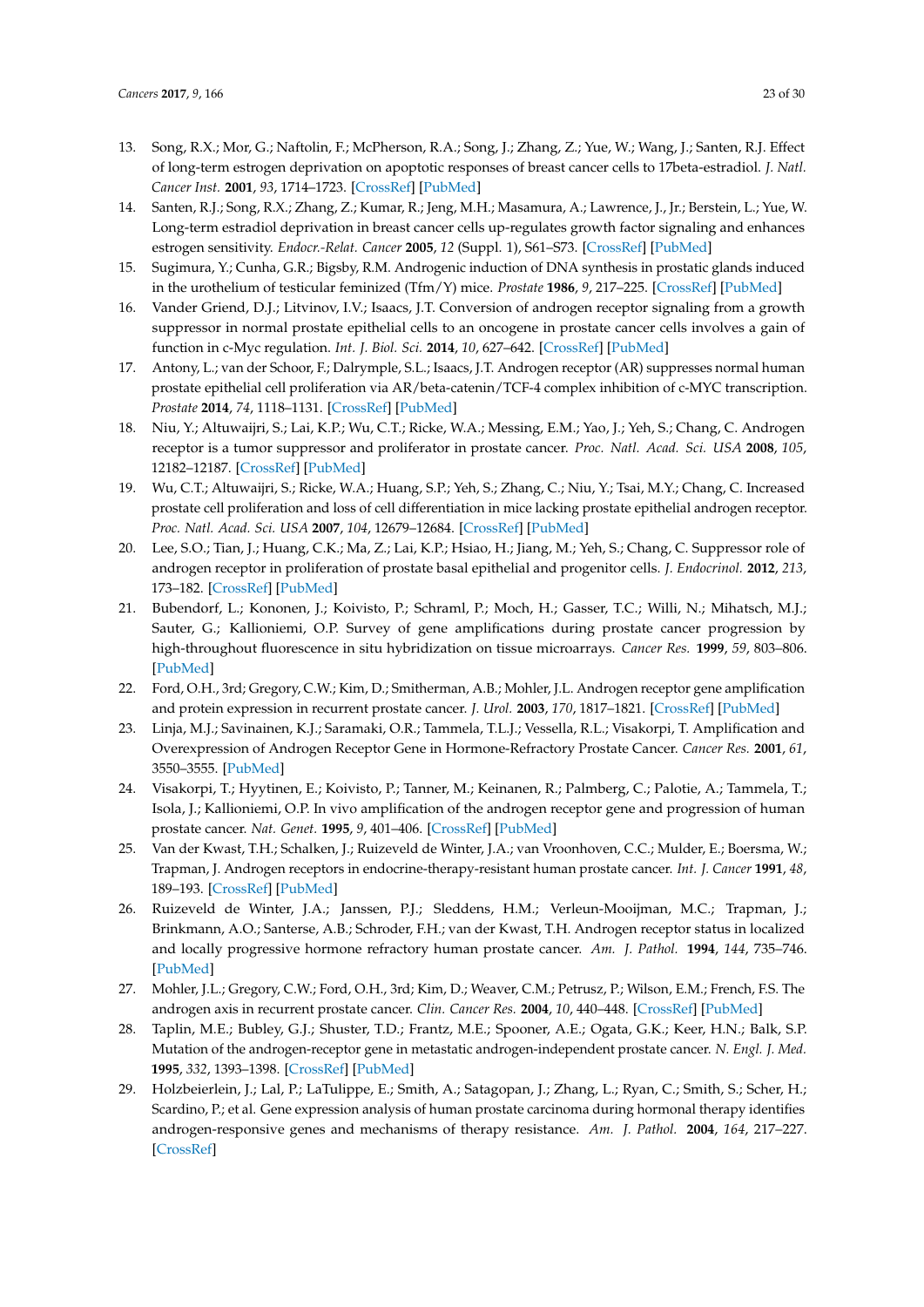- 30. Stanbrough, M.; Bubley, G.J.; Ross, K.; Golub, T.R.; Rubin, M.A.; Penning, T.M.; Febbo, P.G.; Balk, S.P. Increased expression of genes converting adrenal androgens to testosterone in androgen-independent prostate cancer. *Cancer Res.* **2006**, *66*, 2815–2825. [\[CrossRef\]](http://dx.doi.org/10.1158/0008-5472.CAN-05-4000) [\[PubMed\]](http://www.ncbi.nlm.nih.gov/pubmed/16510604)
- 31. Latil, A.; Bieche, I.; Vidaud, D.; Lidereau, R.; Berthon, P.; Cussenot, O.; Vidaud, M. Evaluation of androgen, estrogen (ERα and ERβ), and progesterone receptor expression in human prostate cancer by real-time quantitative reverse transcription-polymerase chain reaction assays. *Cancer Res.* **2001**, *61*, 1919–1926. [\[PubMed\]](http://www.ncbi.nlm.nih.gov/pubmed/11280747)
- 32. Miyamoto, H.; Rahman, M.M.; Chang, C. Molecular basis for the antiandrogen withdrawal syndrome. *J. Cell. Biochem.* **2004**, *91*, 3–12. [\[CrossRef\]](http://dx.doi.org/10.1002/jcb.10757) [\[PubMed\]](http://www.ncbi.nlm.nih.gov/pubmed/14689576)
- <span id="page-23-1"></span>33. Chen, C.D.; Welsbie, D.S.; Tran, C.; Baek, S.H.; Chen, R.; Vessella, R.; Rosenfeld, M.G.; Sawyers, C.L. Molecular determinants of resistance to antiandrogen therapy. *Nat. Med.* **2004**, *10*, 33–39. [\[CrossRef\]](http://dx.doi.org/10.1038/nm972) [\[PubMed\]](http://www.ncbi.nlm.nih.gov/pubmed/14702632)
- 34. Brooke, G.N.; Bevan, C.L. The role of androgen receptor mutations in prostate cancer progression. *Curr. Genom.* **2009**, *10*, 18–25. [\[CrossRef\]](http://dx.doi.org/10.2174/138920209787581307) [\[PubMed\]](http://www.ncbi.nlm.nih.gov/pubmed/19721807)
- 35. Culig, Z.; Hobisch, A.; Cronauer, M.V.; Cato, A.C.; Hittmair, A.; Radmayr, C.; Eberle, J.; Bartsch, G.; Klocker, H. Mutant androgen receptor detected in an advanced-stage prostatic carcinoma is activated by adrenal androgens and progesterone. *Mol. Endocrinol.* **1993**, *7*, 1541–1550. [\[PubMed\]](http://www.ncbi.nlm.nih.gov/pubmed/8145761)
- <span id="page-23-3"></span>36. Gingrich, J.R.; Barrios, R.J.; Kattan, M.W.; Nahm, H.S.; Finegold, M.J.; Greenberg, N.M. Androgenindependent prostate cancer progression in the TRAMP model. *Cancer Res.* **1997**, *57*, 4687–4691. [\[PubMed\]](http://www.ncbi.nlm.nih.gov/pubmed/9354422)
- 37. Taplin, M.E. Drug insight: Role of the androgen receptor in the development and progression of prostate cancer. *Nat. Clin. Pract. Oncol.* **2007**, *4*, 236–244. [\[CrossRef\]](http://dx.doi.org/10.1038/ncponc0765) [\[PubMed\]](http://www.ncbi.nlm.nih.gov/pubmed/17392714)
- 38. Yuan, X.; Balk, S.P. Mechanisms mediating androgen receptor reactivation after castration. *Urol. Oncol.* **2009**, *27*, 36–41. [\[CrossRef\]](http://dx.doi.org/10.1016/j.urolonc.2008.03.021) [\[PubMed\]](http://www.ncbi.nlm.nih.gov/pubmed/19111796)
- 39. Zhao, X.Y.; Malloy, P.J.; Krishnan, A.V.; Swami, S.; Navone, N.M.; Peehl, D.M.; Feldman, D. Glucocorticoids can promote androgen-independent growth of prostate cancer cells through a mutated androgen receptor. *Nat. Med.* **2000**, *6*, 703–706. [\[CrossRef\]](http://dx.doi.org/10.1038/76287) [\[PubMed\]](http://www.ncbi.nlm.nih.gov/pubmed/10835690)
- 40. Steinkamp, M.P.; O'Mahony, O.A.; Brogley, M.; Rehman, H.; Lapensee, E.W.; Dhanasekaran, S.; Hofer, M.D.; Kuefer, R.; Chinnaiyan, A.; Rubin, M.A.; et al. Treatment-dependent androgen receptor mutations in prostate cancer exploit multiple mechanisms to evade therapy. *Cancer Res.* **2009**, *69*, 4434–4442. [\[CrossRef\]](http://dx.doi.org/10.1158/0008-5472.CAN-08-3605) [\[PubMed\]](http://www.ncbi.nlm.nih.gov/pubmed/19366804)
- 41. Korpal, M.; Korn, J.M.; Gao, X.; Rakiec, D.P.; Ruddy, D.A.; Doshi, S.; Yuan, J.; Kovats, S.G.; Kim, S.; Cooke, V.G.; et al. An F876L Mutation in Androgen Receptor Confers Genetic and Phenotypic Resistance to MDV3100 (Enzalutamide). *Cancer Discov.* **2013**, *3*, 1030–1043. [\[CrossRef\]](http://dx.doi.org/10.1158/2159-8290.CD-13-0142) [\[PubMed\]](http://www.ncbi.nlm.nih.gov/pubmed/23842682)
- 42. Balbas, M.D.; Evans, M.J.; Hosfield, D.J.; Wongvipat, J.; Arora, V.K.; Watson, P.A.; Chen, Y.; Greene, G.L.; Shen, Y.; Sawyers, C.L. Overcoming mutation-based resistance to antiandrogens with rational drug design. *eLife* **2013**, *2*, e00499. [\[CrossRef\]](http://dx.doi.org/10.7554/eLife.00499) [\[PubMed\]](http://www.ncbi.nlm.nih.gov/pubmed/23580326)
- <span id="page-23-0"></span>43. Haile, S.; Sadar, M.D. Androgen receptor and its splice variants in prostate cancer. *Cell. Mol. Life Sci.* **2011**, *68*, 3971–3981. [\[CrossRef\]](http://dx.doi.org/10.1007/s00018-011-0766-7) [\[PubMed\]](http://www.ncbi.nlm.nih.gov/pubmed/21748469)
- <span id="page-23-2"></span>44. Greenberg, E. Endocrine therapy in the management of prostatic cancer. *Clin. Endocrinol. Metab.* **1980**, *9*, 369–381. [\[CrossRef\]](http://dx.doi.org/10.1016/S0300-595X(80)80039-9)
- 45. Robinson, M.R.; Shearer, R.J.; Fergusson, J.D. Adrenal suppression in the treatment of carcinoma of the prostate. *Br. J. Urol.* **1974**, *46*, 555–559. [\[CrossRef\]](http://dx.doi.org/10.1111/j.1464-410X.1974.tb03856.x) [\[PubMed\]](http://www.ncbi.nlm.nih.gov/pubmed/4422260)
- 46. Samson, D.J.; Shearer, R.J.; Fergusson, J.D. Systematic review and meta-analysis of monotherapy compared with combined androgen blockade for patients with advanced prostate carcinoma. *Cancer* **2002**, *95*, 361–376. [\[CrossRef\]](http://dx.doi.org/10.1002/cncr.10647) [\[PubMed\]](http://www.ncbi.nlm.nih.gov/pubmed/12124837)
- 47. Schmitt, B.; Bennett, C.; Seidenfeld, J.; Samson, D.; Wilt, T. Maximal androgen blockade for advanced prostate cancer. *Cochrane Database Syst. Rev.* **2000**, CD001526. [\[CrossRef\]](http://dx.doi.org/10.1002/14651858.CD001526)
- 48. Caubet, J.F.; Tosteson, T.D.; Dong, E.W.; Naylon, E.M.; Whiting, G.W.; Ernstoff, M.S.; Ross, S.D. Maximum androgen blockade in advanced prostate cancer: A meta-analysis of published randomized controlled trials using nonsteroidal antiandrogens. *Urology* **1997**, *49*, 71–78. [\[CrossRef\]](http://dx.doi.org/10.1016/S0090-4295(96)00325-1)
- 49. De Bono, J.S. Abiraterone acetate improves survival in metastatic castration-resistant prostate cancer: Phase III results. In Proceedings of the 2010 European Society for Medical Oncology, Milan, Italy, 8–12 October 2010.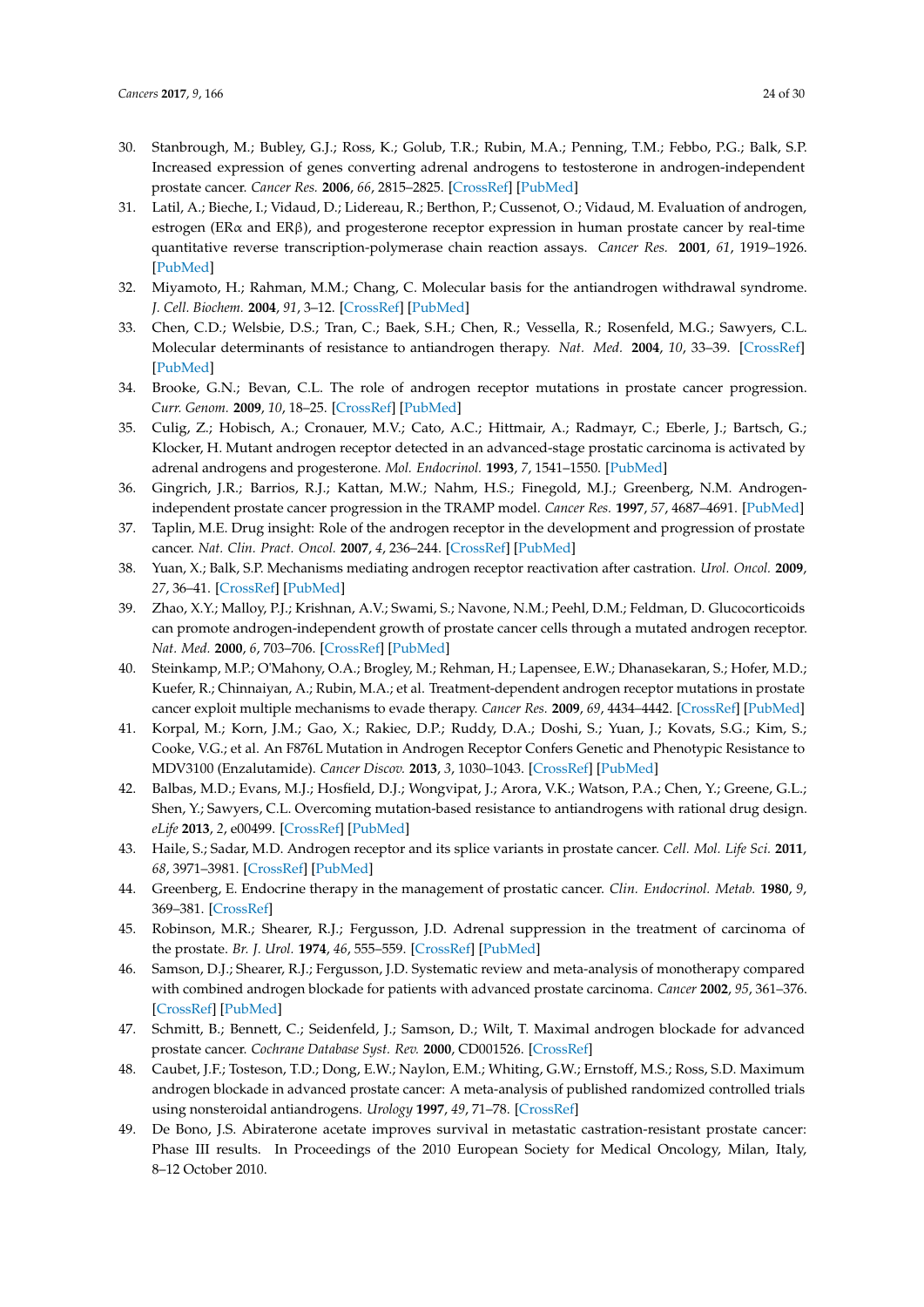- <span id="page-24-25"></span><span id="page-24-22"></span><span id="page-24-21"></span><span id="page-24-0"></span>50. Scher, H.I.; Beer, T.M.; Higano, C.S.; Anand, A.; Taplin, M.E.; Efstathiou, E.; Rathkopf, D.; Shelkey, J.; Yu, E.Y.; Alumkal, J.; et al. Antitumour activity of MDV3100 in castration-resistant prostate cancer: A phase 1–2 study. *Lancet* **2010**, *375*, 1437–1446. [\[CrossRef\]](http://dx.doi.org/10.1016/S0140-6736(10)60172-9)
- <span id="page-24-27"></span><span id="page-24-1"></span>51. Huggins, C. Two principles in endocrine therapy of cancers: Hormone deprival and hormone interference. *Cancer Res.* **1965**, *25*, 1163–1167. [\[PubMed\]](http://www.ncbi.nlm.nih.gov/pubmed/5897831)
- <span id="page-24-28"></span><span id="page-24-2"></span>52. Brendler, H.; Chase, W.E.; Scott, W.W. Prostatic cancer; further investigation of hormonal relationships. *Arch. Surg.* **1950**, *61*, 433–440. [\[CrossRef\]](http://dx.doi.org/10.1001/archsurg.1950.01250020438003) [\[PubMed\]](http://www.ncbi.nlm.nih.gov/pubmed/15433723)
- <span id="page-24-3"></span>53. Mathew, P. Prolonged control of progressive castration-resistant metastatic prostate cancer with testosterone replacement therapy: The case for a prospective trial. *Ann. Oncol.* **2008**, *19*, 395–396. [\[CrossRef\]](http://dx.doi.org/10.1093/annonc/mdm568) [\[PubMed\]](http://www.ncbi.nlm.nih.gov/pubmed/18156142)
- <span id="page-24-4"></span>54. Pearson, O.H. Discussion of Dr. Huggins' paper: Control of cancers of man by endocrinological methods. *Cancer Res.* **1957**, *17*, 473–479. [\[PubMed\]](http://www.ncbi.nlm.nih.gov/pubmed/13437312)
- <span id="page-24-24"></span><span id="page-24-5"></span>55. Hussain, M.; Tangen, C.M.; Berry, D.L.; Higano, C.S.; Crawford, E.D.; Liu, G.; Wilding, G.; Prescott, S.; Kanaga Sundaram, S.; Small, E.J.; et al. Intermittent versus continuous androgen deprivation in prostate cancer. *N. Engl. J. Med.* **2013**, *368*, 1314–1325. [\[CrossRef\]](http://dx.doi.org/10.1056/NEJMoa1212299) [\[PubMed\]](http://www.ncbi.nlm.nih.gov/pubmed/23550669)
- <span id="page-24-6"></span>56. Thelen, P.; Heinrich, E.; Bremmer, F.; Trojan, L.; Strauss, A. Testosterone boosts for treatment of castration resistant prostate cancer: An experimental implementation of intermittent androgen deprivation. *Prostate* **2013**, *73*, 1699–1709. [\[CrossRef\]](http://dx.doi.org/10.1002/pros.22711) [\[PubMed\]](http://www.ncbi.nlm.nih.gov/pubmed/23868789)
- <span id="page-24-23"></span><span id="page-24-7"></span>57. Kokontis, J.M.; Hay, N.; Liao, S. Progression of LNCaP prostate tumor cells during androgen deprivation: Hormone-independent growth, repression of proliferation by androgen, and role for p27Kip1 in androgen-induced cell cycle arrest. *Mol. Endocrinol.* **1998**, *12*, 941–953. [\[CrossRef\]](http://dx.doi.org/10.1210/mend.12.7.0136) [\[PubMed\]](http://www.ncbi.nlm.nih.gov/pubmed/9658399)
- <span id="page-24-17"></span><span id="page-24-8"></span>58. Kokontis, J.; Takakura, K.; Hay, N.; Liao, S. Increased androgen receptor activity and altered c-myc expression in prostate cancer cells after long-term androgen deprivation. *Cancer Res.* **1994**, *54*, 1566–1573. [\[PubMed\]](http://www.ncbi.nlm.nih.gov/pubmed/7511045)
- <span id="page-24-9"></span>59. Navone, N.M.; Olive, M.; Ozen, M.; Davis, R.; Troncoso, P.; Tu, S.M.; Johnston, D.; Pollack, A.; Pathak, S.; von Eschenbach, A.C.; et al. Establishment of two human prostate cancer cell lines derived from a single bone metastasis. *Clin. Cancer Res.* **1997**, *3*, 2493–2500. [\[PubMed\]](http://www.ncbi.nlm.nih.gov/pubmed/9815652)
- <span id="page-24-18"></span><span id="page-24-10"></span>60. Hara, T.; Nakamura, K.; Araki, H.; Kusaka, M.; Yamaoka, M. Enhanced androgen receptor signaling correlates with the androgen-refractory growth in a newly established MDA PCa 2b-hr human prostate cancer cell subline. *Cancer Res.* **2003**, *63*, 5622–5628. [\[PubMed\]](http://www.ncbi.nlm.nih.gov/pubmed/14500404)
- <span id="page-24-26"></span><span id="page-24-11"></span>61. Nagabhushan, M.; Miller, C.M.; Pretlow, T.P.; Giaconia, J.M.; Edgehouse, N.L.; Schwartz, S.; Kung, H.J.; de Vere White, R.W.; Gumerlock, P.H.; Resnick, M.I.; et al. CWR22: The first human prostate cancer xenograft with strongly androgen-dependent and relapsed strains both in vivo and in soft agar. *Cancer Res.* **1996**, *56*, 3042–3046. [\[PubMed\]](http://www.ncbi.nlm.nih.gov/pubmed/8674060)
- <span id="page-24-12"></span>62. Zhau, H.Y.; Chang, S.M.; Chen, B.Q.; Wang, Y.; Zhang, H.; Kao, C.; Sang, Q.A.; Pathak, S.J.; Chung, L.W. Androgen-repressed phenotype in human prostate cancer. *Proc. Natl. Acad. Sci. USA* **1996**, *93*, 15152–15157. [\[CrossRef\]](http://dx.doi.org/10.1073/pnas.93.26.15152) [\[PubMed\]](http://www.ncbi.nlm.nih.gov/pubmed/8986779)
- <span id="page-24-13"></span>63. Attardi, B.J.; Burgenson, J.; Hild, S.A.; Reel, J.R. Steroid hormonal regulation of growth, prostate specific antigen secretion, and transcription mediated by the mutated androgen receptor in CWR22Rv1 human prostate carcinoma cells. *Mol. Cell. Endocrinol.* **2004**, *222*, 121–132. [\[CrossRef\]](http://dx.doi.org/10.1016/j.mce.2004.04.013) [\[PubMed\]](http://www.ncbi.nlm.nih.gov/pubmed/15249132)
- <span id="page-24-14"></span>64. Fowler, J.E., Jr.; Whitmore, W.F., Jr. The response of metastatic adenocarcinoma of the prostate to exogenous testosterone. *J. Urol.* **1981**, *126*, 372–375. [\[CrossRef\]](http://dx.doi.org/10.1016/S0022-5347(17)54531-0)
- <span id="page-24-15"></span>65. Morris, M.J.; Huang, D.; Kelly, W.K.; Slovin, S.F.; Stephenson, R.D.; Eicher, C.; Delacruz, A.; Curley, T.; Schwartz, L.H.; Scher, H.I. Phase 1 trial of high-dose exogenous testosterone in patients with castration-resistant metastatic prostate cancer. *Eur. Urol.* **2009**, *56*, 237–244. [\[CrossRef\]](http://dx.doi.org/10.1016/j.eururo.2009.03.073) [\[PubMed\]](http://www.ncbi.nlm.nih.gov/pubmed/19375217)
- <span id="page-24-16"></span>66. Szmulewitz, R.; Mohile, S.; Posadas, E.; Kunnavakkam, R.; Karrison, T.; Manchen, E.; Stadler, W.M. A randomized phase 1 study of testosterone replacement for patients with low-risk castration-resistant prostate cancer. *Eur. Urol.* **2009**, *56*, 97–103. [\[CrossRef\]](http://dx.doi.org/10.1016/j.eururo.2009.02.022) [\[PubMed\]](http://www.ncbi.nlm.nih.gov/pubmed/19282098)
- <span id="page-24-19"></span>67. Denmeade, S.R.; Isaacs, J.T. Bipolar androgen therapy: The rationale for rapid cycling of supraphysiologic androgen/ablation in men with castration resistant prostate cancer. *Prostate* **2010**, *70*, 1600–1607. [\[CrossRef\]](http://dx.doi.org/10.1002/pros.21196) [\[PubMed\]](http://www.ncbi.nlm.nih.gov/pubmed/20607766)
- <span id="page-24-20"></span>68. Robinson, D.; van Allen, E.M.; Wu, Y.M.; Schultz, N.; Lonigro, R.J.; Mosquera, J.M.; Montgomery, B.; Taplin, M.E.; Pritchard, C.C.; Attard, G.; et al. Integrative clinical genomics of advanced prostate cancer. *Cell* **2015**, *161*, 1215–1228. [\[CrossRef\]](http://dx.doi.org/10.1016/j.cell.2015.05.001) [\[PubMed\]](http://www.ncbi.nlm.nih.gov/pubmed/26000489)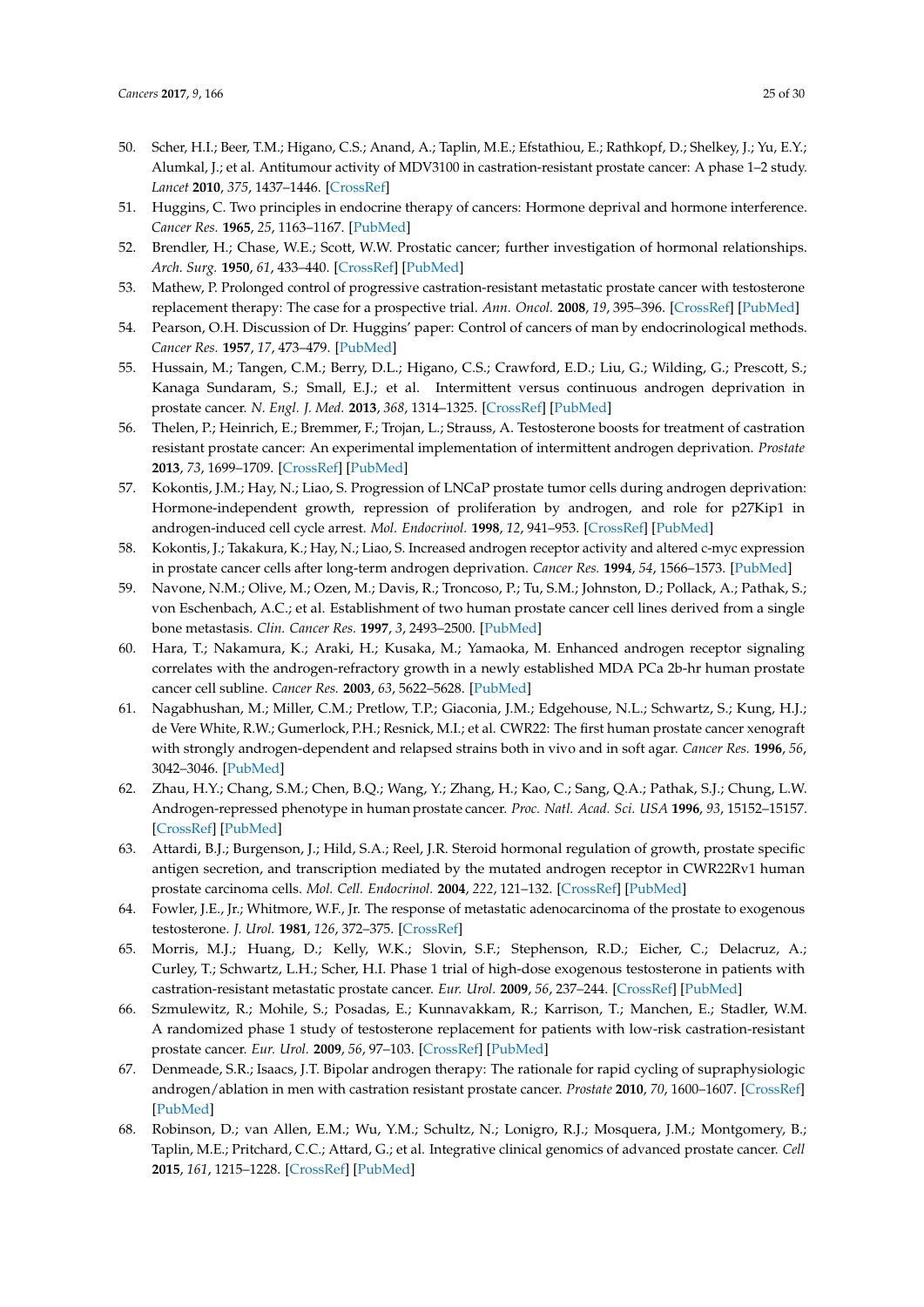- <span id="page-25-20"></span><span id="page-25-19"></span><span id="page-25-0"></span>69. Litvinov, I.V.; Vander Griend, D.J.; Antony, L.; Dalrymple, S.; de Marzo, A.M.; Drake, C.G.; Isaacs, J.T. Androgen receptor as a licensing factor for DNA replication in androgen-sensitive prostate cancer cells. *Proc. Natl. Acad. Sci. USA* **2006**, *103*, 15085–15090. [\[CrossRef\]](http://dx.doi.org/10.1073/pnas.0603057103) [\[PubMed\]](http://www.ncbi.nlm.nih.gov/pubmed/17015840)
- <span id="page-25-2"></span>70. Vander Griend, D.J.; Litvinov, I.V.; Isaacs, J.T. Stabilizing androgen receptor in mitosis inhibits prostate cancer proliferation. *Cell Cycle* **2007**, *6*, 647–651. [\[CrossRef\]](http://dx.doi.org/10.4161/cc.6.6.4028) [\[PubMed\]](http://www.ncbi.nlm.nih.gov/pubmed/17387277)
- <span id="page-25-1"></span>71. Isaacs, J.T.; D'Antonio, J.M.; Chen, S.; Antony, L.; Dalrymple, S.P.; Ndikuyeze, G.H.; Luo, J.; Denmeade, S.R. Adaptive auto-regulation of androgen receptor provides a paradigm shifting rationale for bipolar androgen therapy (BAT) for castrate resistant human prostate cancer. *Prostate* **2012**, *72*, 1491–1505. [\[CrossRef\]](http://dx.doi.org/10.1002/pros.22504) [\[PubMed\]](http://www.ncbi.nlm.nih.gov/pubmed/22396319)
- <span id="page-25-17"></span><span id="page-25-3"></span>72. Cinar, B.; Koeneman, K.S.; Edlund, M.; Prins, G.S.; Zhau, H.E.; Chung, L.W. Androgen receptor mediates the reduced tumor growth, enhanced androgen responsiveness, and selected target gene transactivation in a human prostate cancer cell line. *Cancer Res.* **2001**, *61*, 7310–7317. [\[PubMed\]](http://www.ncbi.nlm.nih.gov/pubmed/11585771)
- <span id="page-25-18"></span><span id="page-25-16"></span>73. Heisler, L.E.; Evangelou, A.; Lew, A.M.; Trachtenberg, J.; Elsholtz, H.P.; Brown, T.J. Androgen-dependent cell cycle arrest and apoptotic death in PC-3 prostatic cell cultures expressing a full-length human androgen receptor. *Mol. Cell. Endocrinol.* **1997**, *126*, 59–73. [\[CrossRef\]](http://dx.doi.org/10.1016/S0303-7207(96)03970-6)
- 74. Joly-Pharaboz, M.O.; Soave, M.C.; Nicolas, B.; Mebarki, F.; Renaud, M.; Foury, O.; Morel, Y.; Andre, J.G. Androgens inhibit the proliferation of a variant of the human prostate cancer cell line LNCaP. *J. Steroid Biochem. Mol. Biol.* **1995**, *55*, 67–76. [\[CrossRef\]](http://dx.doi.org/10.1016/0960-0760(95)00155-S)
- <span id="page-25-15"></span>75. Joly-Pharaboz, M.O.; Ruffion, A.; Roch, A.; Michel-Calemard, L.; Andre, J.; Chantepie, J.; Nicolas, B.; Panaye, G. Inhibition of growth and induction of apoptosis by androgens of a variant of LNCaP cell line. *J. Steroid Biochem. Mol. Biol.* **2000**, *73*, 237–249. [\[CrossRef\]](http://dx.doi.org/10.1016/S0960-0760(00)00076-5)
- <span id="page-25-8"></span>76. Joly-Pharaboz, M.O.; Kalach, J.J.; Pharaboz, J.; Chantepie, J.; Nicolas, B.; Baille, M.L.; Ruffion, A.; Benahmed, M.; Andre, J. Androgen inhibits the growth of carcinoma cell lines established from prostate cancer xenografts that escape androgen treatment. *J. Steroid Biochem. Mol. Biol.* **2008**, *111*, 50–59. [\[CrossRef\]](http://dx.doi.org/10.1016/j.jsbmb.2008.02.011) [\[PubMed\]](http://www.ncbi.nlm.nih.gov/pubmed/18550362)
- <span id="page-25-4"></span>77. Lin, Y.; Kokontis, J.; Tang, F.; Godfrey, B.; Liao, S.; Lin, A.; Chen, Y.; Xiang, J. Androgen and its receptor promote Bax-mediated apoptosis. *Mol. Cell. Biol.* **2006**, *26*, 1908–1916. [\[CrossRef\]](http://dx.doi.org/10.1128/MCB.26.5.1908-1916.2006) [\[PubMed\]](http://www.ncbi.nlm.nih.gov/pubmed/16479009)
- <span id="page-25-5"></span>78. De Launoit, Y.; Veilleux, R.; Dufour, M.; Simard, J.; Labrie, F. Characteristics of the biphasic action of androgens and of the potent antiproliferative effects of the new pure antiestrogen EM-139 on cell cycle kinetic parameters in LNCaP human prostatic cancer cells. *Cancer Res.* **1991**, *51*, 5165–5170. [\[PubMed\]](http://www.ncbi.nlm.nih.gov/pubmed/1913642)
- <span id="page-25-6"></span>79. Tsihlias, J.; Zhang, W.; Bhattacharya, N.; Flanagan, M.; Klotz, L.; Slingerland, J. Involvement of p27Kip1 in G1 arrest by high dose 5α-dihydrotestosterone in LNCaP human prostate cancer cells. *Oncogene* **2000**, *19*, 670–679. [\[CrossRef\]](http://dx.doi.org/10.1038/sj.onc.1203369) [\[PubMed\]](http://www.ncbi.nlm.nih.gov/pubmed/10698512)
- <span id="page-25-7"></span>80. Chuu, C.P.; Kokontis, J.M.; Hiipakka, R.A.; Fukuchi, J.; Lin, H.P.; Lin, C.Y.; Huo, C.; Su, L.C.; Liao, S. Androgen suppresses proliferation of castration-resistant LNCaP 104-R2 prostate cancer cells through androgen receptor, Skp2, and c-Myc. *Cancer Sci.* **2011**, *102*, 2022–2028. [\[CrossRef\]](http://dx.doi.org/10.1111/j.1349-7006.2011.02043.x) [\[PubMed\]](http://www.ncbi.nlm.nih.gov/pubmed/21781227)
- <span id="page-25-9"></span>81. Lu, S.; Jenster, G.; Epner, D.E. Androgen induction of cyclin-dependent kinase inhibitor p21 gene: Role of androgen receptor and transcription factor Sp1 complex. *Mol. Endocrinol.* **2000**, *14*, 753–760. [\[CrossRef\]](http://dx.doi.org/10.1210/mend.14.5.0461) [\[PubMed\]](http://www.ncbi.nlm.nih.gov/pubmed/10809237)
- <span id="page-25-10"></span>82. Lu, L.; Schulz, H.; Wolf, D.A. The F-box protein SKP2 mediates androgen control of p27 stability in LNCaP human prostate cancer cells. *BMC Cell Biol.* **2002**, *3*, 22. [\[CrossRef\]](http://dx.doi.org/10.1186/1471-2121-3-22)
- <span id="page-25-11"></span>83. Kokontis, J.M.; Lin, H.P.; Jiang, S.S.; Lin, C.Y.; Fukuchi, J.; Hiipakka, R.A.; Chung, C.J.; Chan, T.M.; Liao, S.; Chang, C.H.; et al. Androgen Suppresses the Proliferation of Androgen Receptor-Positive Castration-Resistant Prostate Cancer Cells via Inhibition of Cdk2, CyclinA, and Skp2. *PLoS ONE* **2014**, *9*, e109170. [\[CrossRef\]](http://dx.doi.org/10.1371/journal.pone.0109170) [\[PubMed\]](http://www.ncbi.nlm.nih.gov/pubmed/25271736)
- <span id="page-25-12"></span>84. Jiang, J.; Pan, Y.; Regan, K.M.; Wu, C.; Zhang, X.; Tindall, D.J.; Huang, H. Androgens repress expression of the F-box protein Skp2 via p107 dependent and independent mechanisms in LNCaP prostate cancer cells. *Prostate* **2012**, *72*, 225–232. [\[CrossRef\]](http://dx.doi.org/10.1002/pros.21430) [\[PubMed\]](http://www.ncbi.nlm.nih.gov/pubmed/21630295)
- <span id="page-25-13"></span>85. Polyak, K.; Lee, M.H.; Erdjument-Bromage, H.; Koff, A.; Roberts, J.M.; Tempst, P.; Massague, J. Cloning of p27Kip1, a cyclin-dependent kinase inhibitor and a potential mediator of extracellular antimitogenic signals. *Cell* **1994**, *78*, 59–66. [\[CrossRef\]](http://dx.doi.org/10.1016/0092-8674(94)90572-X)
- <span id="page-25-14"></span>86. Wolf, D.A.; Kohlhuber, F.; Schulz, P.; Fittler, F.; Eick, D. Transcriptional down-regulation of c-myc in human prostate carcinoma cells by the synthetic androgen mibolerone. *Br. J. Cancer* **1992**, *65*, 376–382. [\[CrossRef\]](http://dx.doi.org/10.1038/bjc.1992.76) [\[PubMed\]](http://www.ncbi.nlm.nih.gov/pubmed/1373070)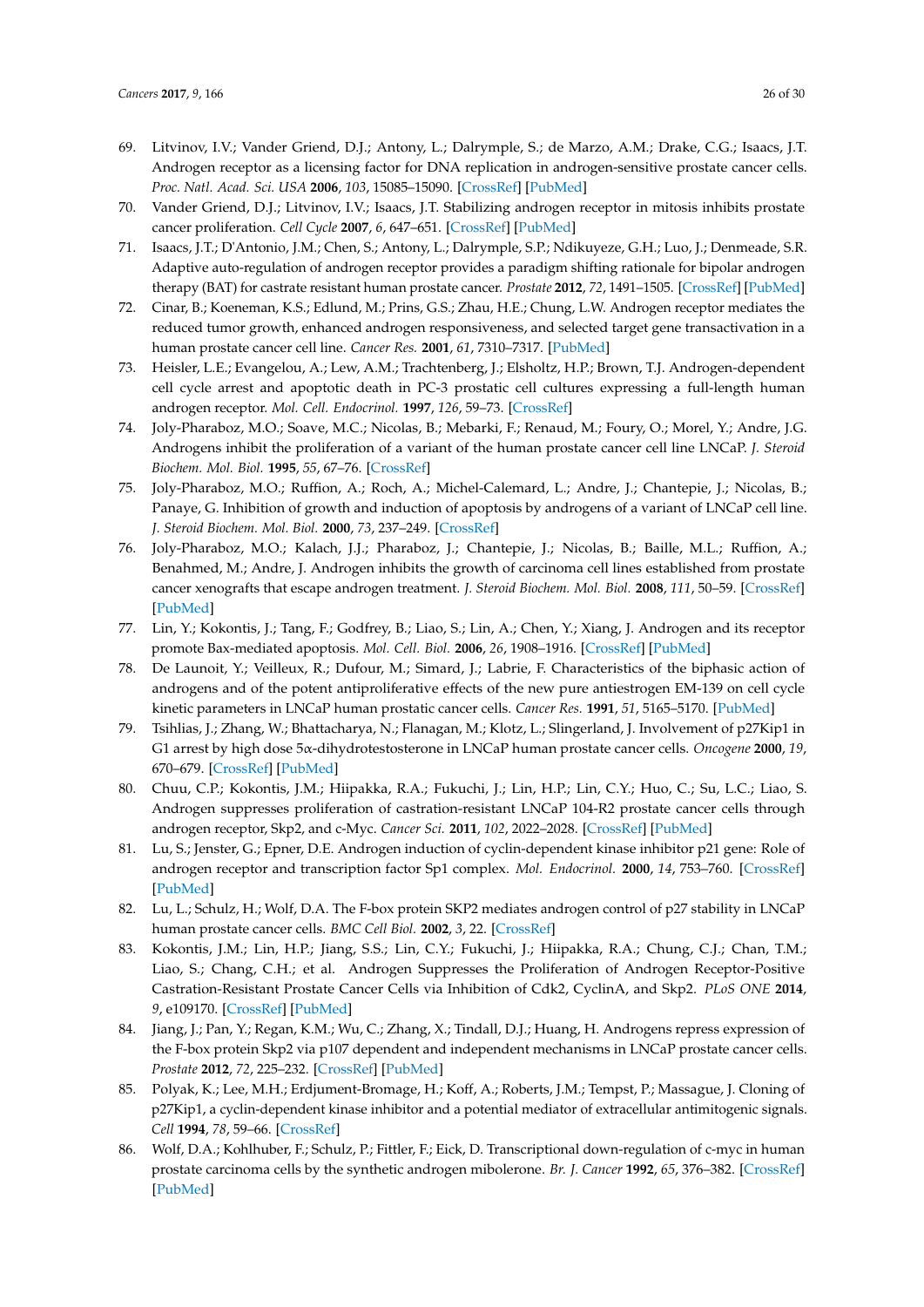- <span id="page-26-0"></span>87. Bretones, G.; Acosta, J.C.; Caraballo, J.M.; Ferrandiz, N.; Gomez-Casares, M.T.; Albajar, M.; Blanco, R.; Ruiz, P.; Hung, W.C.; Albero, M.P.; et al. SKP2 oncogene is a direct MYC target gene and MYC down-regulates p27(KIP1) through SKP2 in human leukemia cells. *J. Biol. Chem.* **2011**, *286*, 9815–9825. [\[CrossRef\]](http://dx.doi.org/10.1074/jbc.M110.165977) [\[PubMed\]](http://www.ncbi.nlm.nih.gov/pubmed/21245140)
- <span id="page-26-1"></span>88. Evans, L.; Chen, L.; Milazzo, G.; Gherardi, S.; Perini, G.; Willmore, E.; Newell, D.R.; Tweddle, D.A. SKP2 is a direct transcriptional target of MYCN and a potential therapeutic target in neuroblastoma. *Cancer Lett.* **2015**, *363*, 37–45. [\[CrossRef\]](http://dx.doi.org/10.1016/j.canlet.2015.03.044) [\[PubMed\]](http://www.ncbi.nlm.nih.gov/pubmed/25843293)
- <span id="page-26-2"></span>89. Kim, S.Y.; Herbst, A.; Tworkowski, K.A.; Salghetti, S.E.; Tansey, W.P. Skp2 regulates Myc protein stability and activity. *Mol. Cell* **2003**, *11*, 1177–1188. [\[CrossRef\]](http://dx.doi.org/10.1016/S1097-2765(03)00173-4)
- <span id="page-26-3"></span>90. Chuu, C.P.; Kokontis, J.M.; Hiipakka, R.A.; Fukuchi, J.; Lin, H.P.; Lin, C.Y.; Huo, C.; Su, L.C. Androgens as therapy for androgen receptor-positive castration-resistant prostate cancer. *J. Biomed. Sci.* **2011**, *18*, 63. [\[CrossRef\]](http://dx.doi.org/10.1186/1423-0127-18-63) [\[PubMed\]](http://www.ncbi.nlm.nih.gov/pubmed/21859492)
- <span id="page-26-4"></span>91. Zhang, L.; Wang, C. F-box protein Skp2: A novel transcriptional target of E2F. *Oncogene* **2006**, *25*, 2615–2627. [\[CrossRef\]](http://dx.doi.org/10.1038/sj.onc.1209286) [\[PubMed\]](http://www.ncbi.nlm.nih.gov/pubmed/16331253)
- <span id="page-26-5"></span>92. Berchem, G.J.; Bosseler, M.; Sugars, L.Y.; Voeller, H.J.; Zeitlin, S.; Gelmann, E.P. Androgens induce resistance to bcl-2-mediated apoptosis in LNCaP prostate cancer cells. *Cancer Res.* **1995**, *55*, 735–738. [\[PubMed\]](http://www.ncbi.nlm.nih.gov/pubmed/7850782)
- <span id="page-26-6"></span>93. Korsmeyer, S.J. BCL-2 gene family and the regulation of programmed cell death. *Cancer Res.* **1999**, *59* (Suppl. 7), 1693s–1700s. [\[CrossRef\]](http://dx.doi.org/10.1016/0165-4608(96)85244-7)
- <span id="page-26-7"></span>94. Lin, Y.; Lu, Z.; Kokontis, J.; Xiang, J. Androgen receptor primes prostate cancer cells to apoptosis through down-regulation of basal p21 expression. *Biochem. Biophys. Res. Commun.* **2013**, *430*, 289–293. [\[CrossRef\]](http://dx.doi.org/10.1016/j.bbrc.2012.10.135) [\[PubMed\]](http://www.ncbi.nlm.nih.gov/pubmed/23159636)
- <span id="page-26-8"></span>95. Takeda, D.Y.; Dutta, A. DNA replication and progression through S phase. *Oncogene* **2005**, *24*, 2827–2843. [\[CrossRef\]](http://dx.doi.org/10.1038/sj.onc.1208616) [\[PubMed\]](http://www.ncbi.nlm.nih.gov/pubmed/15838518)
- <span id="page-26-9"></span>96. Murthy, S.; Wu, M.; Bai, V.U.; Hou, Z.; Menon, M.; Barrack, E.R.; Kim, S.H.; Reddy, G.P. Role of androgen receptor in progression of LNCaP prostate cancer cells from G1 to S phase. *PLoS ONE* **2013**, *8*, e56692. [\[CrossRef\]](http://dx.doi.org/10.1371/journal.pone.0056692) [\[PubMed\]](http://www.ncbi.nlm.nih.gov/pubmed/23437213)
- <span id="page-26-10"></span>97. Cai, C.; He, H.H.; Chen, S.; Coleman, I.; Wang, H.; Fang, Z.; Chen, S.; Nelson, P.S.; Liu, X.S.; Brown, M.; et al. Androgen receptor gene expression in prostate cancer is directly suppressed by the androgen receptor through recruitment of lysine-specific demethylase 1. *Cancer Cell* **2011**, *20*, 457–471. [\[CrossRef\]](http://dx.doi.org/10.1016/j.ccr.2011.09.001) [\[PubMed\]](http://www.ncbi.nlm.nih.gov/pubmed/22014572)
- <span id="page-26-11"></span>98. Kimura, T.; Kiyota, H.; Nakata, D.; Masaki, T.; Kusaka, M.; Egawa, S. A novel androgen-dependent prostate cancer xenograft model derived from skin metastasis of a Japanese patient. *Prostate* **2009**, *69*, 1660–1667. [\[CrossRef\]](http://dx.doi.org/10.1002/pros.21016) [\[PubMed\]](http://www.ncbi.nlm.nih.gov/pubmed/19644954)
- <span id="page-26-12"></span>99. Nakata, D.; Nakayama, K.; Masaki, T.; Tanaka, A.; Kusaka, M.; Watanabe, T. Growth Inhibition by Testosterone in an Androgen Receptor Splice Variant-Driven Prostate Cancer Model. *Prostate* **2016**, *76*, 1536–1545. [\[CrossRef\]](http://dx.doi.org/10.1002/pros.23238) [\[PubMed\]](http://www.ncbi.nlm.nih.gov/pubmed/27473672)
- <span id="page-26-13"></span>100. Wang, Q.; Li, W.; Zhang, Y.; Yuan, X.; Xu, K.; Yu, J.; Chen, Z.; Beroukhim, R.; Wang, H.; Lupien, M.; et al. Androgen receptor regulates a distinct transcription program in androgen-independent prostate cancer. *Cell* **2009**, *138*, 245–256. [\[CrossRef\]](http://dx.doi.org/10.1016/j.cell.2009.04.056) [\[PubMed\]](http://www.ncbi.nlm.nih.gov/pubmed/19632176)
- <span id="page-26-14"></span>101. Gao, S.; Gao, Y.; He, H.H.; Han, D.; Han, W.; Avery, A.; Macoska, J.A.; Liu, X.; Chen, S.; Ma, F.; et al. Androgen Receptor Tumor Suppressor Function Is Mediated by Recruitment of Retinoblastoma Protein. *Cell Rep.* **2016**, *17*, 966–976. [\[CrossRef\]](http://dx.doi.org/10.1016/j.celrep.2016.09.064) [\[PubMed\]](http://www.ncbi.nlm.nih.gov/pubmed/27760327)
- <span id="page-26-15"></span>102. Ruan, D.; He, J.; Li, C.F.; Lee, H.J.; Liu, J.; Lin, H.K.; Chan, C.H. Skp2 deficiency restricts the progression and stem cell features of castration-resistant prostate cancer by destabilizing Twist. *Oncogene* **2017**, *36*, 4299–4310. [\[CrossRef\]](http://dx.doi.org/10.1038/onc.2017.64) [\[PubMed\]](http://www.ncbi.nlm.nih.gov/pubmed/28346424)
- <span id="page-26-16"></span>103. Kregel, S.; Kiriluk, K.J.; Rosen, A.M.; Cai, Y.; Reyes, E.E.; Otto, K.B.; Tom, W.; Paner, G.P.; Szmulewitz, R.Z.; Vander Griend, D.J.; et al. Sox2 is an androgen receptor-repressed gene that promotes castration-resistant prostate cancer. *PLoS ONE* **2013**, *8*, e53701. [\[CrossRef\]](http://dx.doi.org/10.1371/journal.pone.0053701) [\[PubMed\]](http://www.ncbi.nlm.nih.gov/pubmed/23326489)
- 104. Li, X.; Xu, Y.; Chen, Y.; Chen, S.; Jia, X.; Sun, T.; Liu, Y.; Li, X.; Xiang, R.; Li, N.; et al. SOX2 promotes tumor metastasis by stimulating epithelial-to-mesenchymal transition via regulation of WNT/beta-catenin signal network. *Cancer Lett.* **2013**, *336*, 379–389. [\[CrossRef\]](http://dx.doi.org/10.1016/j.canlet.2013.03.027) [\[PubMed\]](http://www.ncbi.nlm.nih.gov/pubmed/23545177)
- <span id="page-26-17"></span>105. Mu, P.; Zhang, Z.; Benelli, M.; Karthaus, W.R.; Hoover, E.; Chen, C.C.; Wongvipat, J.; Ku, S.Y.; Gao, D.; Cao, Z.; et al. SOX2 promotes lineage plasticity and antiandrogen resistance in TP53- and RB1-deficient prostate cancer. *Science* **2017**, *355*, 84–88. [\[CrossRef\]](http://dx.doi.org/10.1126/science.aah4307) [\[PubMed\]](http://www.ncbi.nlm.nih.gov/pubmed/28059768)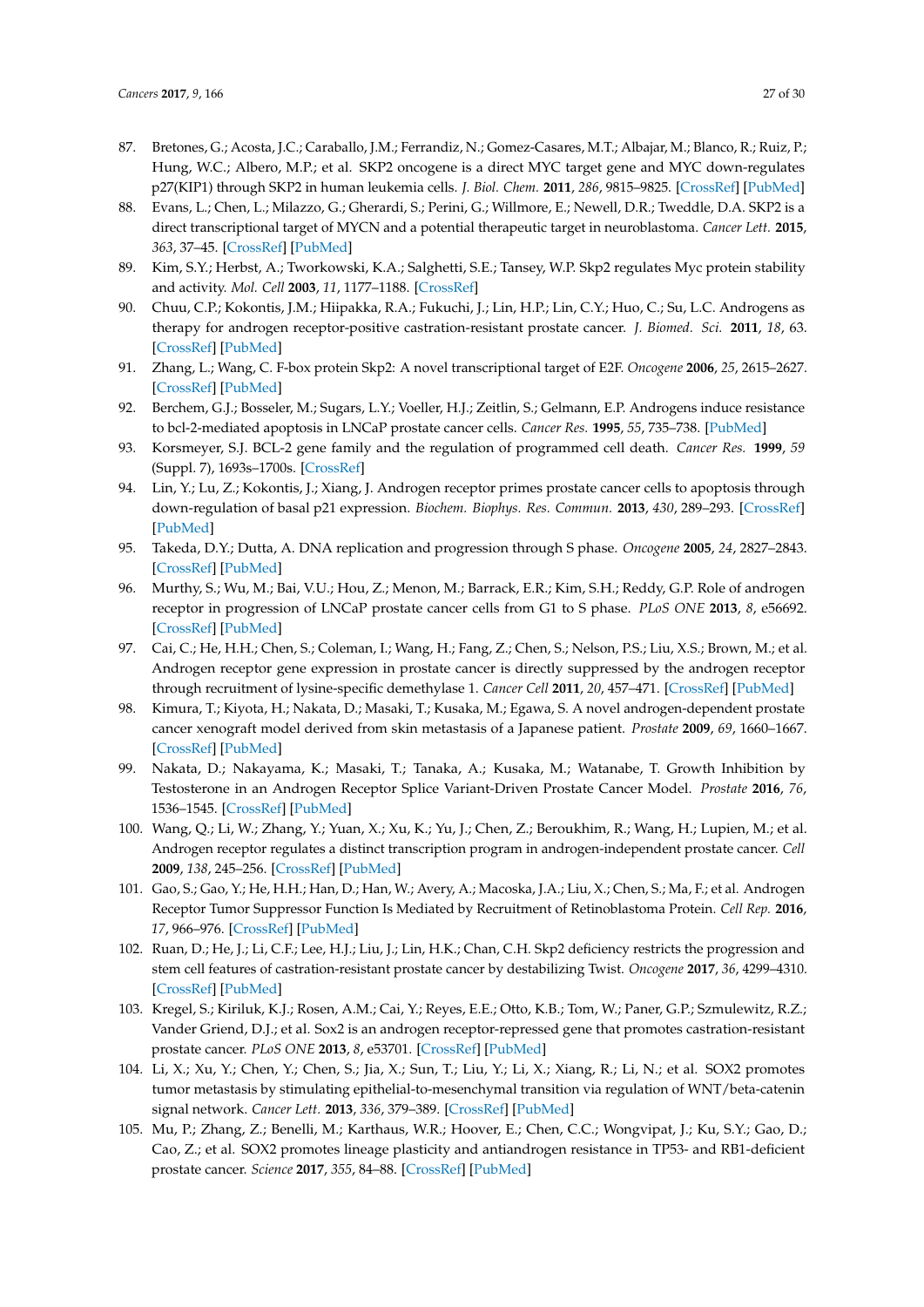- <span id="page-27-0"></span>106. Maffini, M.V.; Geck, P.; Powell, C.E.; Sonnenschein, C.; Soto, A.M. Mechanism of androgen action on cell proliferation: AS3 protein as a mediator of proliferative arrest in the rat prostate. *Endocrinology* **2002**, *143*, 2708–2714. [\[CrossRef\]](http://dx.doi.org/10.1210/endo.143.7.8899) [\[PubMed\]](http://www.ncbi.nlm.nih.gov/pubmed/12072405)
- <span id="page-27-1"></span>107. Maffini, M.; Denes, V.; Sonnenschein, C.; Soto, A.; Geck, P. APRIN is a unique Pds5 paralog with features of a chromatin regulator in hormonal differentiation. *J. Steroid Biochem. Mol. Biol.* **2008**, *108*, 32–43. [\[CrossRef\]](http://dx.doi.org/10.1016/j.jsbmb.2007.05.034) [\[PubMed\]](http://www.ncbi.nlm.nih.gov/pubmed/17997301)
- <span id="page-27-2"></span>108. Denes, V.; Pilichowska, M.; Makarovskiy, A.; Carpinito, G.; Geck, P. Loss of a cohesin-linked suppressor APRIN (Pds5b) disrupts stem cell programs in embryonal carcinoma: An emerging cohesin role in tumor suppression. *Oncogene* **2010**, *29*, 3446–3452. [\[CrossRef\]](http://dx.doi.org/10.1038/onc.2010.100) [\[PubMed\]](http://www.ncbi.nlm.nih.gov/pubmed/20383194)
- <span id="page-27-3"></span>109. Jin, Y.; Nenseth, H.Z.; Saatcioglu, F. Role of PLZF as a tumor suppressor in prostate cancer. *Oncotarget* **2017**, *8*, 71317–71324. [\[CrossRef\]](http://dx.doi.org/10.18632/oncotarget.19813) [\[PubMed\]](http://www.ncbi.nlm.nih.gov/pubmed/29050363)
- <span id="page-27-4"></span>110. Hsieh, C.L.; Botta, G.; Gao, S.; Li, T.; van Allen, E.M.; Treacy, D.J.; Cai, C.; He, H.H.; Sweeney, C.J.; Brown, M.; et al. PLZF, a tumor suppressor genetically lost in metastatic castration-resistant prostate cancer, is a mediator of resistance to androgen deprivation therapy. *Cancer Res.* **2015**, *75*, 1944–1948. [\[CrossRef\]](http://dx.doi.org/10.1158/0008-5472.CAN-14-3602) [\[PubMed\]](http://www.ncbi.nlm.nih.gov/pubmed/25808865)
- <span id="page-27-5"></span>111. Jiang, F.; Wang, Z. Identification and characterization of PLZF as a prostatic androgen-responsive gene. *Prostate* **2004**, *59*, 426–435. [\[CrossRef\]](http://dx.doi.org/10.1002/pros.20000) [\[PubMed\]](http://www.ncbi.nlm.nih.gov/pubmed/15065091)
- <span id="page-27-6"></span>112. Kumar, A.; Coleman, I.; Morrissey, C.; Zhang, X.; True, L.D.; Gulati, R.; Etzioni, R.; Bolouri, H.; Montgomery, B.; White, T.; et al. Substantial interindividual and limited intraindividual genomic diversity among tumors from men with metastatic prostate cancer. *Nat. Med.* **2016**, *22*, 369–378. [\[CrossRef\]](http://dx.doi.org/10.1038/nm.4053) [\[PubMed\]](http://www.ncbi.nlm.nih.gov/pubmed/26928463)
- <span id="page-27-7"></span>113. Xiao, G.Q.; Unger, P.; Yang, Q.; Kinoshita, Y.; Singh, K.; McMahon, L.; Nastiuk, K.; Sha, K.; Krolewski, J.; Burstein, D. Loss of PLZF expression in prostate cancer by immunohistochemistry correlates with tumor aggressiveness and metastasis. *PLoS ONE* **2015**, *10*, e0121318. [\[CrossRef\]](http://dx.doi.org/10.1371/journal.pone.0121318) [\[PubMed\]](http://www.ncbi.nlm.nih.gov/pubmed/25807461)
- <span id="page-27-8"></span>114. Storer, M.; Mas, A.; Robert-Moreno, A.; Pecoraro, M.; Ortells, M.C.; Di Giacomo, V.; Yosef, R.; Pilpel, N.; Krizhanovsky, V.; Sharpe, J.; et al. Senescence is a developmental mechanism that contributes to embryonic growth and patterning. *Cell* **2013**, *155*, 1119–1130. [\[CrossRef\]](http://dx.doi.org/10.1016/j.cell.2013.10.041) [\[PubMed\]](http://www.ncbi.nlm.nih.gov/pubmed/24238961)
- <span id="page-27-9"></span>115. Campisi, J. Cellular senescence as a tumor-suppressor mechanism. *Trends Cell Biol.* **2001**, *11*, S27–S31. [\[CrossRef\]](http://dx.doi.org/10.1016/S0962-8924(01)82148-6)
- <span id="page-27-10"></span>116. Roediger, J.; Hessenkemper, W.; Bartsch, S.; Manvelyan, M.; Huettner, S.S.; Liehr, T.; Esmaeili, M.; Foller, S.; Petersen, I.; Grimm, M.O.; et al. Supraphysiological androgen levels induce cellular senescence in human prostate cancer cells through the Src-Akt pathway. *Mol. Cancer* **2014**, *13*, 214. [\[CrossRef\]](http://dx.doi.org/10.1186/1476-4598-13-214) [\[PubMed\]](http://www.ncbi.nlm.nih.gov/pubmed/25216853)
- <span id="page-27-11"></span>117. Narita, M.; Nunez, S.; Heard, E.; Narita, M.; Lin, A.W.; Hearn, S.A.; Spector, D.L.; Hannon, G.J.; Lowe, S.W. Rb-mediated heterochromatin formation and silencing of E2F target genes during cellular senescence. *Cell* **2003**, *113*, 703–716. [\[CrossRef\]](http://dx.doi.org/10.1016/S0092-8674(03)00401-X)
- <span id="page-27-12"></span>118. Mirochnik, Y.; Veliceasa, D.; Williams, L.; Maxwell, K.; Yemelyanov, A.; Budunova, I.; Volpert, O.V. Androgen receptor drives cellular senescence. *PLoS ONE* **2012**, *7*, e31052. [\[CrossRef\]](http://dx.doi.org/10.1371/journal.pone.0031052) [\[PubMed\]](http://www.ncbi.nlm.nih.gov/pubmed/22403609)
- <span id="page-27-13"></span>119. Bui, A.T.; Huang, M.E.; Havard, M.; Laurent-Tchenio, F.; Dautry, F.; Tchenio, T. Transient exposure to androgens induces a remarkable self-sustained quiescent state in dispersed prostate cancer cells. *Cell Cycle* **2017**, *16*, 879–893. [\[CrossRef\]](http://dx.doi.org/10.1080/15384101.2017.1310345) [\[PubMed\]](http://www.ncbi.nlm.nih.gov/pubmed/28426320)
- <span id="page-27-14"></span>120. Haffner, M.C.; Aryee, M.J.; Toubaji, A.; Esopi, D.M.; Albadine, R.; Gurel, B.; Isaacs, W.B.; Bova, G.S.; Liu, W.; Xu, J.; et al. Androgen-induced TOP2B-mediated double-strand breaks and prostate cancer gene rearrangements. *Nat. Genet.* **2010**, *42*, 668–675. [\[CrossRef\]](http://dx.doi.org/10.1038/ng.613) [\[PubMed\]](http://www.ncbi.nlm.nih.gov/pubmed/20601956)
- <span id="page-27-15"></span>121. Teply, B.A.; Kachhap, S.; Eisenberger, M.A.; Denmeade, S.R. Extreme Response to High-dose Testosterone in BRCA2- and ATM-mutated Prostate Cancer. *Eur. Urol.* **2016**, *71*, 499. [\[CrossRef\]](http://dx.doi.org/10.1016/j.eururo.2016.09.020) [\[PubMed\]](http://www.ncbi.nlm.nih.gov/pubmed/27692705)
- <span id="page-27-16"></span>122. Jordan, V.C. The new biology of estrogen-induced apoptosis applied to treat and prevent breast cancer. *Endocr. Relat. Cancer* **2015**, *22*, R1–R31. [\[CrossRef\]](http://dx.doi.org/10.1530/ERC-14-0448) [\[PubMed\]](http://www.ncbi.nlm.nih.gov/pubmed/25339261)
- <span id="page-27-17"></span>123. Coelingh Bennink, H.J.; Verhoeven, C.; Dutman, A.E.; Thijssen, J. The use of high-dose estrogens for the treatment of breast cancer. *Maturitas* **2017**, *95*, 11–23. [\[CrossRef\]](http://dx.doi.org/10.1016/j.maturitas.2016.10.010) [\[PubMed\]](http://www.ncbi.nlm.nih.gov/pubmed/27889048)
- <span id="page-27-18"></span>124. Mansouri, S.; Farahmand, L.; Hosseinzade, A.; Eslami, S.Z.; Majidzadeh, A.K. Estrogen can restore Tamoxifen sensitivity in breast cancer cells amidst the complex network of resistance. *Biomed. Pharmacother.* **2017**, *93*, 1320–1325. [\[CrossRef\]](http://dx.doi.org/10.1016/j.biopha.2017.07.057) [\[PubMed\]](http://www.ncbi.nlm.nih.gov/pubmed/28747013)
- <span id="page-27-19"></span>125. Ariazi, E.A.; Cunliffe, H.E.; Lewis-Wambi, J.S.; Slifker, M.J.; Willis, A.L.; Ramos, P.; Tapia, C.; Kim, H.R.; Yerrum, S.; Sharma, C.G.; et al. Estrogen induces apoptosis in estrogen deprivation-resistant breast cancer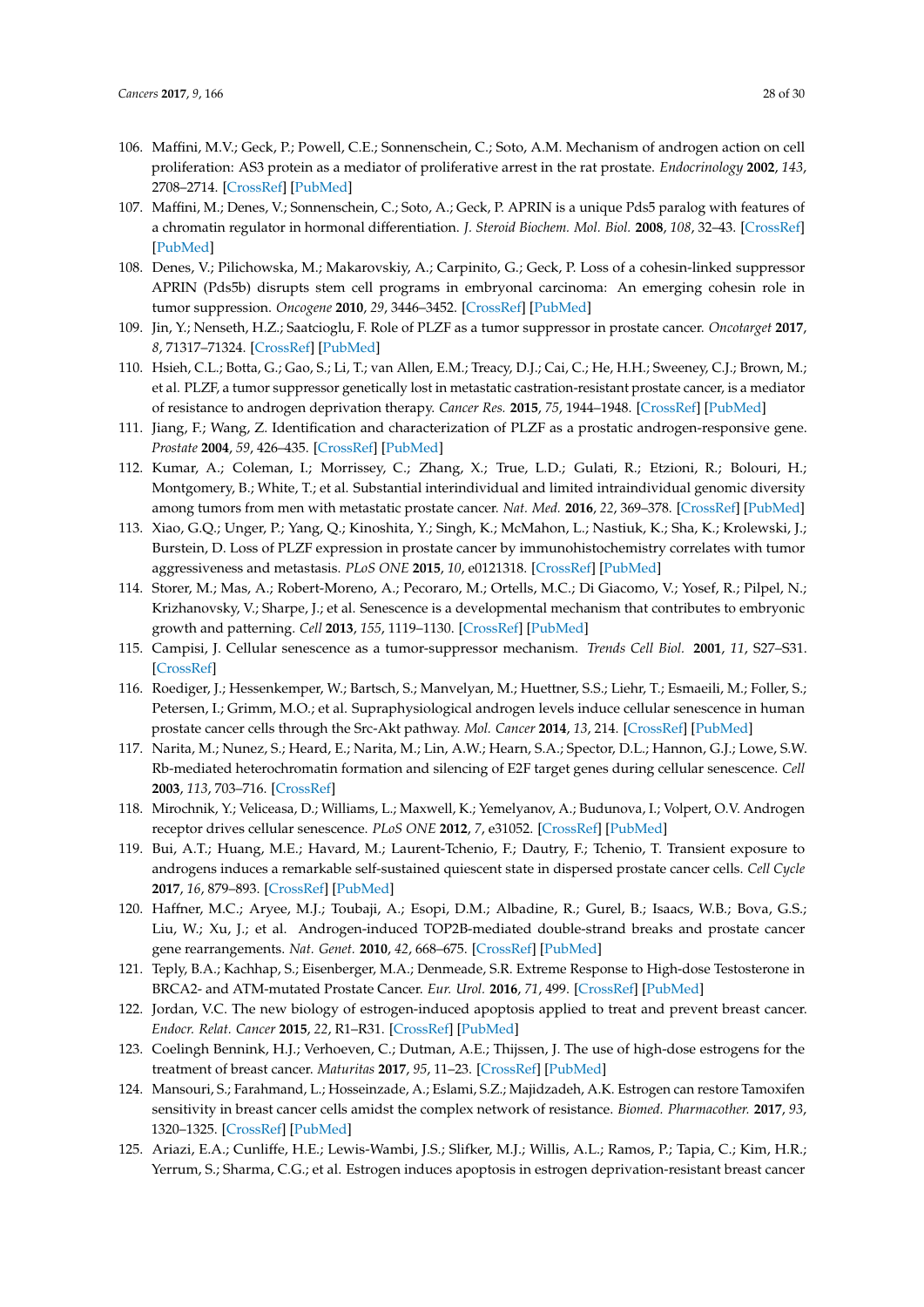<span id="page-28-16"></span>through stress responses as identified by global gene expression across time. *Proc. Natl. Acad. Sci. USA* **2011**, *108*, 18879–18886. [\[CrossRef\]](http://dx.doi.org/10.1073/pnas.1115188108) [\[PubMed\]](http://www.ncbi.nlm.nih.gov/pubmed/22011582)

- <span id="page-28-0"></span>126. Lewis-Wambi, J.S.; Jordan, V.C. Estrogen regulation of apoptosis: How can one hormone stimulate and inhibit? *Breast Cancer Res.* **2009**, *11*, 206. [\[CrossRef\]](http://dx.doi.org/10.1186/bcr2255) [\[PubMed\]](http://www.ncbi.nlm.nih.gov/pubmed/19519952)
- <span id="page-28-1"></span>127. Maximov, P.; Sengupta, S.; Lewis-Wambi, J.S.; Kim, H.R.; Curpan, R.F.; Jordan, V.C. The Conformation of the Estrogen Receptor Directs Estrogen-Induced Apoptosis in Breast Cancer: A Hypothesis. *Horm. Mol. Biol. Clin. Investig.* **2011**, *5*, 27–34. [\[CrossRef\]](http://dx.doi.org/10.1515/HMBCI.2010.047) [\[PubMed\]](http://www.ncbi.nlm.nih.gov/pubmed/21660224)
- <span id="page-28-2"></span>128. Chen, H.; Wang, J.P.; Santen, R.J.; Yue, W. Adenosine monophosphate activated protein kinase (AMPK), a mediator of estradiol-induced apoptosis in long-term estrogen deprived breast cancer cells. *Apoptosis* **2015**, *20*, 821–830. [\[CrossRef\]](http://dx.doi.org/10.1007/s10495-015-1111-7) [\[PubMed\]](http://www.ncbi.nlm.nih.gov/pubmed/25721362)
- <span id="page-28-3"></span>129. Litvinov, I.V.; Antony, L.; Dalrymple, S.L.; Becker, R.; Cheng, L.; Isaacs, J.T. PC3, but not DU145, human prostate cancer cells retain the coregulators required for tumor suppressor ability of androgen receptor. *Prostate* **2006**, *66*, 1329–1338. [\[CrossRef\]](http://dx.doi.org/10.1002/pros.20483) [\[PubMed\]](http://www.ncbi.nlm.nih.gov/pubmed/16835890)
- <span id="page-28-4"></span>130. Hamada, A.; Sissung, T.; Price, D.K.; Danesi, R.; Chau, C.H.; Sharifi, N.; Venzon, D.; Maeda, K.; Nagao, K.; Sparreboom, A.; et al. Effect of SLCO1B3 haplotype on testosterone transport and clinical outcome in Caucasian patients with androgen-independent prostatic cancer. *Clin. Cancer Res.* **2008**, *14*, 3312–3318. [\[CrossRef\]](http://dx.doi.org/10.1158/1078-0432.CCR-07-4118) [\[PubMed\]](http://www.ncbi.nlm.nih.gov/pubmed/18519758)
- <span id="page-28-5"></span>131. Sharifi, N.; Hamada, A.; Sissung, T.; Danesi, R.; Venzon, D.; Baum, C.; Gulley, J.L.; Price, D.K.; Dahut, W.L.; Figg, W.D. A polymorphism in a transporter of testosterone is a determinant of androgen independence in prostate cancer. *BJU Int.* **2008**, *102*, 617–621. [\[CrossRef\]](http://dx.doi.org/10.1111/j.1464-410X.2008.07629.x) [\[PubMed\]](http://www.ncbi.nlm.nih.gov/pubmed/18537956)
- <span id="page-28-13"></span><span id="page-28-6"></span>132. Liu, W.; Ramirez, J.; Gamazon, E.R.; Mirkov, S.; Chen, P.; Wu, K.; Sun, C.; Cox, N.J.; Cook, E., Jr.; Das, S.; et al. Genetic factors affecting gene transcription and catalytic activity of UDP-glucuronosyltransferases in human liver. *Hum. Mol. Genet.* **2014**, *23*, 5558–5569. [\[CrossRef\]](http://dx.doi.org/10.1093/hmg/ddu268) [\[PubMed\]](http://www.ncbi.nlm.nih.gov/pubmed/24879639)
- <span id="page-28-14"></span><span id="page-28-7"></span>133. Paquet, S.; Fazli, L.; Grosse, L.; Verreault, M.; Tetu, B.; Rennie, P.S.; Belanger, A.; Barbier, O. Differential expression of the androgen-conjugating UGT2B15 and UGT2B17 enzymes in prostate tumor cells during cancer progression. *J. Clin. Endocrinol. Metab.* **2012**, *97*, E428–E432. [\[CrossRef\]](http://dx.doi.org/10.1210/jc.2011-2064) [\[PubMed\]](http://www.ncbi.nlm.nih.gov/pubmed/22170718)
- <span id="page-28-15"></span><span id="page-28-8"></span>134. Gauthier-Landry, L.; Belanger, A.; Barbier, O. Multiple roles for UDP-glucuronosyltransferase (UGT)2B15 and UGT2B17 enzymes in androgen metabolism and prostate cancer evolution. *J. Steroid Biochem. Mol. Biol.* **2015**, *145*, 187–192. [\[CrossRef\]](http://dx.doi.org/10.1016/j.jsbmb.2014.05.009) [\[PubMed\]](http://www.ncbi.nlm.nih.gov/pubmed/24861263)
- <span id="page-28-9"></span>135. Nieto, C.M.; Rider, L.C.; Cramer, S.D. Influence of stromal-epithelial interactions on androgen action. *Endocr. Relat. Cancer* **2014**, *21*, T147–T160. [\[CrossRef\]](http://dx.doi.org/10.1530/ERC-14-0138) [\[PubMed\]](http://www.ncbi.nlm.nih.gov/pubmed/24872510)
- <span id="page-28-10"></span>136. Leach, D.A.; Buchanan, G. Stromal Androgen Receptor in Prostate Cancer Development and Progression. *Cancers (Basel)* **2017**, *9*, 10. [\[CrossRef\]](http://dx.doi.org/10.3390/cancers9010010) [\[PubMed\]](http://www.ncbi.nlm.nih.gov/pubmed/28117763)
- <span id="page-28-11"></span>137. Leach, D.A.; Need, E.F.; Toivanen, R.; Trotta, A.P.; Palethorpe, H.M.; Tamblyn, D.J.; Kopsaftis, T.; England, G.M.; Smith, E.; Drew, P.A.; et al. Stromal androgen receptor regulates the composition of the microenvironment to influence prostate cancer outcome. *Oncotarget* **2015**, *6*, 16135–16150. [\[CrossRef\]](http://dx.doi.org/10.18632/oncotarget.3873) [\[PubMed\]](http://www.ncbi.nlm.nih.gov/pubmed/25965833)
- <span id="page-28-12"></span>138. Liao, C.P.; Chen, L.Y.; Luethy, A.; Kim, Y.; Kani, K.; MacLeod, A.R.; Gross, M.E. Androgen receptor in cancer-associated fibroblasts influences stemness in cancer cells. *Endocr. Relat. Cancer* **2017**, *24*, 157–170. [\[CrossRef\]](http://dx.doi.org/10.1530/ERC-16-0138) [\[PubMed\]](http://www.ncbi.nlm.nih.gov/pubmed/28264911)
- <span id="page-28-17"></span>139. Horoszewicz, J.S.; Leong, S.S.; Chu, T.M.; Wajsman, Z.L.; Friedman, M.; Papsidero, L.; Kim, U.; Chai, L.S.; Kakati, S.; Arya, S.K.; et al. The LNCaP cell line—A new model for studies on human prostatic carcinoma. *Prog. Clin. Biol. Res.* **1980**, *37*, 115–132. [\[PubMed\]](http://www.ncbi.nlm.nih.gov/pubmed/7384082)
- <span id="page-28-18"></span>140. Horoszewicz, J.S.; Leong, S.S.; Kawinski, E.; Karr, J.P.; Rosenthal, H.; Chu, T.M.; Mirand, E.A.; Murphy, G.P. LNCaP model of human prostatic carcinoma. *Cancer Res.* **1983**, *43*, 1809–1818. [\[PubMed\]](http://www.ncbi.nlm.nih.gov/pubmed/6831420)
- 141. Chuu, C.P.; Hiipakka, R.A.; Fukuchi, J.; Kokontis, J.M.; Liao, S. Androgen causes growth suppression and reversion of androgen-independent prostate cancer xenografts to an androgen-stimulated phenotype in athymic mice. *Cancer Res.* **2005**, *65*, 2082–2084. [\[CrossRef\]](http://dx.doi.org/10.1158/0008-5472.CAN-04-3992) [\[PubMed\]](http://www.ncbi.nlm.nih.gov/pubmed/15781616)
- <span id="page-28-19"></span>142. Culig, Z.; Hoffmann, J.; Erdel, M.; Eder, I.E.; Hobisch, A.; Hittmair, A.; Bartsch, G.; Utermann, G.; Schneider, M.R.; Parczyk, K.; et al. Switch from antagonist to agonist of the androgen receptor blocker bicalutamide is associated with prostate tumour progression in a new model system. *Br. J. Cancer* **1999**, *81*, 242–251. [\[CrossRef\]](http://dx.doi.org/10.1038/sj.bjc.6690684) [\[PubMed\]](http://www.ncbi.nlm.nih.gov/pubmed/10496349)